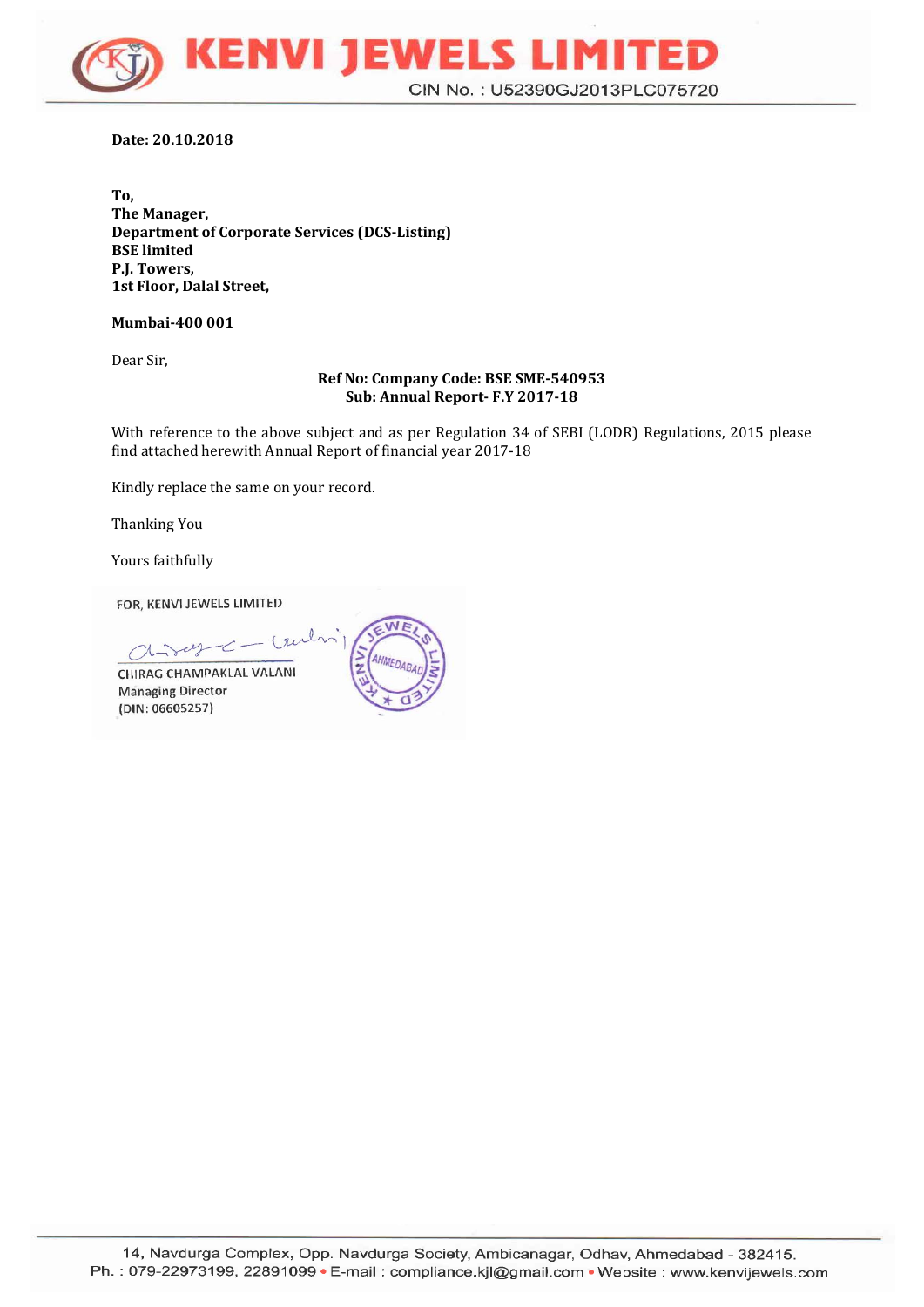

## **BOARD OF DIRECTORS**

Mr. Chirag Champaklal Valani : Managing Director Mrs. Hetalben Chiragkumar Valani : Non-Executive Director

## **CHIEF FINANCIAL OFFICER**

Mr. MAYUR SATYANARAYAN SHARMA

#### **COMPLIANCE OFFICER**

NOOPUR JAIN

## **STATUTORY AUDITORS**

**M/S. PARTH SHAH AND ASSOCIATES** CHARTERED ACCOUNTANT

#### **BANKERS TO THE COMPANY**

#### **AXIS BANK LIMITED**

GROUND FLOOR, MANGALAM COMPLEX, OPP. ODHAV TALAV BRT, ODHAV AHMEDABAD -382415, GUJARAT, INDIA

#### **REGISTERED OFFICE**

14, NAV DURGA COMPLEX, OPP. NAV DURGA SOCIETY, AMBICANAGAR, ODHAV, AHMEDABAD 382415, GUJARAT, INDIA

#### **REGISTRAR & TRANSFER AGENT**

# **KARVY COMPUTERSHARE PRIVATE LIMITED**

Karvy Selenium Tower B, Plot 31-32, Gachibowli, Financial District, Nanakramguda, Hyderabad 500 032

#### **INDEX**

| Sr.            | Particular                          | Page |
|----------------|-------------------------------------|------|
| No             |                                     | No.  |
| 1              | Notice for the AGM                  | 2    |
| $\overline{2}$ | Directors Report                    | 5    |
| 3              | Management Discussion & Analysis    | 26   |
| 4              | <b>Independent Auditors Report</b>  | 28   |
| 5              | <b>Audited Financial Statements</b> | 35   |
| 6              | <b>Attendance Slip</b>              | 52   |
| 7.             | Proxy Form                          | 53   |
|                |                                     |      |
|                |                                     |      |

- 
- 
- Mr. Amitkumar Bharatbhai Prajapati : Non-Executive Independent Director
- Mr. Sanni Shaileshbhai Shah : Non-Executive Independent Director
- Mr. Manohar B. Chunara : Non-Executive Independent Director (Up to 12/03/2018)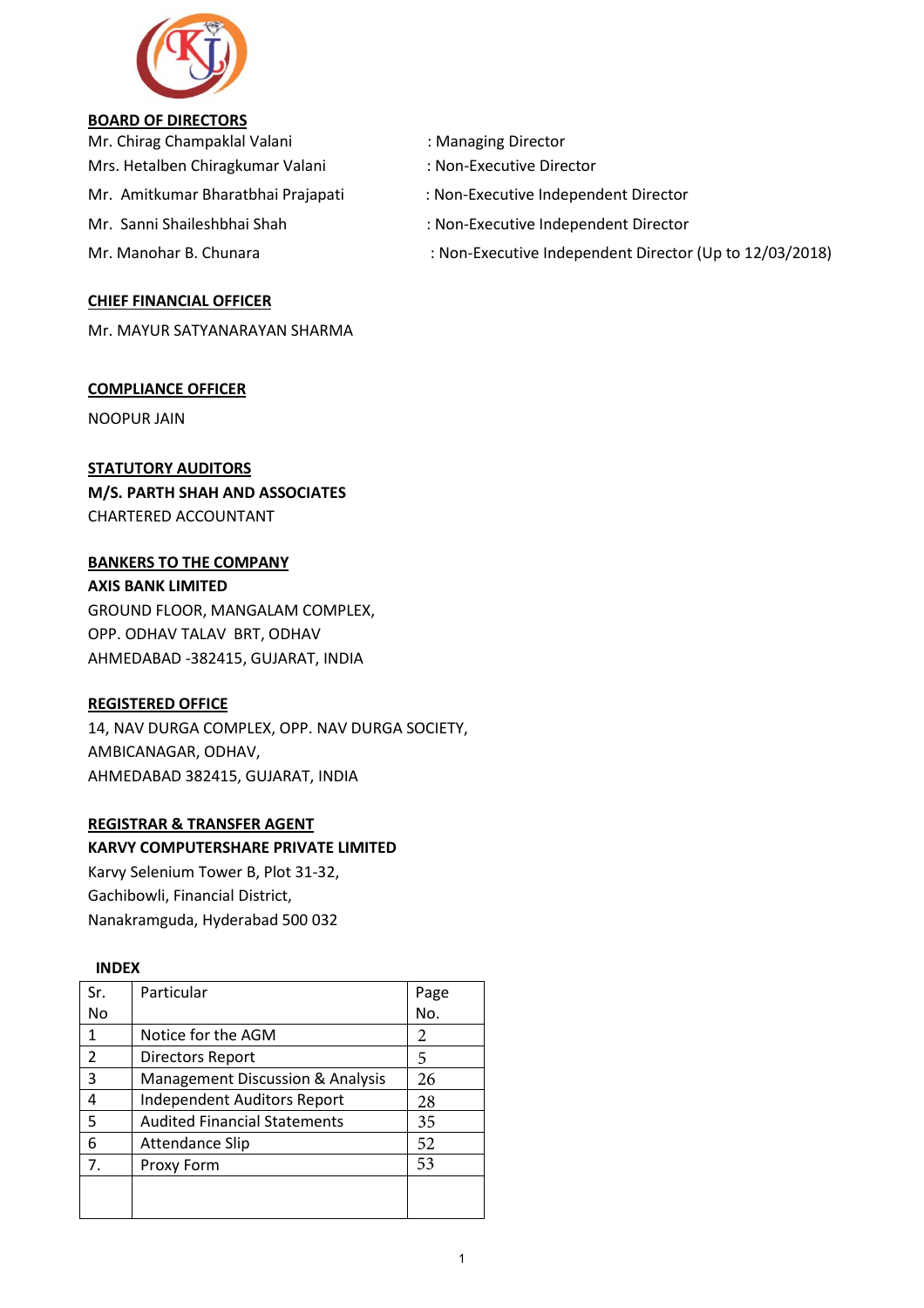

**NOTICE** is hereby given that the **5th ANNUAL GENERAL MEETING** of the members of **KENVI JEWELS LIMITED** ("the Company") will be held as scheduled below:

Date  $: 29^{th}$  day of September, 2018

Day : Saturday

Time : 2:00 P.M.

Place : At registered office of the Company situated at

**14, Nav Durga Complex, Opp. Nav Durga Society, Ambicanagar, Odhav, Ahmedabad – 382415, Gujarat.**

To transact the following business:

## **ORDINARY BUSINESS:**

- **1.** To Receive, Consider and Adopt Audited Financial Statement of the Company for the financial year ended on March 31<sup>st</sup>, 2018 together with Report of Board of Directors and Auditors' Report thereon.
- **2.** To Appoint a Director in place of **Mr. Hetalben C. Valani (DIN: 06605369),** who retires by rotation in terms of Section 152(6) of the Companies Act, 2013 and, being eligible, offers himself for reappointment.
- **3.** To Appoint **M/s. PARTH SHAH AND ASSOCIATES.,** Chartered Accountant, Ahmedabad (FRN: 144251W) as statutory auditor and fix their remuneration in consultation with the Board and in this regard to pass the following resolution as an **Ordinary Resolution:**

"**RESOLVED THAT** pursuant to provisions of Section 139, 142 and other applicable provisions of the Companies Act, 2013, if any, read with the Companies (Audit & Auditors) Rules, 2014, including any statutory enactment or modification thereof, **M/s. PARTH SHAH AND ASSOCIATES.,** Chartered Accountant, (FRN: 144251W) be and is hereby appointed as the Statutory Auditors of the Company to hold office for a period of 5 consecutive years commencing from the conclusion of this Annual General Meeting till the conclusion of 10<sup>th</sup> Annual General Meeting of the Company, with no further need for ratification at every Annual General Meeting to be held during the said period at such remuneration as shall be fixed by the Board of Directors of the Company in consultation with them."

**RESOLVED FURTHER THAT** the Board of Directors of the Company be and is hereby authorized for and on behalf of the Company to take all necessary steps and to do all such acts, deeds, matters and things which may deem necessary in this behalf."

# **Place:** Ahmedabad **BY ORDER OF THE BOARD OF DIRECTORS OF Date:**  $01^{st}$  September, 2018 **KENVI JEWELS LIMITED**

**Registered Office: Sd/- 14, Nav Durga Complex, Chirag C. Valani Opp. Nav Durga Society, Managing Director Ambicanagar, Odhav, Ahmedabad – 382415, Gujarat.**

#### **NOTES:**

**1. A MEMBER ENTITLED TO ATTEND AND VOTE AT THE MEETING IS ENTITLED TO APPOINT PROXY OR PROXIES TO ATTEND AND, TO VOTE INSTEAD OF HIMSELF AND SUCH PROXY NEED NOT BE A MEMBER OF THE COMPANY. A PERSON CAN ACT AS PROXY ON BEHALF OF MEMBERS NOT EXCEEDING 50 (FIFTY) AND HOLDING IN THE AGGREGATE NOT MORE THAN 10% OF THE TOTAL SHARE CAPITAL OF THE**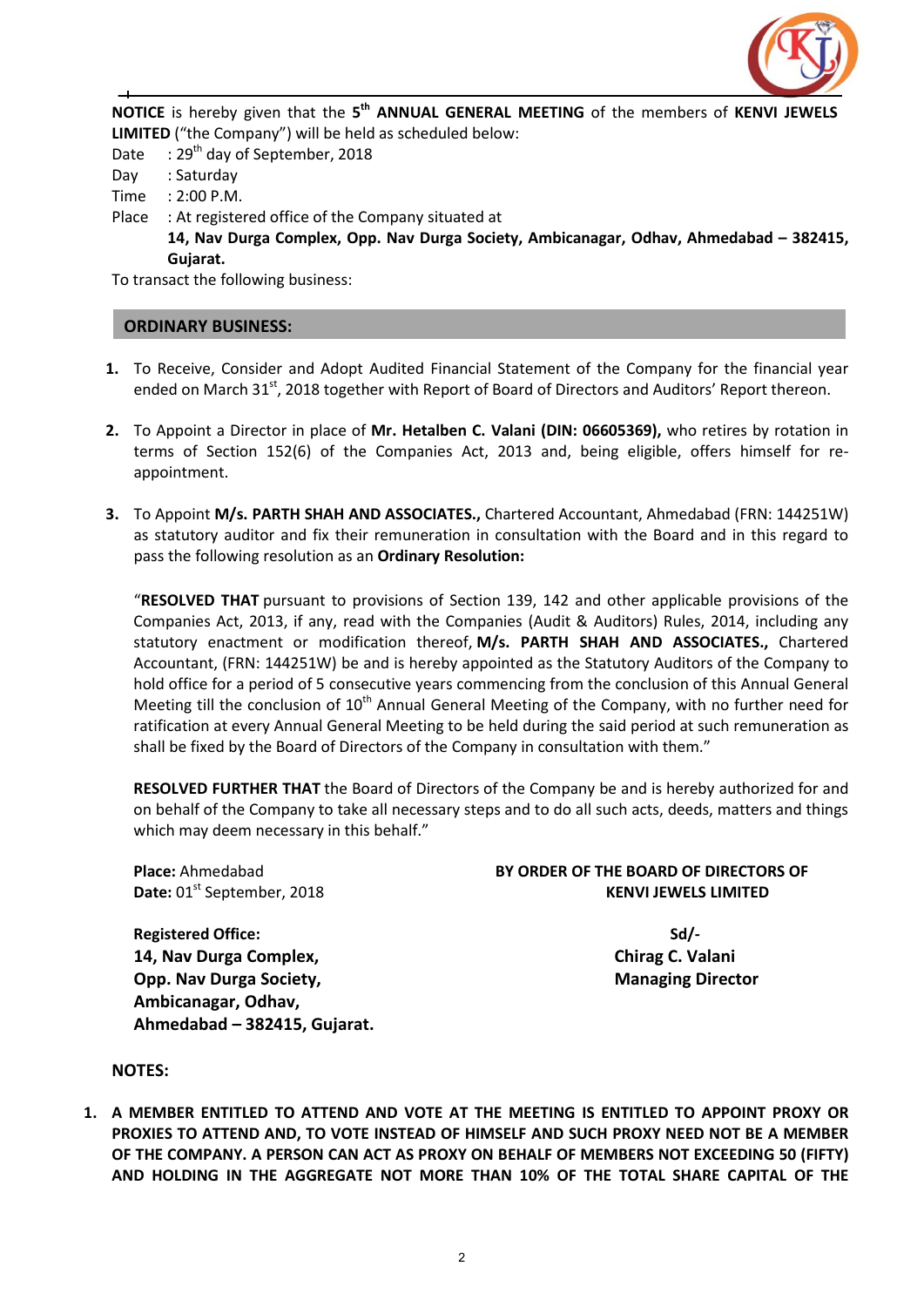

# **COMPANY CARRYING VOTING RIGHTS. A MEMBER HOLDING MORE THAN 10% OF THE TO CAPITAL OF THE COMPANY CARRYING VOTING RIGHTS MAY APPOINT A SINGLE PERSON AS PROXY AND SUCH PERSON SHALL NOT ACT AS A PROXY FOR ANY OTHER SHAREHOLDER.**

The instrument of Proxy in order to be effective, must be deposited at the Registered Office of the Company, duly completed and signed, not less than 48 hours before the commencement of the meeting. A Proxy form is sent herewith. Proxy form submitted on behalf of the Companies, Societies, etc. must be supported by an appropriate resolution / authority, as applicable.

- 2. Corporate members intending to send their authorised representatives to attend the Meeting are requested to send to the Company, a certified copy of Board Resolution/ Authorisation document authorising their representative to attend and vote on their behalf at the AGM.
- **3.** The Register of Members and Share Transfer Books will remain closed **from 22nd September, 2018 to 29th September, 2018** (both days inclusive) for the purpose of Annual General Meeting (AGM).
- 4. The Securities and Exchange Board of India (SEBI) has mandated the submission of Permanent Account Number (PAN) by every participant in securities market. Members holding shares in electronic form are, therefore, requested to submit the PAN to their DPs with whom they are maintaining their demat accounts and members holding shares in physical form to the Company / RTA.
- 5. Members seeking any information with regard to accounts are requested to write to the Company at least 10 days before the meeting so as to enable the management to keep the information ready.
- 6. The Shareholders holding Shares in Physical form are advised to seek their shareholding changed to dematerialized form since in terms of SEBI and Stock Exchange guidelines no physical shares can be traded in the Stock Exchanges.
- **7. This is to bring to the notice of the Shareholders that the request for effecting transfer of securities held in Physical form (except in case of transmission or transposition) would not be entertained and shall not be processed by the Company/ RTA of the Company w.e.f. 5th December, 2018 pursuant to SEBI Notification No. SEBI/LAD-NRO/GN/2018/24 dated 8th June, 2018. Hence Shareholders are advised to get their physical shares transferred / dematerialized.**
- 8. Pursuant to Section 72 of the Companies Act, 2013, members holding shares in physical form may file nomination in the prescribed Form SH-13 and for cancellation / variation in nomination in the prescribed Form SH-14 with the Company's RTA. In respect of shares held in electronic / demat form, the nomination form may be filed with the respective Depository Participant.
- 9. In case of joint holders attending the Meeting, only such joint holder who is higher in the order of names will be entitled to vote.
- 10. The members are requested to intimate to the Company, queries, if any, at least 10 days before the date of the meeting to enable the management to keep the required information available at the meeting.
- 11. Members are requested to notify immediately any change in their addresses and/or the Bank Mandate details to the Company's Registrars and Share Transfer Agents, KARVY COMPUTERSHARE PRIVATE LIMITED for shares held in physical form and to their respective Depository Participants (DP) for shares held in electronic form.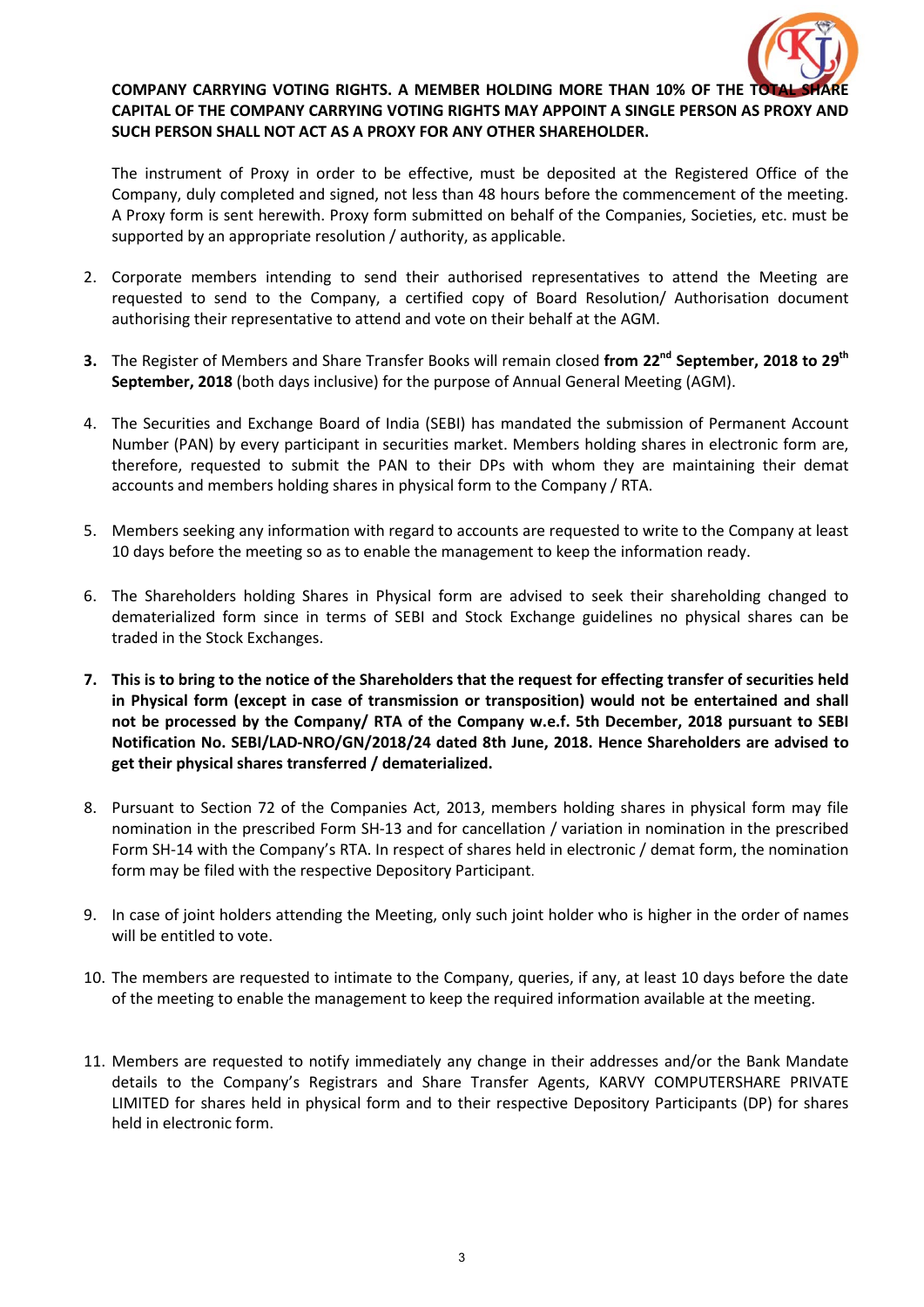

- 12. The Ministry of Corporate Affairs (vide circular nos. 17/2011 and 18/2011 dated April 21, 2011 and April 29, 2011 respectively) has undertaken a "Green Initiative in Corporate Governance" and allowed companies to share documents with its shareholders through an electronic mode. A Stock Exchanges permits companies to send soft copies of the Annual Report to all those shareholders who have registered their email address for the said purpose. Members are requested to support this Green Initiative by registering / updating their email address for receiving electronic communication. **The Annual Report of the Company will also be available on the Company's website** <http://www.kenvijewels.com/>
- 13. All the Documents referred to in the notice are open for inspection at the registered office of the Company between 11 A.M. to 5.00 P.M on any working day prior to the day of meeting and will also be available at the meeting venue on the date of meeting.
- **14. The Company being listed on SME Exchange and in view of provisions of Rule 20 of the Companies (Management and Administration) Rules 2014 is not mandatory to provide remote e-voting facility to its member.**

#### **15. BRIEF PROFILE OF THE DIRECTOR/S SEEKING APPOINTMENT / REAPPOINTMENT AT ANNUAL GENERAL MEETING**

Details under Regulation 36(3) of SEBI (Listing Obligations and Disclosure Requirements) Regulations, 2015 and Secretarial Standard 2 issued by The Institute of Company Secretaries of India in respect of Directors seeking re-appointment/appointment/ confirmation at the ensuing Annual General Meeting item no. 2 are as follows.

| <b>Particular</b>                                                  | <b>Mrs. Hetal C. Valani</b>                             |
|--------------------------------------------------------------------|---------------------------------------------------------|
| Date of Birth                                                      | 19/11/1994                                              |
| Date of Appointment                                                | 22/03/2017                                              |
| Qualification                                                      | Matriculation                                           |
| Relationships between directors inter se                           | Mrs. Hetal C. Valani is wife of Mr.<br>Chirag C. Valani |
| Directorship held in other companies                               | Nil                                                     |
| Membership/Chairmanships of Committee in other Public<br>Companies | Nil                                                     |

## **Place:** Ahmedabad **BY ORDER OF THE BOARD OF DIRECTORS OF Date:**  $01^{st}$  September, 2018 **KENVI JEWELS LIMITED**

**Registered Office:** Solution of the state of the state of the state of the state of the state of the state of the state of the state of the state of the state of the state of the state of the state of the state of the sta **14, Nav Durga Complex, Chirag C. Valani Opp. Nav Durga Society, Naviolation Community Community Community Community Community Community Community Community Community Community Community Community Community Community Community Community Community Community Commu Ambicanagar, Odhav, Ahmedabad – 382415, Gujarat.**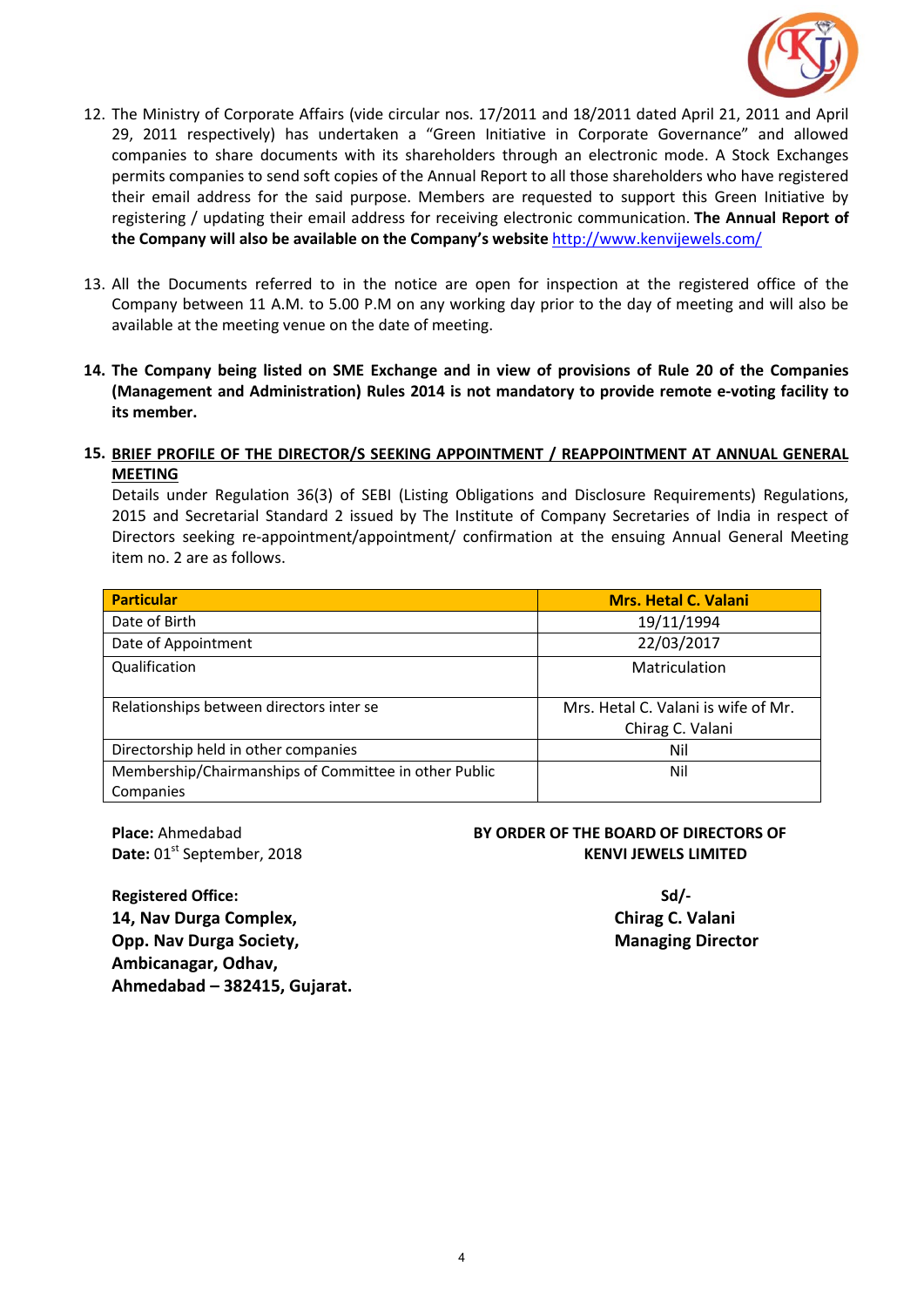

# **DIRECTORS REPORT**

To,

The Members,

Your Directors have pleasure in presenting their Report on the business and operations of the Company and the accounts for the Financial Year ended March 31, 2018.

# **1. FINANCIAL SUMMARY OR HIGHLIGHTS/PERFORMANCE OF THE COMPANY (STANDALONE)**

The Board's Report is prepared based on the stand alone financial statements of the company.

|                                                    |              | (Amount in Rs) |
|----------------------------------------------------|--------------|----------------|
| <b>PARTICULAR</b>                                  | 2017-18      | 2016-17        |
| Total Income for the year was                      | 17,63,39,493 | 7,18,19,080    |
| <b>Operating &amp; Administrative expenses</b>     | 17,49,36,608 | 7,11,63,708    |
| <b>Profit/(Loss) Before Depreciation And Taxes</b> | 14,02,885    | 6,55,372       |
| <b>Less: Depreciation</b>                          | 2,65,614     | 3,49,786       |
| Net Profit/(Loss) Before Tax                       | 11,37,271    | 3,05,586       |
| <b>Less: Provision For Tax</b>                     | 2,92,850     | 95,000         |
| <b>Deferred Tax</b>                                | (8, 577)     | (20, 564)      |
| <b>Profit/(Loss) After Tax</b>                     | 8,52,998     | 2,31,150       |
| <b>EPS</b>                                         | 0.18         | 1.93           |

# **2. OPERATION & REVIEW**

To receive, consider and adopt the audited Balance Sheet as at 31st March, 2018 and Statement of Profit & Loss together with Notes forming part thereto ("Financial Statement") for the year ended on 31st March, 2018 and Report of the Board of Directors and Auditors thereon.

Total Revenue from operation of the company is **Rs. 17,63,39,493/-** And the net Profit after tax is **Rs. 8,52,998/-** For the Financial year 2018-19.

#### **3. DIVIDEND**

The Board of directors of your company has not recommended any dividend for the financial year ended on  $31<sup>st</sup>$  March, 2018.

# **4. TRANSFER OF UNCLAIMED DIVIDEND TO INVESTOR EDUCATION AND PROTECTION FUND**

Since there was no unpaid/unclaimed dividend, the provisions of Section 125 of the Companies Act, 2013 do not apply.

# **5. TRANSFER TO RESERVES**

During the year under review, the Company has not transferred any amount to General Reserves account.

# **6. CHANGE IN THE NATURE OF THE BUSINESS**

During the year, there is no change in the nature of the business of the Company.

#### **7. DIRECTORS & KEY MANAGERIAL PERSONNEL**

- **Mr. Hetalben C. Valani (DIN: 06605369),** is liable to retire by rotation at the forthcoming Annual General Meeting and being eligible, offer herself for re- appointment.
- During the year under review, the board of directors of the company has appointed **Mr. CHIRAG CHAMPAKLAL VALANI** as Managing director, **Mrs. HETALBEN CHIRAGKUMAR VALANI** as a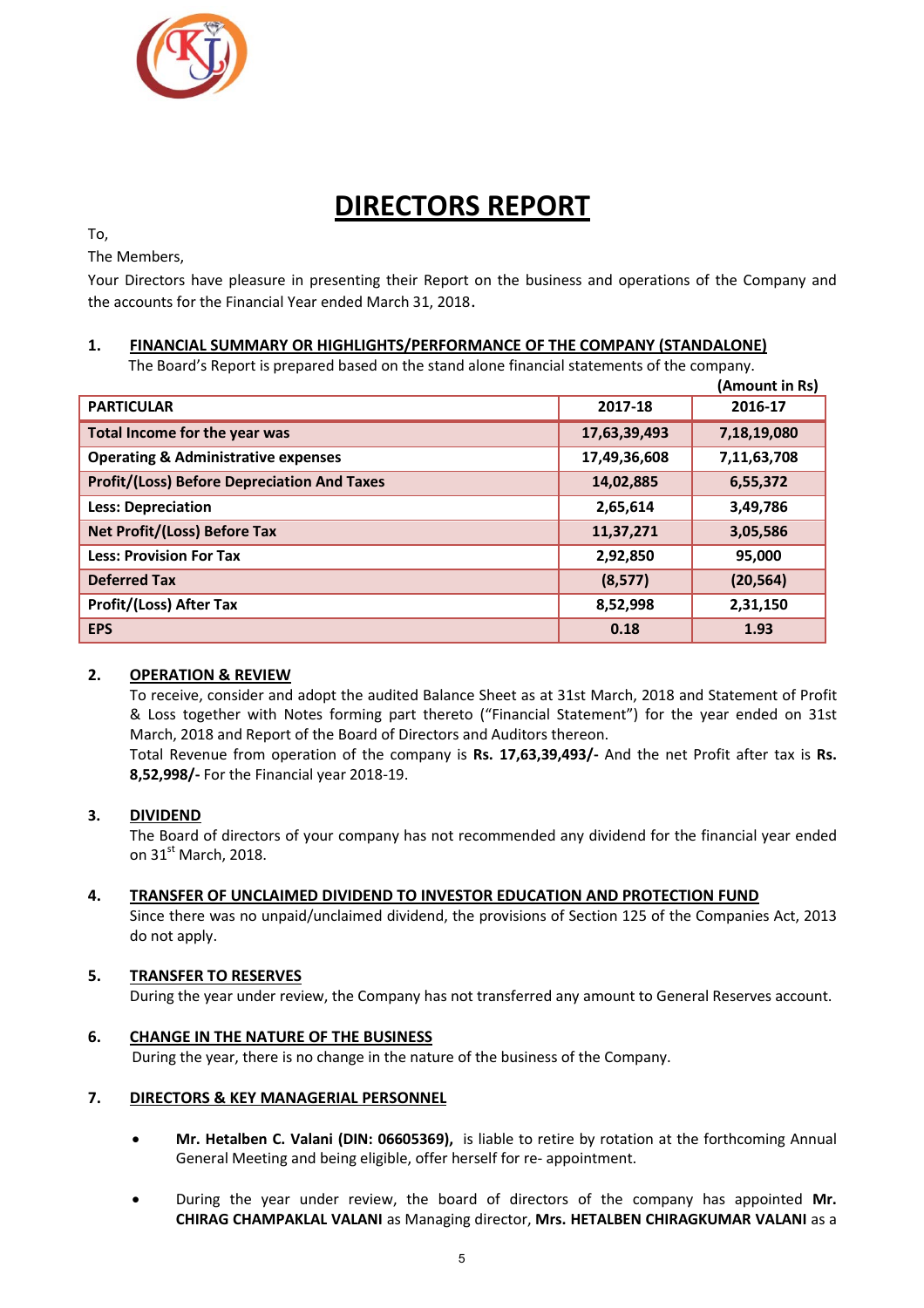

Whole time Director, **MS. NOOPUR JAIN** as a Company Secretary of the company and **MR. MAYUR SATYANARAYAN SHARMA** as a Chief Financial Officer of the Company.

- During the Year the Board of director has appointed **Mr. Sanni Shaileshbhai Shah, Mr. Manohar B Chunara and Mr. Amitkumar B Prajapati,** as an additional Independent director of the company and has been regularised in previous annual general meeting.
- During the year **Mr. Manohar B Chunara** was Resigned from the post of Independent director on 12.03.18 due to Personal and unavoidable Circumstances.

Pursuant to Section 149(7) of the Companies Act, 2013, the Company has received necessary declaration from each Independent Director confirming that they meet the criteria of independence as prescribed under Section 149(6) of the Act and SEBI (Listing Obligations & Disclosure Requirements) Regulations, 2015.

#### **8. NUMBER OF BOARD MEETINGS**

The Board of Directors duly met Fourteen (14) times on 22/05/2017, 01/08/2017, 04/08/2017, 14/08/2017, 16/08/2017, 01/09/2017, 16/09/2017, 07/11/2017, 09/11/2017, 15/11/2017, 18/11/2017, 21/11/2017, 12/02/2018, 12/03/2018 in respect of said meetings proper notices were given and proceedings were properly recorded and signed in the Minute Book maintained for the purpose.

#### **9. BOARD EVALUATION**

Pursuant to the provisions of the Companies Act, 2013 and SEBI (LODR) Regulation, 2015 The Board evaluated the effectiveness of its functioning and that of the Committees and of individual directors by seeking their inputs on various aspects of Board/Committee. The evaluation covered functioning and composition of the Board and its committees, understanding of the roles and responsibilities, experience, competencies, participation at the Board and Committee meetings, corporate governance practices etc.

Evaluation of the Board and its compositions was carried out through a defined process covering the areas of the Boards functioning viz. composition of the Board and Committees, understanding of roles and responsibilities, experience and competencies, contribution at the meetings etc.

#### **10. DIRECTORS' RESPONSIBILITY STATEMENT**

Pursuant to the requirement under Section 134(5) of the Companies Act, 2013, with respect to Directors' Responsibility Statement, it is hereby confirmed that:

- (a) In the preparation of the annual accounts, the applicable accounting standards have been followed along with explanation relating to material departures;
- (b) The directors have selected such accounting policies and applied them consistently and made judgments and estimates that are reasonable and prudent so as to give a true and fair view of the state of affairs of the company at the end of the financial year and of the profit/loss of the company for that period;
- (c) The directors have taken proper and sufficient care for the maintenance of adequate accounting records in accordance with the provisions of this Act for safeguarding the assets of the company and for preventing and detecting fraud and other irregularities;
- (d) The directors have prepared the annual accounts on a going concern basis; and
- (e) The directors have laid down internal financial controls to be followed by the company and that such internal financial controls are adequate and were operating effectively.
- (f) The directors have devised proper systems to ensure compliance with the provisions of all applicable laws and that such systems were adequate and operating effectively.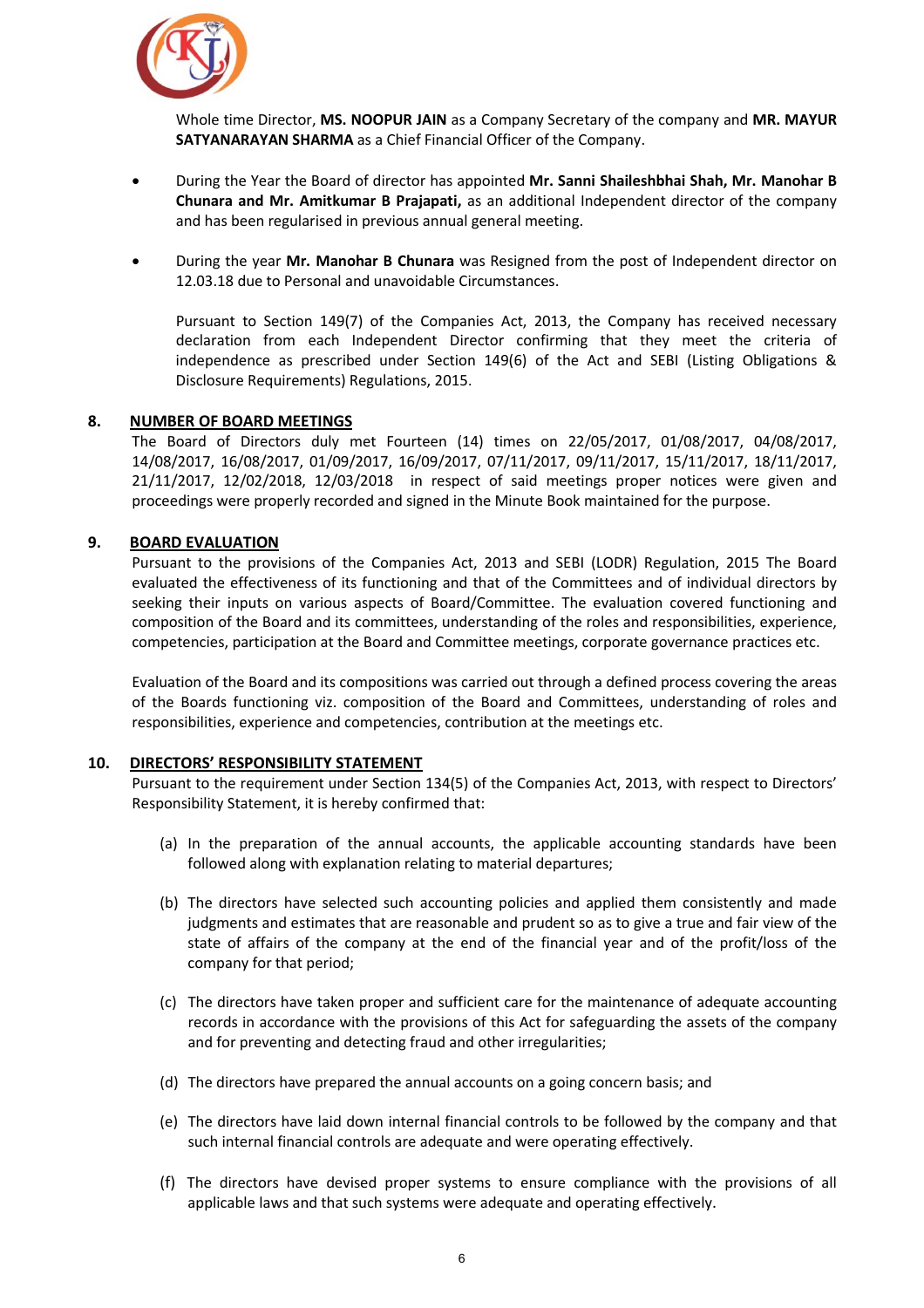

# **11. ADEQUACY OF INTERNAL FINANCIAL CONTROLS**

The Company has in place adequate internal financial Controls with reference to Financial Statements. The Board has inter alia reviewed the adequacy and effectiveness of the Company's internal financial controls relating to its financial statements.

During the year, such Controls were tested and no reportable material weakness was observed.

#### **12. CHANGE IN CAPITAL SRUCTURE OF COMPANY**

During the year under review, The Company has made Following Allotments:

| Date of<br><b>Allotment</b> | <b>No. of Shares Allotted</b> | <b>Nature of Issue</b>                                                                                         |
|-----------------------------|-------------------------------|----------------------------------------------------------------------------------------------------------------|
| 09-11-2017                  | 10,17,000                     | Preferential issue against Conversion of Unsecured<br>Loan and Creditors for goods                             |
| 18-11-2017                  | 17,05,500                     | Bonus Issue to existing shareholders in the<br>Proportion of 3 equity shares for every 2 equity<br>shares held |

# **13. MATERIAL CHANGES AND COMMITMENTS, IF ANY**

- During the Period under review the company has been converted from Private Limited Company to Public Limited Company on 24<sup>th</sup> August 2017.
- During the Year Company Got Listed its Securities on BSE SME Platform W.e.f 16.02.2018.
- Except as mentioned above there are No other material changes and commitments affecting the financial position of the Company occurred between the end of the financial year to which this financial statements relate on the date of this report.

#### **14. EXTRACT OF THE ANNUAL RETURN**

The Extract of Annual Return as required under section 134(3)(a) read with Section 92(3) of the Companies Act, 2013 and rule 12(1) of the Companies (Management and Administration) Rules, 2014, in Form MGT-9, is annexed herewith as **"Annexure - A"**

#### **15. AUDITORS AND THEIR REPORT**

# • **STATUTORY AUDITOR**

The Board of Director has Appointed **M/s. PARTH SHAH AND ASSOCIATES Chartered Accountant, Ahmedabad (FRN: 144251W)** as a Statutory Auditor of the Company in place of erstwhile auditors M/s. Rakshit M Shah & Co, Chartered Accountants having FRN: 127388W in their meeting held on 17th November 2017 and the Auditor shall hold the office upto the Conclusion of Annual General Meeting.

Therefore Board of Director of our Company Pursuant to Provision of Section 139 of Companies Act 2013 Proposed to Appoint **M/s. PARTH SHAH AND ASSOCIATES** Chartered Accountant, Ahmedabad (FRN: 144251W) as a Statutory Auditor of the Company for the Period of Five Years till the 10th AGM to be held in 2023 with no further need for ratification at every Annual General Meeting to be held during the said period.

The Company has received a confirmation from the said Auditors that they are not disqualified to act as the Auditors and are eligible to hold the office as Auditors of the Company. Necessary resolution for appointment of the said Auditors is included in the Notice of AGM for seeking approval of members.

The Auditors' Report does not contain any qualification. Notes to Accounts and Auditors remarks in their report are self-explanatory and do not call for any further comments.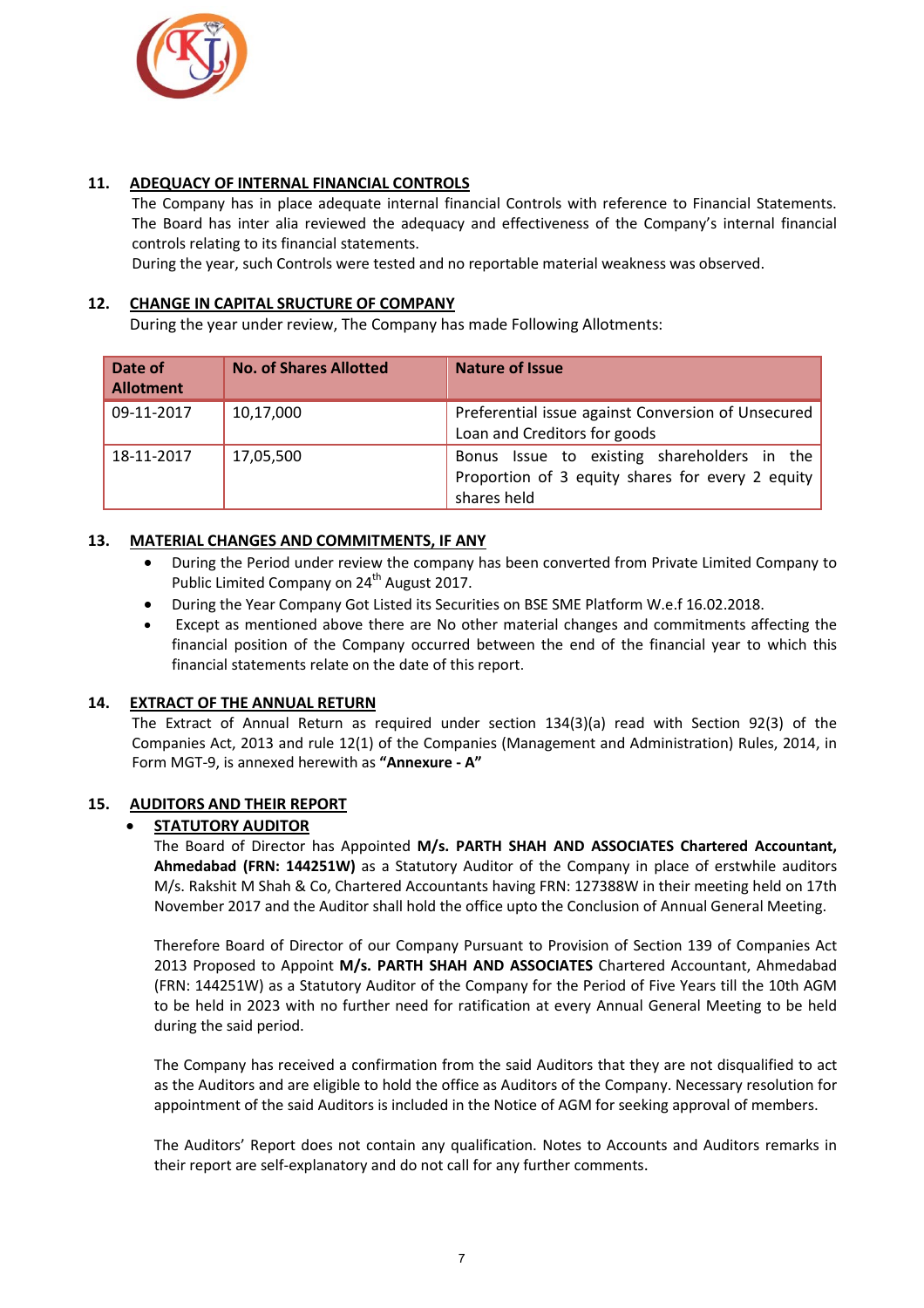

## • **COST AUDITOR**

The Company has not appointed the Cost Auditor as pursuant to Section 148 of the Companies Act, 2013 read with the Companies (Cost Records and Audit) Amendment Rules, 2014, the cost audit is not applicable to the Company.

# • **SECRETRAIL AUDITOR**

In terms of Section 204 of the Act and Rules made there under, Practicing Company Secretary have been appointed as Secretarial Auditor of the Company. The report of the Secretarial Auditor is enclosed to this report as **"Annexure – B".** The report is self-explanatory.

#### **16. DEPOSITS**

The Company has not accepted or renewed any amount falling within the purview of provisions of Section 73 of the Companies Act, 2013 ("the Act") read with the Companies (Acceptance of Deposit) Rules, 2014 during the period under review. Hence, the requirement for furnishing the details of deposits which are not in compliance with Chapter V of the Act is not applicable.

## **17. SUBSIDIARIES, JOINT VENTURES AND ASSOCIATE COMPANIES**

The Company does not have any Subsidiary, Joint venture or Associate Company.

## **18. CORPORATE SOCIAL RESPONSIBILITY INITIATIVES**

In terms of rule (9) of the Companies (Accounts) Rules, 2014 The Company has not developed and implemented any Corporate Social Responsibility initiatives as the said provisions are not applicable.

#### **19. PARTICULARS OF LOANS, GUARANTEES OR INVESTMENTS MADE UNDER SECTION 186 OF THE COMPANIES ACT, 2013**

During the year, the Company has not given any loan, guarantee or provided security in connection with the loan to any other body corporate or person or made any investments hence no particulars of the loans, guarantees or investments falling under the provisions of Section 186 of the Companies Act, 2013 are provided by the Board.

#### **20. RELATED PARTY TRANSACTIONS**

There was no contract or arrangement made with related parties as defined under Section 188 of the Companies Act, 2013 during the year under review.

## **21. SIGNIFICANT AND MATERIAL ORDER PASSED BY REGULATORS OR COURTS OR TRIBUNALS IMPACTING THE GOING CONCERN STATUS AND COMPANY'S OPERATIONS IN FUTURE**

There is no significant and material order was passed by regulators or courts or tribunals impacting the going concern status and company's operations in future.

# **22. CONSERVATION OF ENERGY, TECHNOLOGY ABSORPTION AND FOREIGN EXCHANGE EARNINGS AND OUTGO**

#### **A. CONSERVATION OF ENERGY:**

- **I.** the steps taken or impact on conservation of energy **: Nil**
- **II.** the steps taken by the company for utilising alternate sources of energy : **None**
- **III.** the capital investment on energy conservation equipments : **Nil**

#### **B. TECHNOLOGY ABSORPTION:**

- **I.** the efforts made towards technology absorption : **None**
- **II.** The benefits derived like product improvement, cost reduction, product development or import substitution: **None**
- **III.** in case of imported technology (imported during the last three years reckoned from the beginning of the financial year)-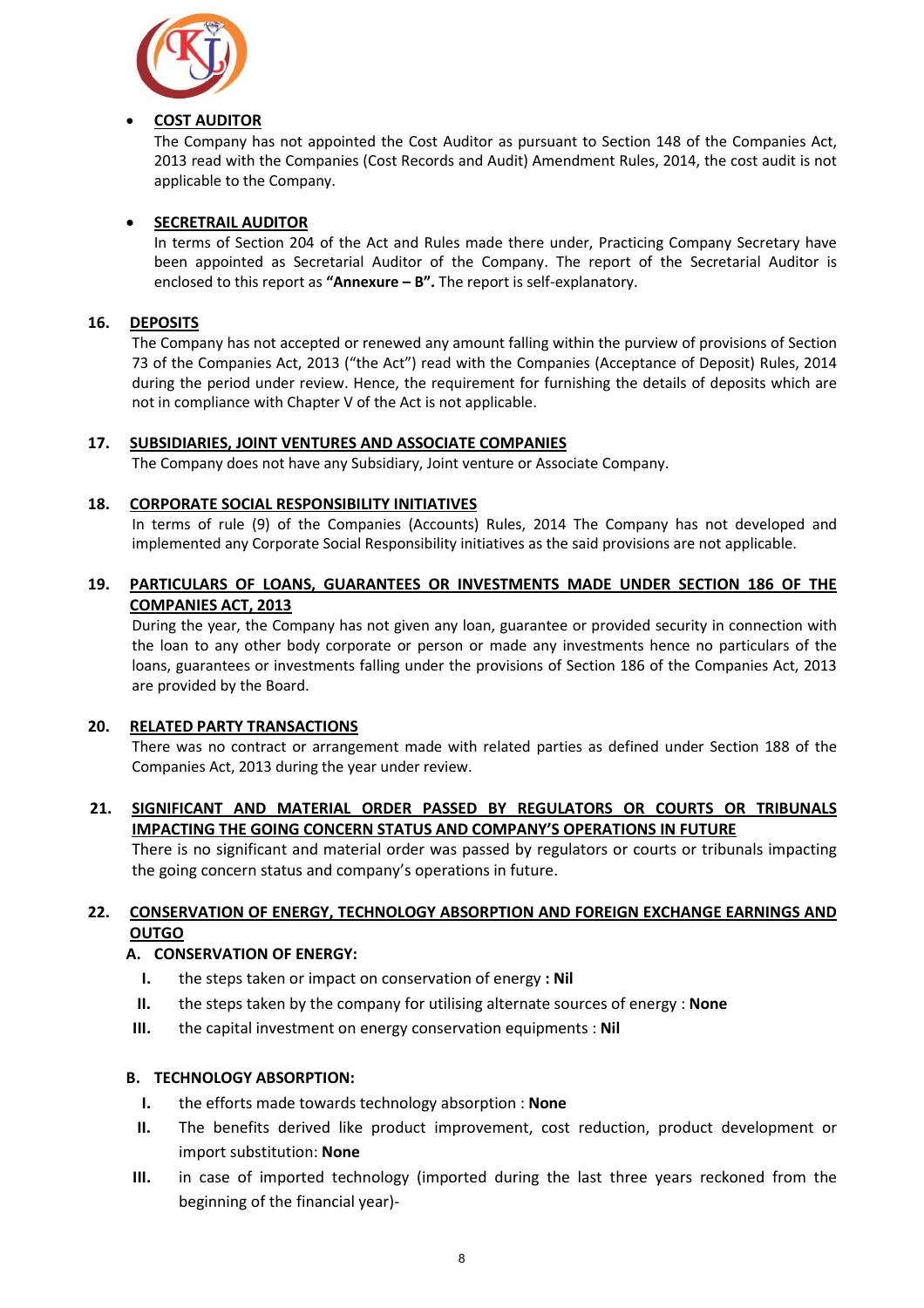

- a) The details of technology imported: **None**
- b) The year of import: **N.A**.
- c) Whether the technology been fully absorbed: **N.A**.
- d) If not fully absorbed, areas where absorption has not taken place, and the reasons thereof: **N.A.**
- e) The expenditure incurred on Research and Development: **Nil**
- C. There was no foreign exchange inflow or Outflow during the year under review

# **23. AUDIT COMMITTEE/ NOMINATION AND REMUNERATION COMMITTEE/ STAKEHOLDERS' RELATIONSHIP COMMITTEE/ SEXUAL HARASSMENT COMMITTEE**

# • **Audit Committee**

# **Constitution & Composition of Audit Committee:**

Our Company has formed the Audit Committee vide resolution passed in the meeting of Board of Directors held on November 21, 2017 as per the applicable provisions of the Section 177 of the Act read with the Companies (Meetings of Board and its Powers) Rules, 2014 (as amended) and also to comply with Regulation 18 of SEBI Listing Regulations (applicable upon listing of Company's Equity Shares).

The composition of the Audit Committee and details of meetings attended by the members of the Audit Committee are given below:

| <b>Name</b>                        |              | <b>Designation</b> | Category                           | <b>No. of Meetings held</b><br>during the Period |                 |
|------------------------------------|--------------|--------------------|------------------------------------|--------------------------------------------------|-----------------|
|                                    |              |                    |                                    | <b>Held</b>                                      | <b>Attended</b> |
| Mr. Amitkumar<br>Prajapati         | B            | Chairman           | Non-Executive-Independent Director | 2                                                |                 |
| Mr. Sanni S Shah                   |              | Member             | Non-Executive-Independent Director | $\overline{2}$                                   |                 |
| <b>Manohar</b><br>Mr.<br>Chunara * | B            | Member             | Non-Executive Independent Director | 2                                                |                 |
| <b>Hetalben</b><br>Mrs.<br>Valani# | $\mathbf{C}$ | Member             | <b>Executive Director</b>          | 1                                                | 1               |

\*Mr. Manohar B Chunara Resigned as a Director W.e.f 12.03.18

# Mrs Hetalben C Valani has been appointed as a member of Committee W.e.f 12.03.18.

# • **Nomination and Remuneration Committee:**

# **Constitution & Composition of Remuneration Committee:**

Our Company has formed the Nomination and Remuneration Committee as per Section 178 and other applicable provisions of the Act read with the Companies (Meetings of Board and its Powers) Rules, 2014 (as amended) and also to comply with Regulation 19 of SEBI Listing Regulations (applicable upon listing of Company's Equity Shares)vide board resolution dated November 21, 2017. The Nomination and Remuneration Committee comprises the following members:

| <b>Name</b> |                | <b>Designation</b> | Category | No. of Meetings held during<br>the Period |             |                 |
|-------------|----------------|--------------------|----------|-------------------------------------------|-------------|-----------------|
|             |                |                    |          |                                           | <b>Held</b> | <b>Attended</b> |
| Mr.         | <b>Manohar</b> | B                  | Chairman | Non-Executive-Independent                 |             |                 |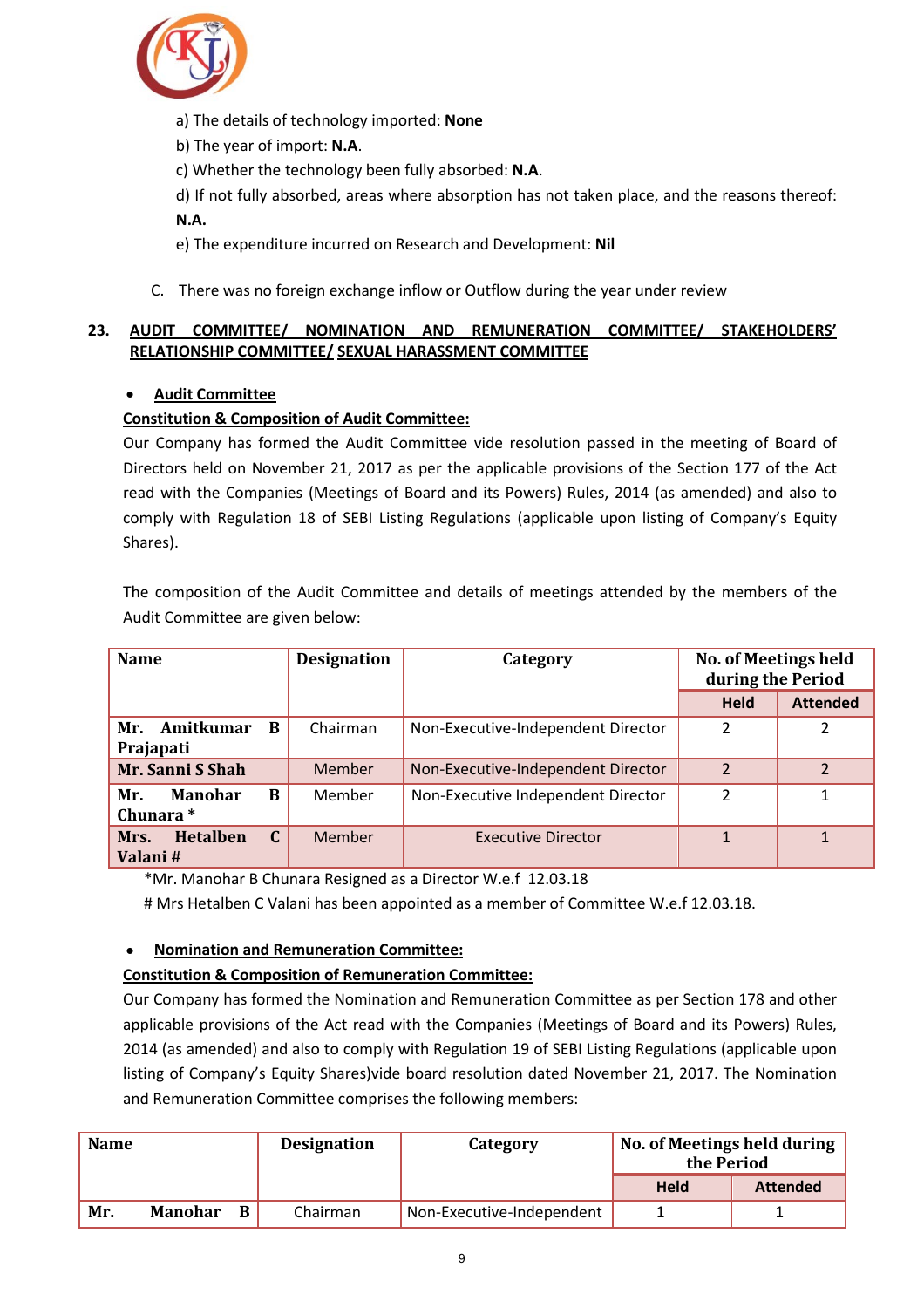

| Chunar                                            |        | Director                                     |  |
|---------------------------------------------------|--------|----------------------------------------------|--|
| Mr. Amitkumar<br><sub>B</sub><br><b>Prajapati</b> | Member | Non-Executive-Independent<br><b>Director</b> |  |
| Mr. Sanni S Shah                                  | Member | <b>Non-Executive-Independent</b><br>Director |  |

\* Mr. Manohar B Chunara Resigned as a Director W.e.f 12.03.18.

The Policy of nomination and Remuneration committee has been place on the website of the company at [www.kenvijewels.com](http://www.kenvijewels.com/) and the salient features of the same has been disclosed under **"Annexure – C"**

# • **Stakeholder's Relationship Committee:**

# **Constitution & Composition of Stakeholders Relationship Committee:**

Our Company has formed the Stakeholders Relationship Committee as per Section 178 and other applicable provisions of the Act read with the Companies (Meetings of Board and its Powers) Rules, 2014 (as amended) and also to comply with Regulation 20 of SEBI Listing Regulations (applicable upon listing of Company's equity shares)vide board resolution dated November 21, 2018.

| <b>Name</b>                  | <b>Designation</b> | Category                              | <b>No. of Meetings held</b><br>during the Period |                 |
|------------------------------|--------------------|---------------------------------------|--------------------------------------------------|-----------------|
|                              |                    |                                       | <b>Held</b>                                      | <b>Attended</b> |
| Mr. Sanni S Shah             | Chairman           | Non-Executive Independent<br>Director | 2                                                | 2               |
| Mr. Manohar B<br>$Chunar*$   | Member             | Non-Executive-Independent<br>Director | $\mathcal{P}$                                    |                 |
| Mr. Amitkumar B<br>Prajapati | Member             | Non-Executive-Independent<br>Director | $\mathfrak z$                                    | 2               |
| Mrs. Hetalben C<br>Valani#   | Member             | <b>Executive Director</b>             | $\mathbf{1}$                                     |                 |

The constituted Stakeholders Relationship Committee comprises the following members:

\*Mr. Manohar B Chunara Resigned as a Director W.e.f 12.03.18

# Mrs Hetalben C Valani has been appointed as a member of Committee W.e.f 12.03.18.

#### • **Sexual Harassment Committee**

# **Constitution & Composition of Sexual Harassment Committee:**

The Sexual Harassment Committee was constituted by the Board of Directors at the meeting held on November 21, 2017 in compliance with the Sexual Harassment of Women at Workplace (Prevention Prohibition and Redressal) Act, 2013.

| <b>Name</b>                          | <b>Designation</b> | Category                               | No. of Meetings held during the<br>Period |                 |
|--------------------------------------|--------------------|----------------------------------------|-------------------------------------------|-----------------|
|                                      |                    |                                        | <b>Held</b>                               | <b>Attended</b> |
| Hetalben<br>Mrs.<br>Valani           | C<br>Chairman      | <b>Executive Director</b>              |                                           |                 |
| <b>Manohar</b><br>Mr.<br>Chunara $*$ | Member<br>B        | Non-Executive-<br>Independent Director |                                           |                 |
| Mr. Amitkumar B<br>Prajapati         | Member             | Non-Executive-<br>Independent Director |                                           |                 |

\*Mr. Manohar B Chunara Resigned as a Director W.e.f 12.03.18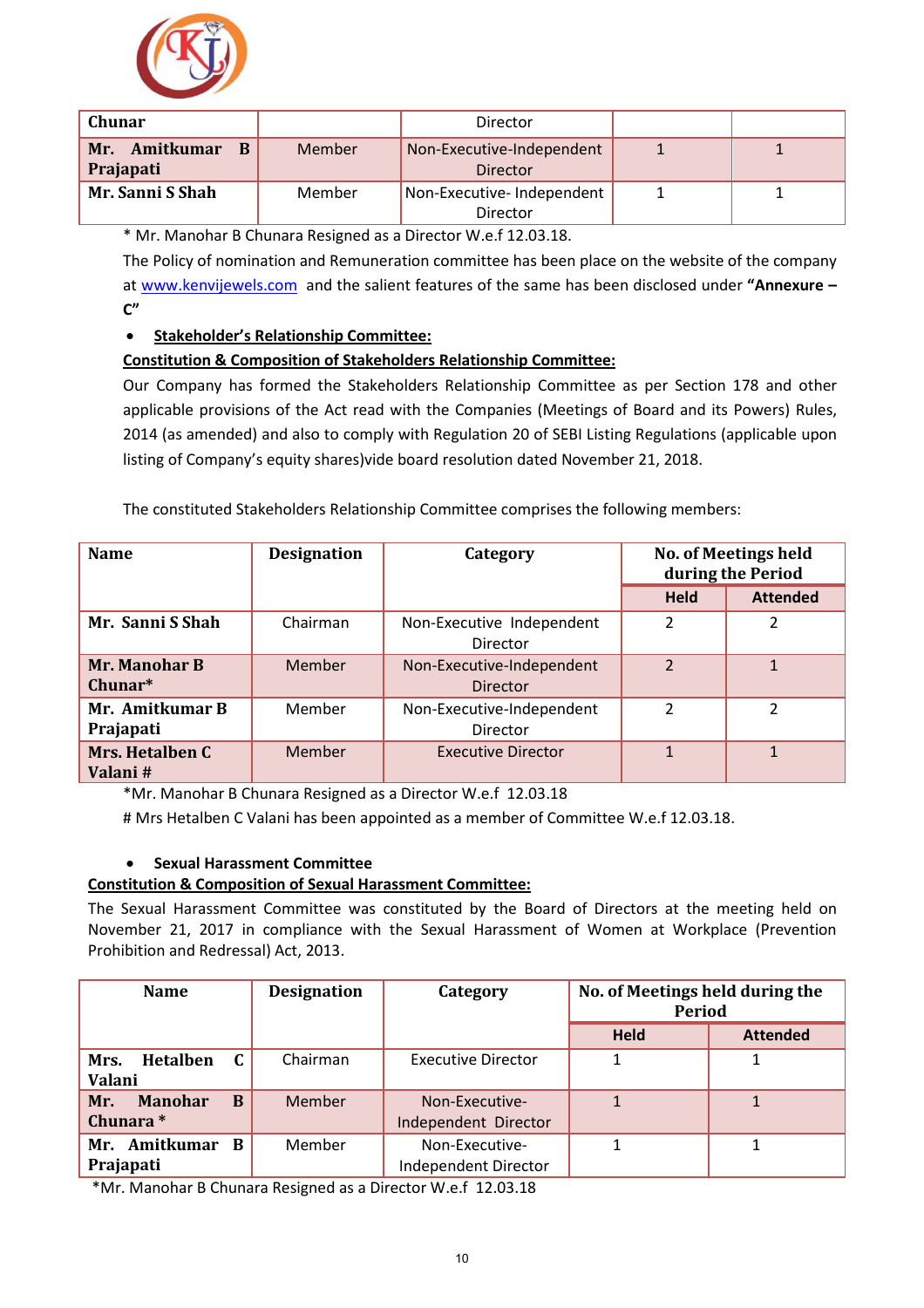

# **24. MANAGEMENT DISCUSSION AND ANALYSIS**

Management Discussion and analysis Report as Required under Regulation 34 and Schedule V of SEBI (Listing obligations and Disclosure Requirements) Regulations, 2015 forms an integral part of this Report, and provides the companies' current working and future outlook of as per **"Annexure – D"** 

#### **25. CORPORATE GOVERNANCE**

Since the Company's Securities are not listed during the year under review, Regulation 15(2) of SEBI (Listing Obligation and Disclosures requirement) Regulation, 2015, Report on Corporate Governance is not applicable to Our Company, hence Company has not obtained a Certificate from a Practicing Company Secretaries certifying the same.

## **26. ACKNOWLEDGEMENTS**

Your Directors wish to place on record their appreciation for the continuous support received from the Members, customers, suppliers, bankers, various statutory bodies of the Government of India and the Company's employees at all levels.

#### **For and on behalf of Board**

**PLACE**: AHMEDABAD SD/- SD/- SD/- SD/-Chirag C. Valani Hetalben C. Valani **Managing Director Whole Time Director**

**DATE**: 01/09/2018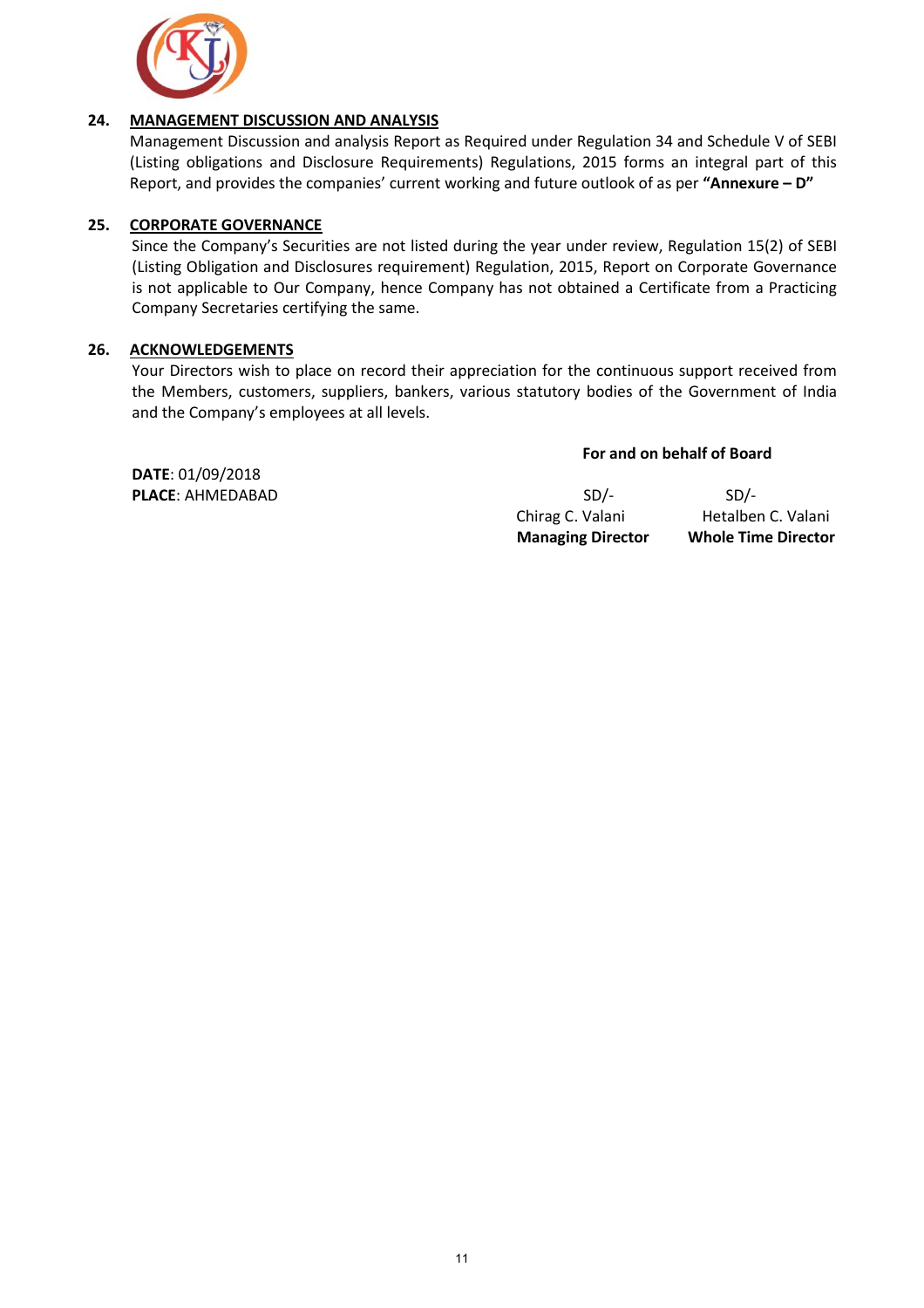

# **"Annexure - A"**  Form No.MGT-9

EXTRACTOFANNUALRETURNASONTHEFINANCIALYEAR ENDED ON 31<sup>st</sup> March, 2018

*[Pursuant to section92 (3) of the Companies Act, 2013 andrule12 (1) of the Companies (Management and Administration) Rules, 2014]*

## **I. REGISTRATIONANDOTHERDETAILS**:

|      | <b>CIN</b>                                                                   | U52390GJ2013PLC075720                                                                                                                                                                                            |
|------|------------------------------------------------------------------------------|------------------------------------------------------------------------------------------------------------------------------------------------------------------------------------------------------------------|
| ii.  | <b>Registration Date</b>                                                     | 24/06/2013                                                                                                                                                                                                       |
| iii. | Name of the Company                                                          | <b>KENVI JEWELS LIMITED</b>                                                                                                                                                                                      |
| iv.  | Category/Sub-Category of the Company                                         | Company limited by Shares/Indian Non-govt<br>company                                                                                                                                                             |
| v.   | Address of the Registered office and Contact<br>details                      | 14, Nav Durga Complex, Opp. Nav Durga<br>Society, Ambicanagar, Odhav, Ahmedabad<br>382415 Gujarat, India<br>E-mail Id - compliance.kjl@gmail.com<br>Tele No.- 079-22973199                                       |
| vi.  | Whether listed company                                                       | listed                                                                                                                                                                                                           |
| vii. | Name, Address and Contact details of<br>Registrar and Transfer Agent, if any | Karvy Computershare Private Limited<br>"Karvy House", 46, Avenue $-$ 4, Street no. 1,<br>Banjara Hills, Hyderabad - 500038, Andhra<br>Pradesh<br>Tel. No. - 040-67162222<br>Website - www.karyycomputershare.com |

#### **II. PRINCIPAL BUSINESS ACTIVITIES OF THE COMPANY**

All the business activities contributing 10% or more of the total turnover of the company shall be stated:-

| Sr.<br><b>No</b> | Name and Description of main<br>products/services               | NIC Code of<br>the Product/<br>service | $\%$ to total turnover of the<br>company |
|------------------|-----------------------------------------------------------------|----------------------------------------|------------------------------------------|
|                  | Manufacture & Whole sale of<br><b>Jewellery &amp; Ornaments</b> | 321 & 466                              | 100%                                     |

## **III. PARTICULARS OF HOLDING, SUBSIDIARY AND ASSOCIATE COMPANIES : NIL**

| Sr.<br>No. | <b>Name And Address Of</b><br><b>The Company</b> | <b>CIN/GLN</b> | Holding/<br><b>Subsidiary</b><br>/Associate | $%$ of<br><b>shares</b><br>held | Applicable<br><b>Section</b> |
|------------|--------------------------------------------------|----------------|---------------------------------------------|---------------------------------|------------------------------|
| π.         |                                                  |                | N.A                                         |                                 |                              |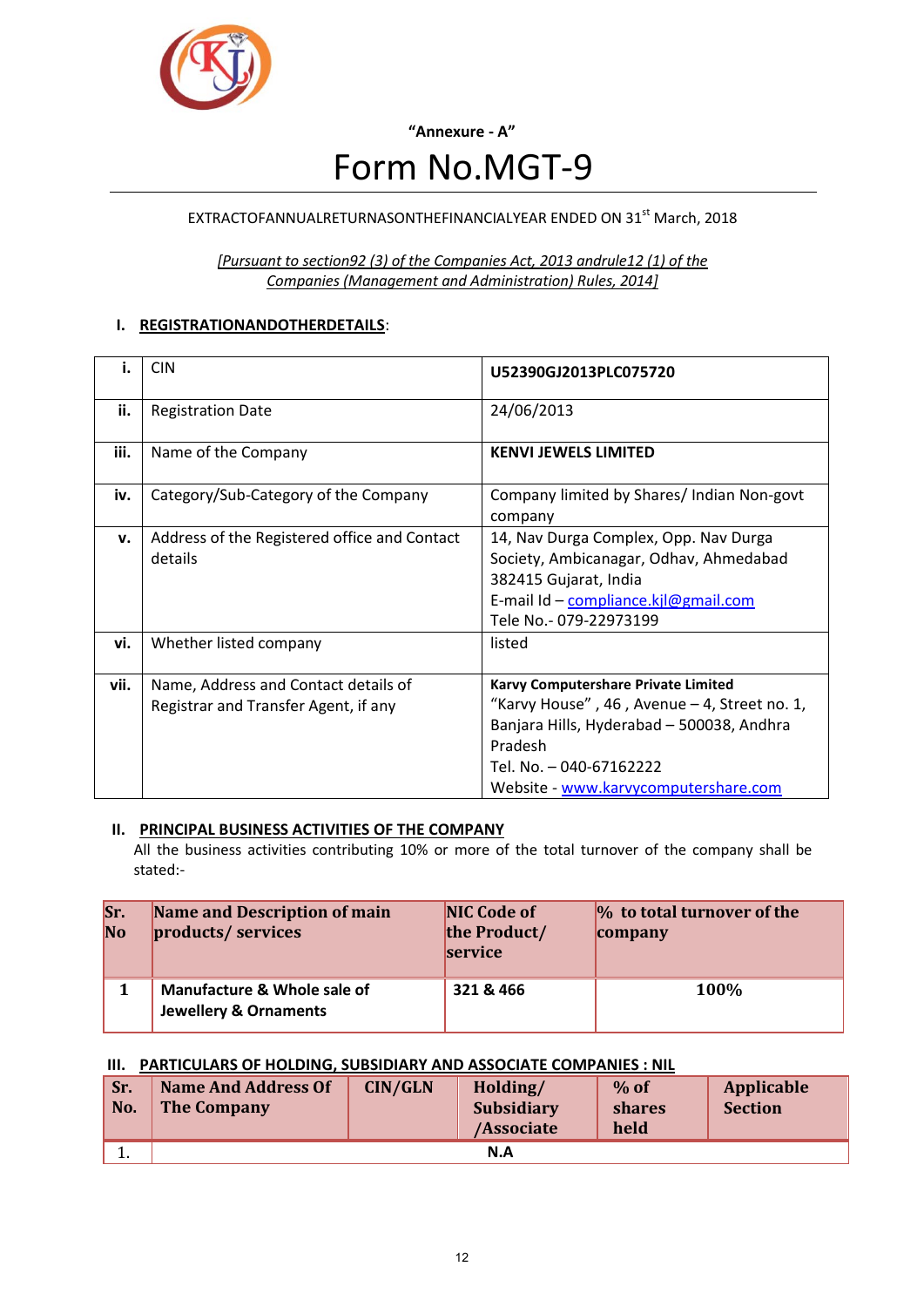

# **IV. SHARE HOLDING PATTERN (Equity Share Capital Breakup as percentage of Total Equity)**

# **i.***Category-wise Share Holding*

| <b>Category of</b><br><b>Shareholders</b> |                              | No. of Shares held at the beginning<br>of the year (As on 31 <sup>st</sup> March, 2017) |                          |                              | No. of Shares held at the end of the<br>year (As on 31 <sup>st</sup> March, 2018) |                          |                              |                               | $\frac{9}{6}$<br><b>Change</b><br>during<br><b>The</b> |
|-------------------------------------------|------------------------------|-----------------------------------------------------------------------------------------|--------------------------|------------------------------|-----------------------------------------------------------------------------------|--------------------------|------------------------------|-------------------------------|--------------------------------------------------------|
|                                           |                              |                                                                                         |                          |                              |                                                                                   |                          |                              |                               | year                                                   |
|                                           | Demat                        | Physical                                                                                | Total                    | $\%$<br>Total<br>Shares      | of Demat                                                                          | Physica Total            |                              | of<br>$\%$<br>Total<br>Shares |                                                        |
| A. Promoter                               |                              |                                                                                         |                          |                              |                                                                                   |                          |                              |                               |                                                        |
| 1) Indian                                 |                              |                                                                                         |                          |                              |                                                                                   |                          |                              |                               |                                                        |
| a) Individual/<br><b>HUF</b>              | $\blacksquare$               | 120000                                                                                  | 120000                   | 100%                         | 2969913                                                                           | $\overline{\phantom{a}}$ | 2969913                      | 63.16%                        |                                                        |
| b) Central Govt                           | $\overline{a}$               | $\overline{\phantom{a}}$                                                                | $\overline{\phantom{a}}$ | $\overline{\phantom{a}}$     | $\blacksquare$                                                                    | $\overline{\phantom{0}}$ | $\overline{\phantom{0}}$     | $\overline{a}$                | $\mathbf 0$                                            |
| c) State Govt(s)                          | $\blacksquare$               | $\overline{\phantom{a}}$                                                                | $\overline{\phantom{a}}$ | $\overline{\phantom{0}}$     | $\blacksquare$                                                                    | $\overline{\phantom{0}}$ | $\overline{\phantom{0}}$     | $\overline{\phantom{a}}$      | $\mathbf 0$                                            |
| d) Bodies Corp                            | $\blacksquare$               | $\overline{\phantom{a}}$                                                                | $\overline{\phantom{a}}$ | $\overline{\phantom{a}}$     | $\overline{\phantom{a}}$                                                          | $\overline{\phantom{a}}$ | $\overline{\phantom{a}}$     | $\overline{\phantom{a}}$      | $\mathbf 0$                                            |
| e) Banks / FI                             | $\overline{a}$               | $\overline{\phantom{a}}$                                                                |                          | $\overline{\phantom{a}}$     |                                                                                   | $\overline{\phantom{0}}$ |                              | $\overline{\phantom{a}}$      | $\mathbf 0$                                            |
| f)<br>Any Other                           | $\frac{1}{2}$                |                                                                                         |                          |                              |                                                                                   | $\overline{\phantom{0}}$ |                              |                               | $\mathbf 0$                                            |
| Sub-total(A)(1):-                         | $\overline{\phantom{a}}$     | 120000                                                                                  | 120000                   | 100%                         | 2969913                                                                           | $\overline{\phantom{a}}$ | 2969913                      | 63.16%                        | $\mathbf 0$                                            |
| 2) Foreign                                |                              |                                                                                         |                          |                              |                                                                                   |                          |                              |                               |                                                        |
| g) NRIs-                                  | $\overline{\phantom{0}}$     | $\qquad \qquad \blacksquare$                                                            |                          |                              |                                                                                   |                          |                              |                               | $\mathbf 0$                                            |
| Individuals                               |                              |                                                                                         |                          |                              |                                                                                   |                          |                              |                               |                                                        |
| h) Other-                                 | $\overline{a}$               | $\overline{\phantom{a}}$                                                                | $\overline{\phantom{a}}$ | $\overline{\phantom{0}}$     | $\overline{\phantom{a}}$                                                          | $\overline{\phantom{a}}$ | $\overline{\phantom{0}}$     | $\overline{\phantom{a}}$      | $\mathbf 0$                                            |
| Individuals                               |                              |                                                                                         |                          |                              |                                                                                   |                          |                              |                               |                                                        |
| Bodies Corp.                              | $\blacksquare$               | $\qquad \qquad \blacksquare$                                                            | $\overline{\phantom{a}}$ | $\qquad \qquad \blacksquare$ | $\overline{\phantom{a}}$                                                          | -                        | $\qquad \qquad \blacksquare$ | $\qquad \qquad \blacksquare$  | $\mathbf 0$                                            |
| i) Banks / FI                             | $\overline{a}$               | $\overline{\phantom{0}}$                                                                | $\blacksquare$           | $\overline{\phantom{a}}$     | $\overline{\phantom{a}}$                                                          | $\overline{\phantom{0}}$ | $\overline{\phantom{a}}$     | $\overline{\phantom{a}}$      | $\mathbf 0$                                            |
| k) Any Other                              |                              | $\overline{\phantom{0}}$                                                                | $\overline{\phantom{a}}$ | $\overline{\phantom{0}}$     | $\overline{\phantom{a}}$                                                          | $\overline{\phantom{0}}$ | $\qquad \qquad \blacksquare$ | $\qquad \qquad \blacksquare$  | $\mathbf 0$                                            |
| Sub-total(A)(2):-                         |                              |                                                                                         | $\overline{\phantom{a}}$ |                              | $\overline{\phantom{0}}$                                                          |                          |                              |                               | $\overline{0}$                                         |
| <b>TOTAL A</b>                            | $\overline{a}$               | 120000                                                                                  | 120000                   | 100%                         | 2969913                                                                           | $\overline{\phantom{a}}$ | 2969913                      | 63.16%                        | $\overline{\phantom{0}}$                               |
| <b>B.</b> Public                          |                              |                                                                                         |                          |                              |                                                                                   |                          |                              |                               |                                                        |
| Shareholding<br>1. Institutions           |                              |                                                                                         |                          |                              |                                                                                   |                          |                              |                               |                                                        |
| a) Mutual Funds                           |                              | $\overline{\phantom{a}}$                                                                | $\blacksquare$           | $\overline{\phantom{a}}$     | $\blacksquare$                                                                    |                          | $\overline{\phantom{a}}$     | $\overline{\phantom{a}}$      | $\mathbf 0$                                            |
| Banks / FI<br>b)                          | $\qquad \qquad \blacksquare$ | $\qquad \qquad \blacksquare$                                                            | $\blacksquare$           | $\overline{\phantom{a}}$     | $\overline{\phantom{a}}$                                                          | $\overline{\phantom{a}}$ | $\overline{\phantom{a}}$     | $\qquad \qquad \blacksquare$  | $\pmb{0}$                                              |
| c) Central Govt                           | $\blacksquare$               | $\overline{\phantom{0}}$                                                                | $\blacksquare$           | $\overline{\phantom{0}}$     | $\blacksquare$                                                                    |                          | $\overline{\phantom{a}}$     |                               | $\mathbf 0$                                            |
| d) State Govt(s)                          | $\blacksquare$               | $\overline{\phantom{a}}$                                                                | $\overline{\phantom{a}}$ | $\overline{\phantom{a}}$     | $\overline{\phantom{a}}$                                                          | $\overline{\phantom{0}}$ | $\overline{\phantom{a}}$     | $\qquad \qquad -$             | $\pmb{0}$                                              |
| e) Venture                                | $\overline{\phantom{a}}$     |                                                                                         |                          |                              |                                                                                   |                          | $\overline{\phantom{a}}$     |                               | $\mathbf 0$                                            |
| Capital                                   |                              |                                                                                         |                          |                              |                                                                                   |                          |                              |                               |                                                        |
| Funds                                     |                              |                                                                                         |                          |                              |                                                                                   |                          |                              |                               |                                                        |
| f <br>Insurance                           | $\qquad \qquad \blacksquare$ | $\blacksquare$                                                                          |                          |                              |                                                                                   |                          |                              |                               | $\mathbf 0$                                            |
| Companies                                 |                              |                                                                                         |                          |                              |                                                                                   |                          |                              |                               |                                                        |
| g) Fils                                   | $\frac{1}{2}$                | $\overline{\phantom{a}}$                                                                | $\overline{\phantom{a}}$ | $\overline{\phantom{0}}$     | $\overline{\phantom{a}}$                                                          | $\overline{\phantom{0}}$ | $\qquad \qquad \blacksquare$ | $\qquad \qquad \blacksquare$  | 0                                                      |
| h) Foreign<br>Venture                     |                              |                                                                                         |                          |                              |                                                                                   |                          |                              |                               | $\mathbf 0$                                            |
| Capital                                   |                              |                                                                                         |                          |                              |                                                                                   |                          |                              |                               |                                                        |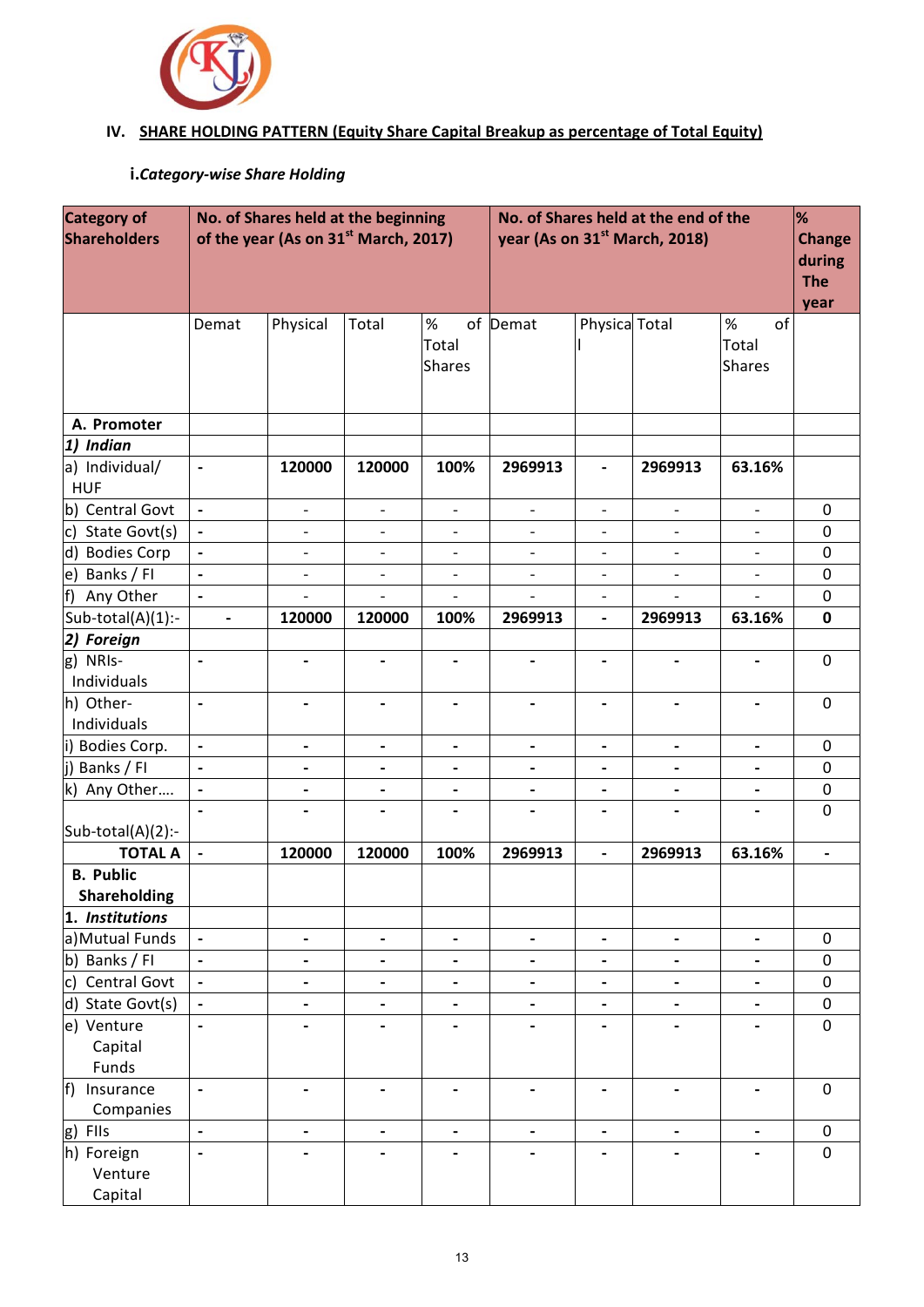

| Funds               |                          |        |        |             |         |                          |         |             |                |
|---------------------|--------------------------|--------|--------|-------------|---------|--------------------------|---------|-------------|----------------|
| i) Others           | $\overline{a}$           |        |        |             |         |                          |         |             | $\mathbf 0$    |
| (specify)           |                          |        |        |             |         |                          |         |             |                |
|                     | $\overline{a}$           |        |        |             |         |                          |         |             | $\mathbf 0$    |
| Sub-total(B)(1)     |                          |        |        |             |         |                          |         |             |                |
| 2. Non              |                          |        |        |             |         |                          |         |             |                |
| <b>Institutions</b> |                          |        |        |             |         |                          |         |             |                |
| a) Bodies Corp.     |                          |        |        |             |         |                          |         |             |                |
| (i) Indian          |                          |        |        |             |         | ٠                        |         |             |                |
| (ii) Overseas       |                          |        |        |             |         |                          |         |             |                |
| b) Individuals      |                          |        |        |             |         |                          |         |             |                |
|                     |                          |        |        |             |         |                          |         |             |                |
| (i) Individual      |                          |        |        |             |         |                          |         |             |                |
| shareholders        |                          |        |        |             |         |                          |         |             |                |
| holding             | $\overline{a}$           |        |        |             | 276050  | $\overline{\phantom{a}}$ | 276050  | 5.87        | 5.87           |
| nominal share       |                          |        |        |             |         |                          |         |             |                |
| capital up to       |                          |        |        |             |         |                          |         |             |                |
| Rs. 2 lakh          |                          |        |        |             |         |                          |         |             |                |
|                     |                          |        |        |             |         |                          |         |             |                |
| (ii) Individual     |                          |        |        |             |         |                          |         |             |                |
| shareholders        |                          |        |        |             |         |                          |         |             |                |
| holding             |                          |        |        |             |         | $\overline{\phantom{a}}$ |         |             |                |
| nominal share       |                          |        |        |             |         |                          |         |             |                |
| capital in          |                          |        |        |             |         |                          |         |             |                |
| excess of Rs 2      |                          |        |        |             |         |                          |         |             |                |
| lakh                |                          |        |        |             |         |                          |         |             |                |
| Others(Specify)     |                          |        |        |             | 1447537 | $\overline{\phantom{a}}$ | 1447537 | 30.78       | 30.78          |
| Sub-total(B)(2)     | $\overline{\phantom{a}}$ |        |        | $\mathbf 0$ | 1732587 | $\overline{\phantom{a}}$ | 1732587 | 36.84       | 36.84          |
| <b>Total Public</b> |                          |        |        | $\mathbf 0$ | 1732587 | $\overline{a}$           | 1732587 | 36.84       | 36.84          |
| Shareholding        |                          |        |        |             |         |                          |         |             |                |
| $(B)=(B)(1)+$       |                          |        |        |             |         |                          |         |             |                |
| (B)(2)              |                          |        |        |             |         |                          |         |             |                |
| C. Shares held      |                          |        |        |             |         |                          |         | $\mathbf 0$ | $\overline{0}$ |
| by Custodian        |                          |        |        |             |         |                          |         |             |                |
| for GDRs &          |                          |        |        |             |         |                          |         |             |                |
| <b>ADRs</b>         |                          |        |        |             |         |                          |         |             |                |
| <b>Grand Total</b>  | $\blacksquare$           | 120000 | 120000 | 100%        | 4702500 | $\overline{\phantom{a}}$ | 4702500 | 100%        | 100%           |
| $(A+B+C)$           |                          |        |        |             |         |                          |         |             |                |
|                     |                          |        |        |             |         |                          |         |             |                |

# *i.Shareholding of Promoters*

| ISr.      | <b>Shareholder's Name</b> | Shareholding at the        | Shareholding at the end of the |  |
|-----------|---------------------------|----------------------------|--------------------------------|--|
| <b>No</b> |                           | beginning of the year      | vear                           |  |
|           |                           | (As on $31st$ March, 2017) | (As on $31st$ March, 2018)     |  |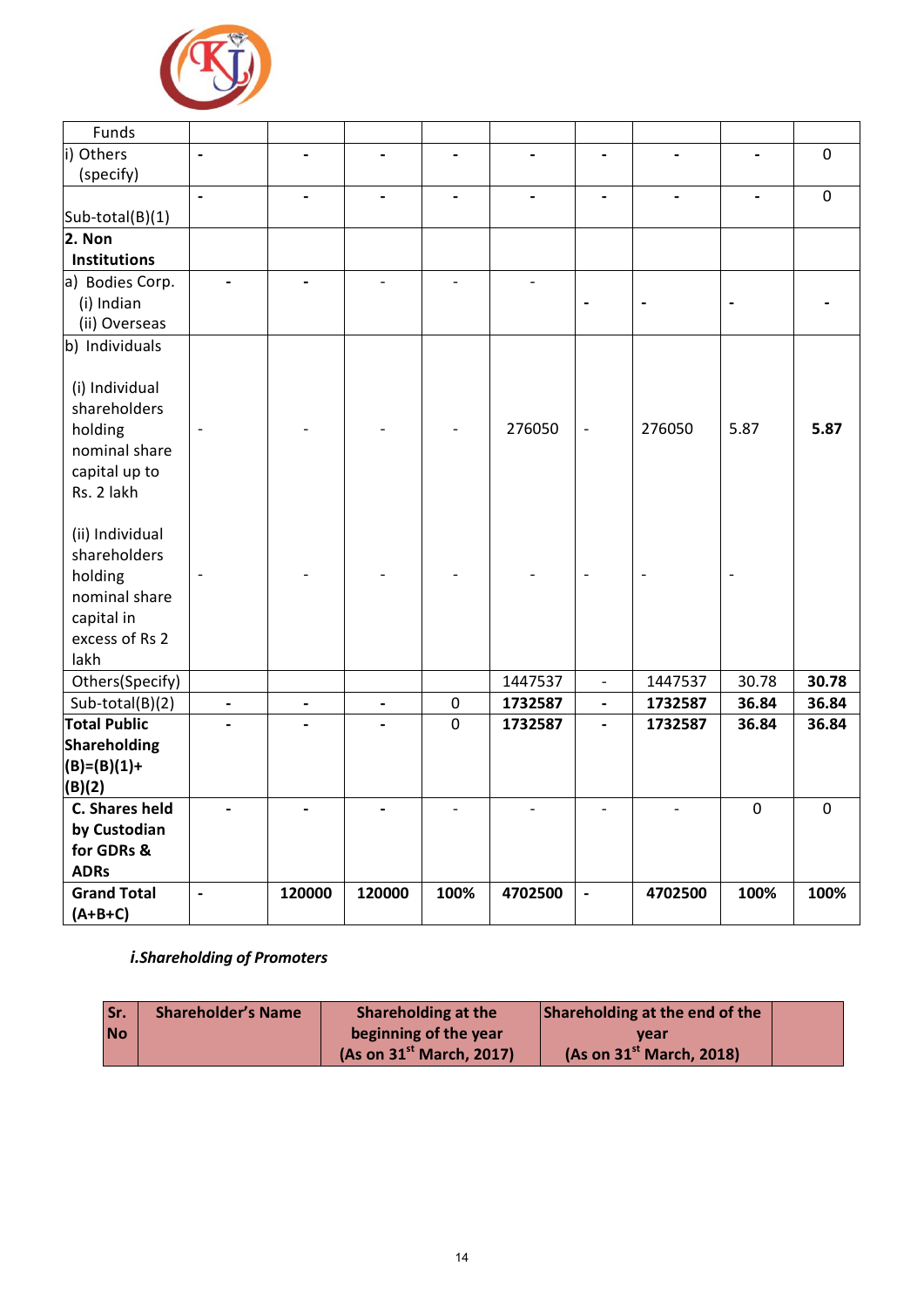

|    |                       | No. of        | % of total | %of           | No. of        | % of      | %of           | %        |
|----|-----------------------|---------------|------------|---------------|---------------|-----------|---------------|----------|
|    |                       | <b>Shares</b> | Shares of  | <b>Shares</b> | <b>Shares</b> | total     | <b>Shares</b> | change   |
|    |                       |               | the.       | Pledged       |               | Shares of | Pledge        | in share |
|    |                       |               | company    |               |               | lthe.     | d /           | holding  |
|    |                       |               |            | encum         |               | company   | encum         | during   |
|    |                       |               |            | <b>bered</b>  |               |           | bered         | the year |
|    |                       |               |            | to total      |               |           | to total      |          |
| 1. | Chirag C Valani       | 47000         | 39.17      |               | 2630600       | 55.94     |               | 16.77    |
| 2. | Hetalben C Valani     | 13850         | 11.54      |               | 63875         | 1.36      |               | $-10.18$ |
| 3. | Bhanuben C. Shah      | 23900         | 19.92      |               | 152392        | 3.24      |               | $-16.68$ |
| 4. | Champaklal D. Valani  | 35200         | 29.33      |               | 50500         | 1.07      |               | $-28.26$ |
| 5. | Navikkumar C Valani   | 50            | 0.04       |               | 37625         | 0.80      |               | 0.76     |
| 6. | Navikkumar            |               |            |               | 34921         | 0.74      |               | 0.74     |
|    | Champaklal Valani Huf |               |            |               |               |           |               |          |
|    | <b>Total</b>          | 120000        | 100%       |               | 2969913       | 63.16     |               | $-36.84$ |

# *ii.Change in Promoters' Share holding (please specify, if there is no change)*

| Sr. | For each of the              | <b>Shares</b> | <b>Shareholding at the</b> |                          |         | <b>Cumulative Shareholding</b> |
|-----|------------------------------|---------------|----------------------------|--------------------------|---------|--------------------------------|
| no  | <b>Promoters</b>             |               |                            | beginning of the year    |         | during the year                |
|     |                              |               | No. of                     | % of total               | No. of  | % of total                     |
|     |                              |               | shares                     | shares of the            | shares  | shares of the                  |
|     |                              |               |                            | company                  |         | company                        |
| 1.  | <b>Chirag C Valani</b>       |               |                            |                          |         |                                |
|     | At the beginning of the      |               | 47000                      | 39.17                    | 47000   | 39.17                          |
|     | year                         |               |                            |                          |         |                                |
|     | Transfer on 14-08-2017 to    | (10)          | $\overline{\phantom{0}}$   |                          | 46990   | 39.16                          |
|     | Mrs. Rajula Valani           |               |                            |                          |         |                                |
|     | Transfer on 14-08-2017 to    | (10)          |                            |                          | 46980   | 39.15                          |
|     | Mr. Mayur Sharma             |               |                            |                          |         |                                |
|     | Allotment on 09-11-2017      | 1005300       |                            |                          | 1052280 | 92.55                          |
|     | Bonus Allotment on 18-       | 1578420       |                            |                          | 2630700 | 92.55                          |
|     | 11-2017                      |               |                            |                          |         |                                |
|     | Transfer on 21-11-2017 to    | (100)         |                            |                          | 2630600 | 92.54                          |
|     | Vivid offset Printer Pvt Itd |               |                            |                          |         |                                |
|     | At the End of the year       |               |                            |                          | 2630600 | 55.94                          |
| 2.  | <b>Hetalben C Valani</b>     |               |                            |                          |         |                                |
|     | At the beginning of the      |               | 13850                      | 11.54%                   | 13850   | 11.54                          |
|     | year                         |               |                            |                          |         |                                |
|     | Allotment on 09-11-2017      | 11700         | $\overline{\phantom{0}}$   | $\overline{\phantom{a}}$ | 25550   | 2.25                           |
|     | Bonus Allotment on 18-       | 38325         |                            |                          | 63875   | 2.25                           |
|     | 11-2017                      |               |                            |                          |         |                                |
|     | At the End of the year       |               |                            |                          | 63875   | 1.36                           |
| 3.  | <b>Bhanuben C. Shah</b>      |               |                            |                          |         |                                |
|     | At the beginning of the      |               | 23900                      | 19.92                    | 23900   | 19.92                          |
|     | vear                         |               |                            |                          |         |                                |
|     | Bonus Allotment on 18-       | 35,850        |                            |                          | 59750   | 2.10                           |
|     | 11-2017                      |               |                            |                          |         |                                |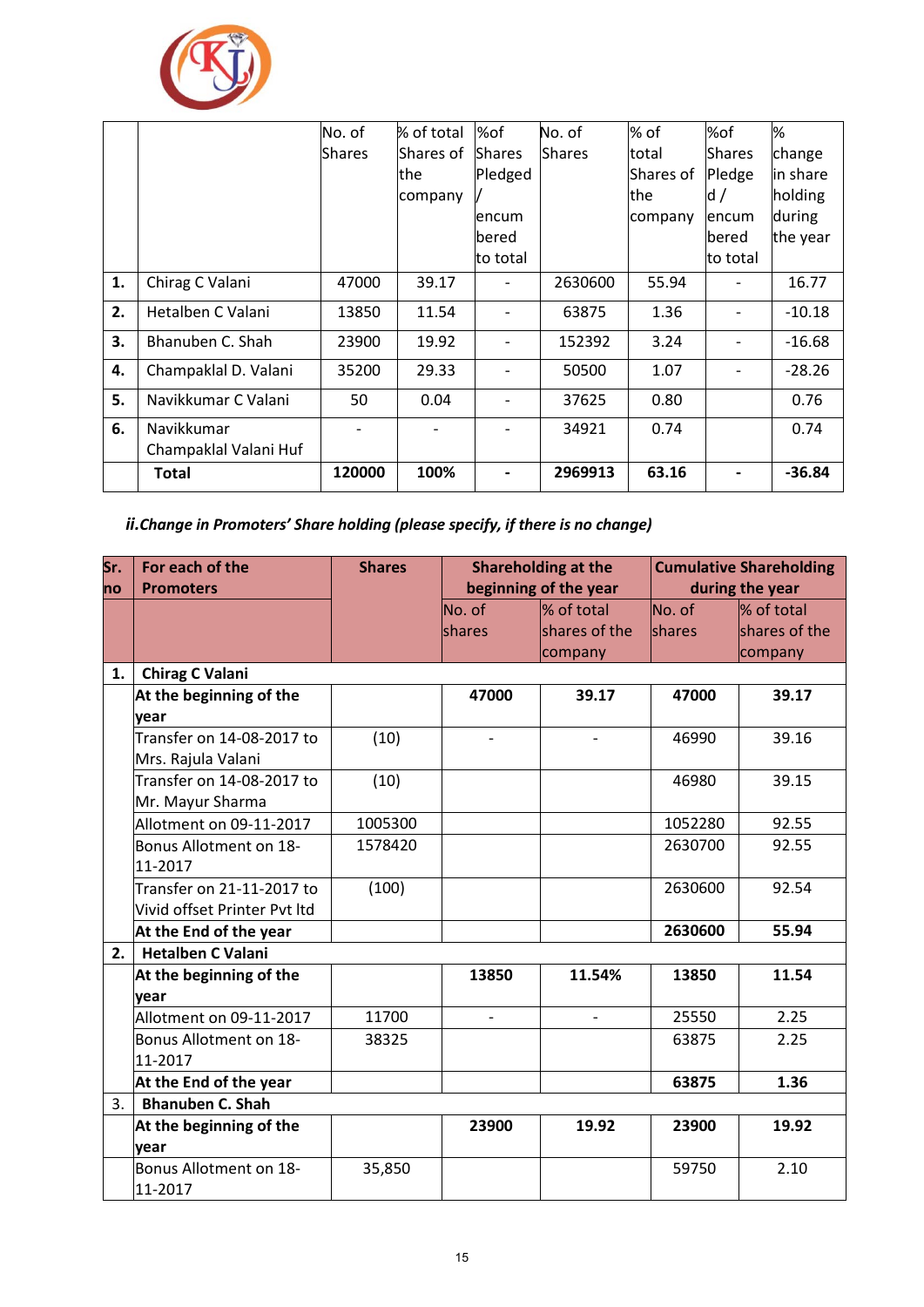

| 3.24        |
|-------------|
|             |
| 3.24        |
|             |
| 29.33       |
|             |
| 16.83       |
|             |
| 1.78        |
|             |
| 1.07        |
|             |
| 0.04        |
|             |
| 12.54       |
|             |
| 1.32        |
|             |
| 0.80        |
|             |
| $\mathbf 0$ |
|             |
| 0.74        |
| 0.74        |
|             |

# **iii.** *Shareholding pattern of Top Ten Shareholders* **(Other than Directors, Promoters and Holders of GDRs and ADRs)**

| Sr.            | For each of the Top ten              | No. Of        | Shareholding at the |                       | <b>Cumulative Shareholding</b> |               |  |
|----------------|--------------------------------------|---------------|---------------------|-----------------------|--------------------------------|---------------|--|
| No             | <b>Shareholders</b>                  | <b>Shares</b> |                     | beginning of the year | during the year                |               |  |
|                |                                      |               | No. of              | % of total            | No. of shares                  | % of total    |  |
|                |                                      |               | <b>Ishares</b>      | shares of             |                                | shares of the |  |
|                |                                      |               |                     | the                   |                                | company       |  |
|                |                                      |               |                     | company               |                                |               |  |
| $\mathbf{1}$   | Vivid Offset Printers Private        |               |                     |                       |                                |               |  |
|                | Limited                              |               |                     |                       | 9,36,100                       | 19.91         |  |
| $\overline{2}$ | Ase Capital Markets Ltd.             |               |                     |                       | 3,39,000                       | 7.21          |  |
| 3              | <b>Sushil Financial Services Pvt</b> |               |                     |                       |                                |               |  |
|                | Ltd(Client A/C)                      |               |                     |                       | 97,437                         | 2.07          |  |
| 4              | Beeline Broking Limited              |               |                     |                       | 33,000                         | 0.70          |  |
| 5              | Shamrock Securities Pvt. Ltd.        |               |                     |                       | 21,000                         | 0.45          |  |
| 6              | Ghanshyambhai Ranchhodbhai           |               |                     |                       |                                |               |  |
|                | Patel                                |               |                     |                       | 15,000                         | 0.32          |  |
| $\overline{7}$ | Hem Securities Limited               |               |                     |                       | 9,000                          | 0.19          |  |
| 8              | Mithalal Kacharalal Prajapati        |               |                     |                       | 9,000                          | 0.19          |  |
| 9              | Marwadi Shares And Finance Ltd.      |               |                     |                       | 6,000                          | 0.13          |  |
| 10             | Lalitkumar Natvarlal Shah            |               |                     |                       | 6,000                          | 0.13          |  |

**Top ten shareholders are given on the basis of shareholding pattern as on 31.03.2018**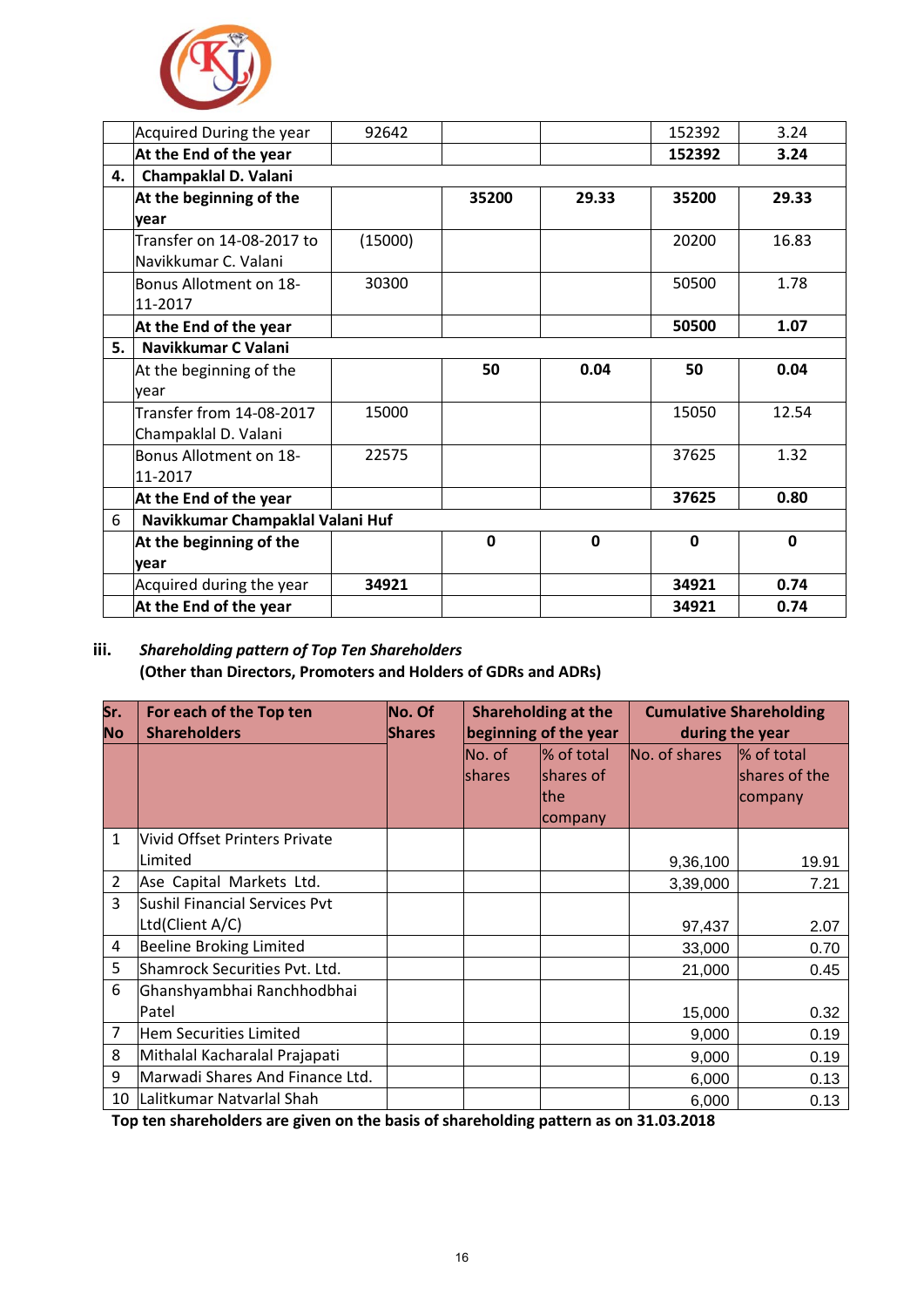

# *v. Shareholding of Directors and Key Managerial Personnel:*

| Sr. | <b>For each of the Director</b>                           | <b>Shares</b> |                          | <b>Shareholding at the</b> | <b>Cumulative Shareholding</b> |                 |  |
|-----|-----------------------------------------------------------|---------------|--------------------------|----------------------------|--------------------------------|-----------------|--|
| no  |                                                           |               |                          | beginning of the year      |                                | during the year |  |
|     |                                                           |               | No. of                   | % of total                 | No. of                         | % of total      |  |
|     |                                                           |               | <b>shares</b>            | shares of the              | <b>Ishares</b>                 | shares of the   |  |
|     |                                                           |               |                          | company                    |                                | company         |  |
| 1.  | <b>Chirag C Valani</b>                                    |               |                          |                            |                                |                 |  |
|     | At the beginning of the<br>year                           |               | 47000                    | 39.17                      | 47000                          | 39.17           |  |
|     | Transfer on 14-08-2017 to<br>Mrs. Rajula Valani           | (10)          | $\overline{a}$           |                            | 46990                          | 39.16           |  |
|     | Transfer on 14-08-2017 to<br>Mr. Mayur Sharma             | (10)          |                          |                            | 46980                          | 39.15           |  |
|     | Allotment on 09-11-2017                                   | 1005300       |                          |                            | 1052280                        | 92.55           |  |
|     | Bonus Allotment on 18-<br>11-2017                         | 1578420       |                          |                            | 2630700                        | 92.55           |  |
|     | Transfer on 21-11-2017 to<br>Vivid offset Printer Pvt Itd | (100)         |                          |                            | 2630600                        | 92.54           |  |
|     | At the End of the year                                    |               |                          |                            | 2630600                        | 55.94           |  |
| 2.  | <b>Hetalben C Valani</b>                                  |               |                          |                            |                                |                 |  |
|     | At the beginning of the                                   |               | 13850                    | 11.54%                     | 13850                          | 11.54           |  |
|     | year                                                      |               |                          |                            |                                |                 |  |
|     | Allotment on 09-11-2017                                   | 11700         | $\overline{\phantom{a}}$ | $\qquad \qquad -$          | 25550                          | 2.25            |  |
|     | Bonus Allotment on 18-<br>11-2017                         | 38325         |                          |                            | 63875                          | 2.25            |  |
|     | At the End of the year                                    |               |                          |                            | 63875                          | 1.36            |  |

**Shareholding of Directors and KMP are given on the basis of Directorship as on 31.03.2018**

# **INDEBTEDNESS:**

Indebtedness of the Company including interest outstanding/accrued but not due for payment

|                               | <b>Secured Loans</b><br>excluding | <b>Unsecured</b><br>Loans | <b>Deposits</b> | <b>Total</b><br><b>Indebtedness</b> |
|-------------------------------|-----------------------------------|---------------------------|-----------------|-------------------------------------|
|                               | deposits                          |                           |                 |                                     |
| Indebtedness at the           |                                   |                           |                 |                                     |
| beginning of the financial    |                                   |                           |                 |                                     |
| year                          |                                   |                           |                 |                                     |
| i) Principal Amount           | 5732037                           | 79,17,396                 |                 | 1,36,49,433                         |
| ii) Interest due but not paid |                                   |                           |                 |                                     |
| iii) Interest accrued but     |                                   |                           |                 |                                     |
| not                           |                                   |                           |                 |                                     |
| Total (i+ii+iii)              | 5732037                           | 79,17,396                 |                 | 1,36,49,433                         |
| Change in Indebtedness        |                                   |                           |                 |                                     |
| during the financial year     |                                   |                           |                 |                                     |
| - Addition                    |                                   |                           |                 |                                     |
| - Reduction                   | $-2250731$                        | -5154218                  |                 | -7404949                            |
| <b>Net Change</b>             | $-2250731$                        | $-5154218$                |                 | -7404949                            |
| Indebtedness at he end        |                                   |                           |                 |                                     |
| of the inancial year          |                                   |                           |                 |                                     |
| i) Principal Amount           | 3481306                           | 2763178                   |                 | 6244484                             |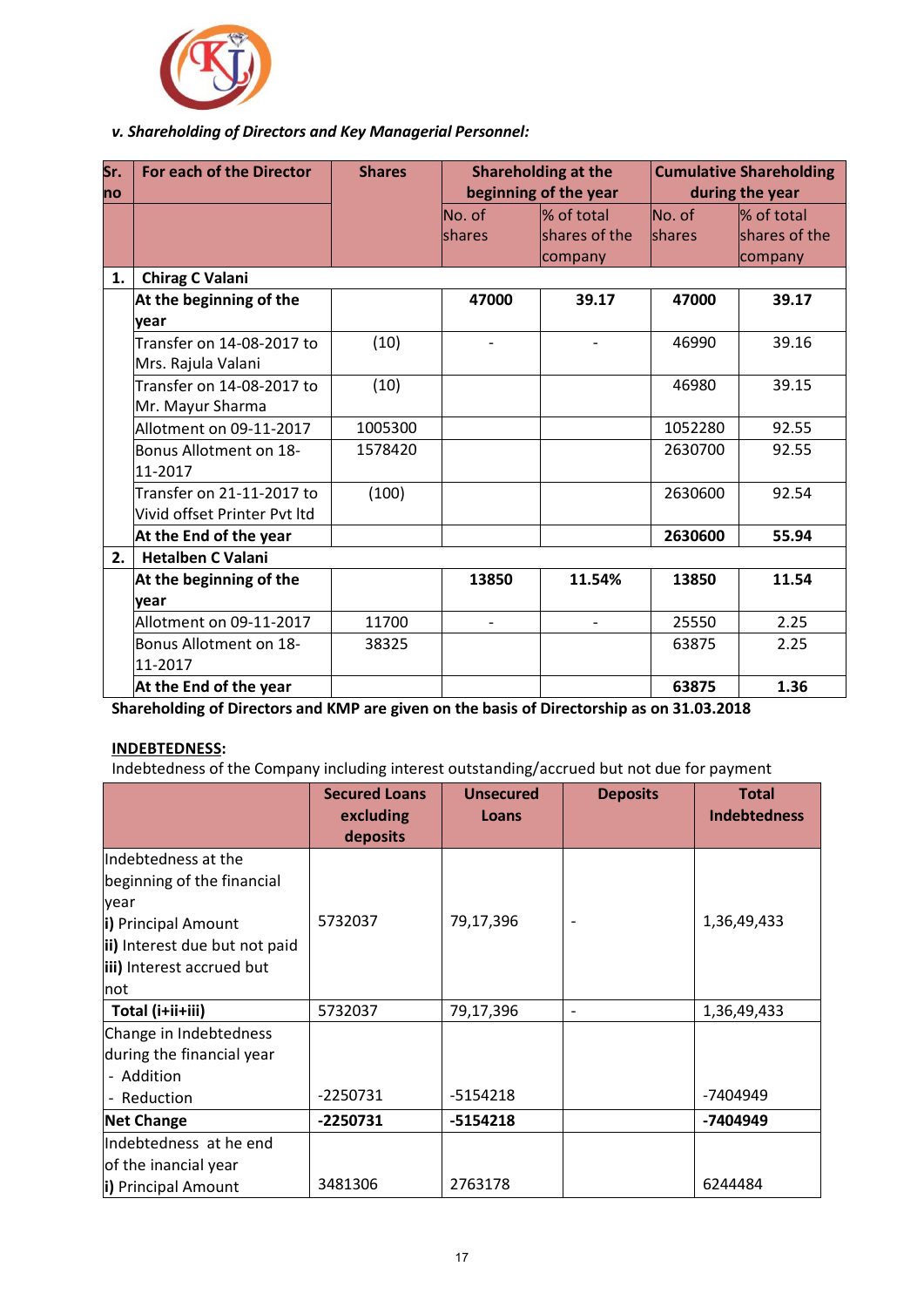

| ii) Interest due but not   |         |         |         |
|----------------------------|---------|---------|---------|
| paid iii) Interest accrued |         |         |         |
| but not due                |         |         |         |
| Total (i+ii+iii)           | 3481306 | 2763178 | 6244484 |

# *iv. REMUNERATION OF DIRECTORS AND KEY MANAGERIAL PERSONNEL:*   **A. Remuneration to Managing Director, Whole-time Directors and/or Manager**

| SI. No.          | <b>Particulars of Remuneration</b>         | Name of MD/WTD/<br><b>Manager</b> | <b>Total</b><br><b>Amount</b> |
|------------------|--------------------------------------------|-----------------------------------|-------------------------------|
|                  |                                            |                                   |                               |
| $\overline{1}$   | Gross salary                               |                                   |                               |
|                  | (a)Salary as per provisions contained in   |                                   |                               |
|                  | section17(1) of the Income-tax Act,        |                                   |                               |
|                  | 1961                                       |                                   |                               |
|                  | (b) Value of perquisites u/s               |                                   |                               |
|                  | 17(2) Income-tax Act,                      |                                   |                               |
|                  | 1961                                       |                                   |                               |
|                  |                                            |                                   |                               |
|                  | (c)Profits in lieu of salary under section |                                   |                               |
|                  | 17(3) Income-tax Act, 1961                 |                                   |                               |
| 2.               | <b>Stock Option</b>                        |                                   |                               |
| $\overline{3}$ . | <b>Sweat Equity</b>                        |                                   |                               |
| 4.               | Commission                                 |                                   |                               |
|                  | - as % of profit                           |                                   |                               |
|                  | - Others, specify                          |                                   |                               |
| 5.               | Others, please specify                     |                                   |                               |
| 6.               | Total(A)                                   |                                   |                               |
|                  | Ceiling as per the Act                     |                                   |                               |

# *B. Remuneration to other directors: N.A*

| SI. No. | <b>Particulars of Remuneration</b>   | <b>Name of Directors</b> |  |  | <b>Total</b><br><b>Amount</b> |  |
|---------|--------------------------------------|--------------------------|--|--|-------------------------------|--|
|         | <b>Independent Directors</b>         |                          |  |  |                               |  |
|         | -Fee for attending board committee   |                          |  |  |                               |  |
|         | meetings                             |                          |  |  |                               |  |
|         | <b>Commission</b>                    |                          |  |  |                               |  |
|         | .Others, please specify              |                          |  |  |                               |  |
|         | Total (1)                            |                          |  |  |                               |  |
|         | <b>Other Non-Executive Directors</b> |                          |  |  |                               |  |
|         | ·Fee for attending board committee   |                          |  |  |                               |  |
|         | meetings                             |                          |  |  |                               |  |
|         | <b>Commission</b>                    |                          |  |  |                               |  |
|         | .Others, please specify              |                          |  |  |                               |  |
|         | Total(2)                             |                          |  |  |                               |  |
|         | $Total(B)=(1+2)$                     |                          |  |  |                               |  |
|         | <b>Total Managerial Remuneration</b> |                          |  |  |                               |  |
|         | Overall Ceiling as per the Act       |                          |  |  |                               |  |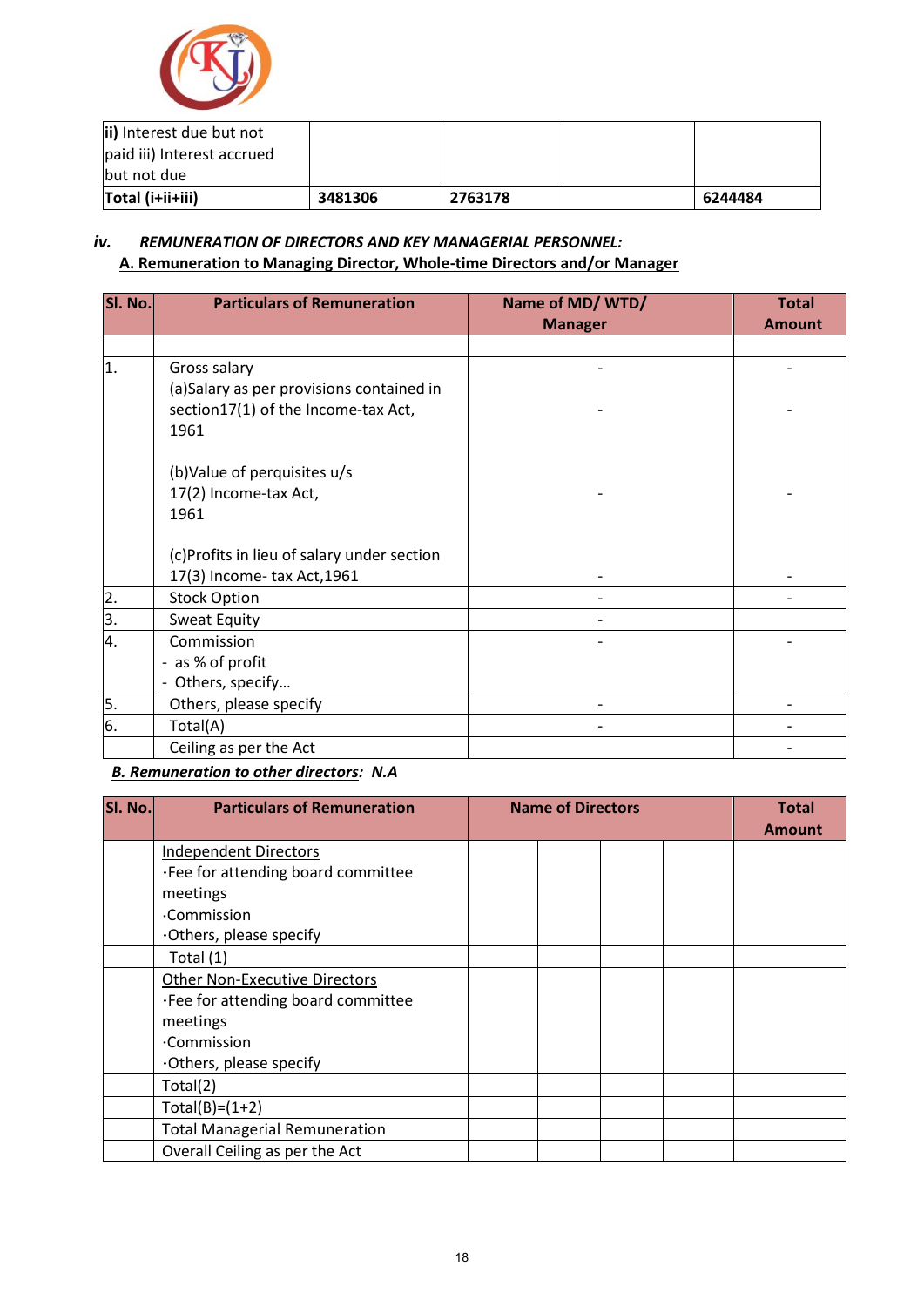

# *C***. Remuneration to Key Managerial Personnel Other Than MD/Manager/WTD: N.A**

| SI.<br>lno.    | <b>Particulars of</b><br>Remuneration                                                                                                                                                                                                               | <b>Key Managerial Personnel</b> |                      |            |       |
|----------------|-----------------------------------------------------------------------------------------------------------------------------------------------------------------------------------------------------------------------------------------------------|---------------------------------|----------------------|------------|-------|
|                |                                                                                                                                                                                                                                                     | <b>CEO</b>                      | Company<br>Secretary | <b>CFO</b> | Total |
| $\mathbf{1}$ . | Gross salary<br>(a)Salary as per provisions<br>contained in section17(1)of<br>the Income-tax Act, 1961<br>(b) Value of perquisites u/s<br>17(2) Income-tax Act, 1961<br>(c)Profits in lieu of salary under<br>section 17(3) Income-tax<br>Act, 1961 |                                 |                      |            |       |
| 2.             | <b>Stock Option</b>                                                                                                                                                                                                                                 |                                 |                      |            |       |
| 3.             | <b>Sweat Equity</b>                                                                                                                                                                                                                                 |                                 |                      |            |       |
| 4.             | Commission<br>- as% of profit<br>-others, specify                                                                                                                                                                                                   |                                 |                      |            |       |
| 5.             | Others, please specify                                                                                                                                                                                                                              |                                 |                      |            |       |
| 6.             | Total                                                                                                                                                                                                                                               |                                 |                      |            |       |

# *v. PENALTIES/PUNISHMENT/COMPOUNDING OF OFFENCES: NIL*

| <b>Type</b>                  | <b>Section of</b><br>the<br>companies<br>Act | <b>Brief</b><br>description | <b>Details of Penalty/</b><br><b>Punishment/Compounding</b><br>fees imposed | <b>Authority</b><br>[RD<br>/NCLT/Court] | <b>Appeal</b><br>made. If<br>any(give<br>details) |
|------------------------------|----------------------------------------------|-----------------------------|-----------------------------------------------------------------------------|-----------------------------------------|---------------------------------------------------|
| A. Company                   |                                              |                             |                                                                             |                                         |                                                   |
| Penalty                      |                                              |                             |                                                                             |                                         |                                                   |
| Punishment                   |                                              |                             |                                                                             |                                         |                                                   |
| Compoundig                   |                                              |                             |                                                                             |                                         |                                                   |
| <b>B. Directors</b>          |                                              |                             |                                                                             |                                         |                                                   |
| Penalty                      |                                              |                             |                                                                             |                                         |                                                   |
| Punishment                   |                                              |                             |                                                                             |                                         |                                                   |
| Compoundig                   |                                              |                             |                                                                             |                                         |                                                   |
| C. Other Officers In Default |                                              |                             |                                                                             |                                         |                                                   |
| Penalty                      |                                              |                             |                                                                             |                                         |                                                   |
| Punishment                   |                                              |                             |                                                                             |                                         |                                                   |
| Compoundig                   |                                              |                             |                                                                             |                                         |                                                   |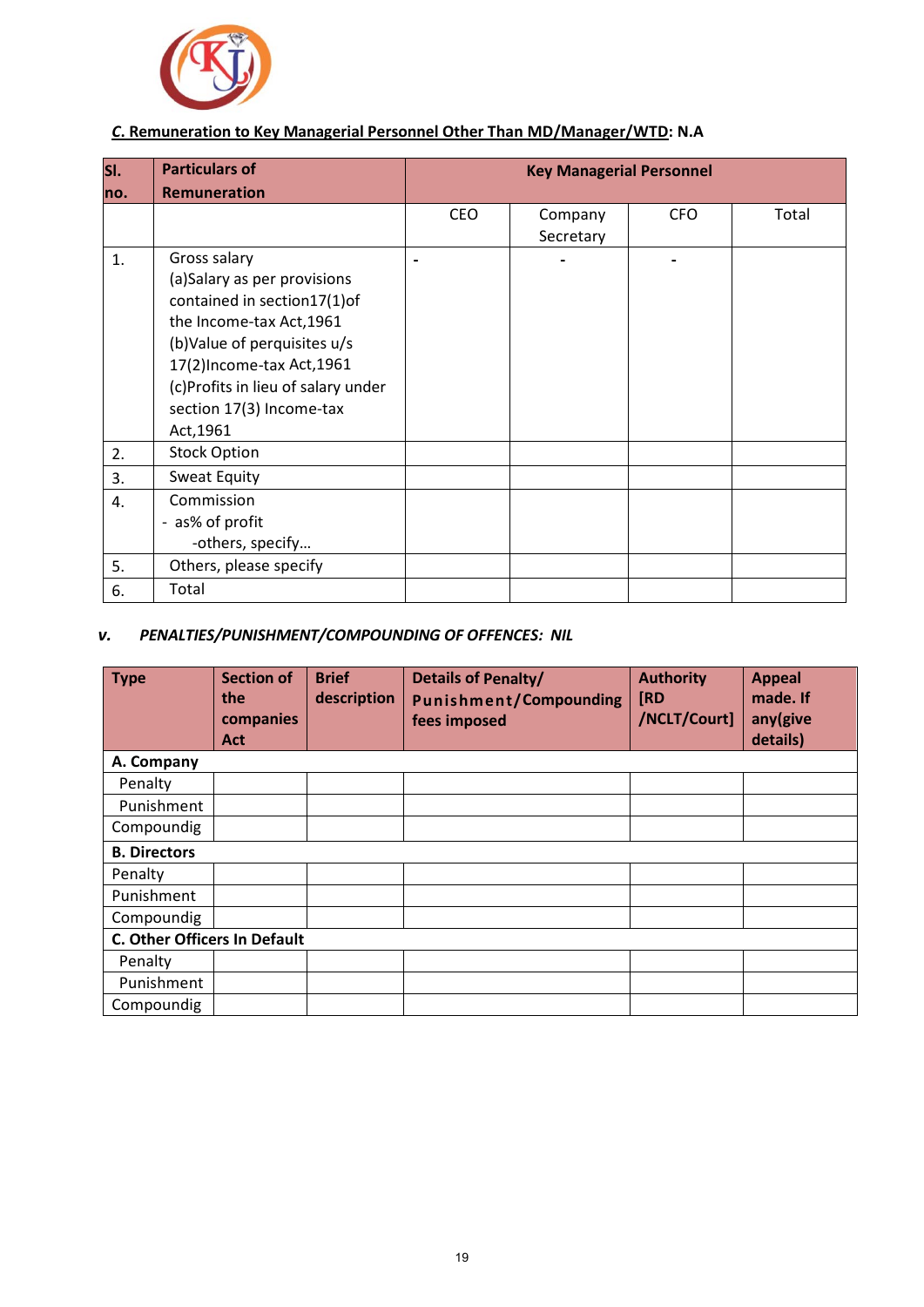

# **Annexure – C**

**Policy of Nomination and Remuneration Committee of the Company**

# **Policy for Identification Of Persons For Appointment And Removal As Director And Senior Managerial Personnel**

The Committee shall:

- 1. Identify and ascertain the honesty, reliability, qualification, expertise and experience of the person for appointment as Director or Senior Managerial Personnel and recommend the Board accordingly.
- 2. The committee must ensure itself regarding the capabilities and eligibilities of the proposed appointee(s) and must ensure that the proposed appointee shall be able to devote the required time as may be necessary.
- 3. The Committee shall be at discretion to decide whether qualification, expertise and experience possessed by the person is adequate for the proposed position.
- 4. Any other assessment as may be required must be carried out by the Committee and on being satisfied with the overall eligibility of the person, the committee shall recommend his/her appointment to the Board accordingly.
- 5. With respect to Independent Directors of the Company the committee shall additionally ensure the independence of the Director as per the applicable provisions of Companies Act, 2013 and the Rules made there under.
- 6. The Committee may recommend to the Board with the reasons recorded in writing, the removal of Director or Senior Managerial Personnel based on any disqualification that may be applicable as per the provisions of Companies Act, 2013 and the rules made there under or for any other reasons as may be justified by the Committee.

# **TERM OF APPOINTMENT:**

The term of Appointment of Managing Director/ Whole Time Directors and Independent Directors of the Company shall be as per the provisions of the Companies Act, 2013 and the Rules made there under.

# **RETIREMENT:**

The Managing Director/ Whole Time Directors and Independent Directors of the Company shall be subject to retirement as per the applicable provisions of Companies Act, 2013 and the Rules made there under. The Committee will be at its discretion to recommend retention of Directors even after they have attained the retirement age for the benefit of the Company subject to fulfillment of the requirements as mentioned in Companies Act, 2013.

# **POLICY FOR EVALUATION OF PERFORMANCE OF BOARD, ITS COMMITTEES AND INDIVIDUAL DIRECTORS**

# **1. Evaluation of performance of Board and Individual Directors:**

- a. Achievement of financial/ business targets as fixed by the Board;
- b. Proper development, management and execution of business plans;
- c. Display of leadership qualities i.e. correctly anticipating business trends and opportunities;
- d. Establishment of an effective organization structure;
- e. Participation in the Board/Committee Meetings;
- f. Integrity and maintenance of confidentiality;
- g. Any other criteria that may be considered necessary for the evaluation of the performance of the Board may be considered by the Committee.

# **2. Evaluation of performance of Committee:**

a. Discharge of its functions and duties as per its terms of reference;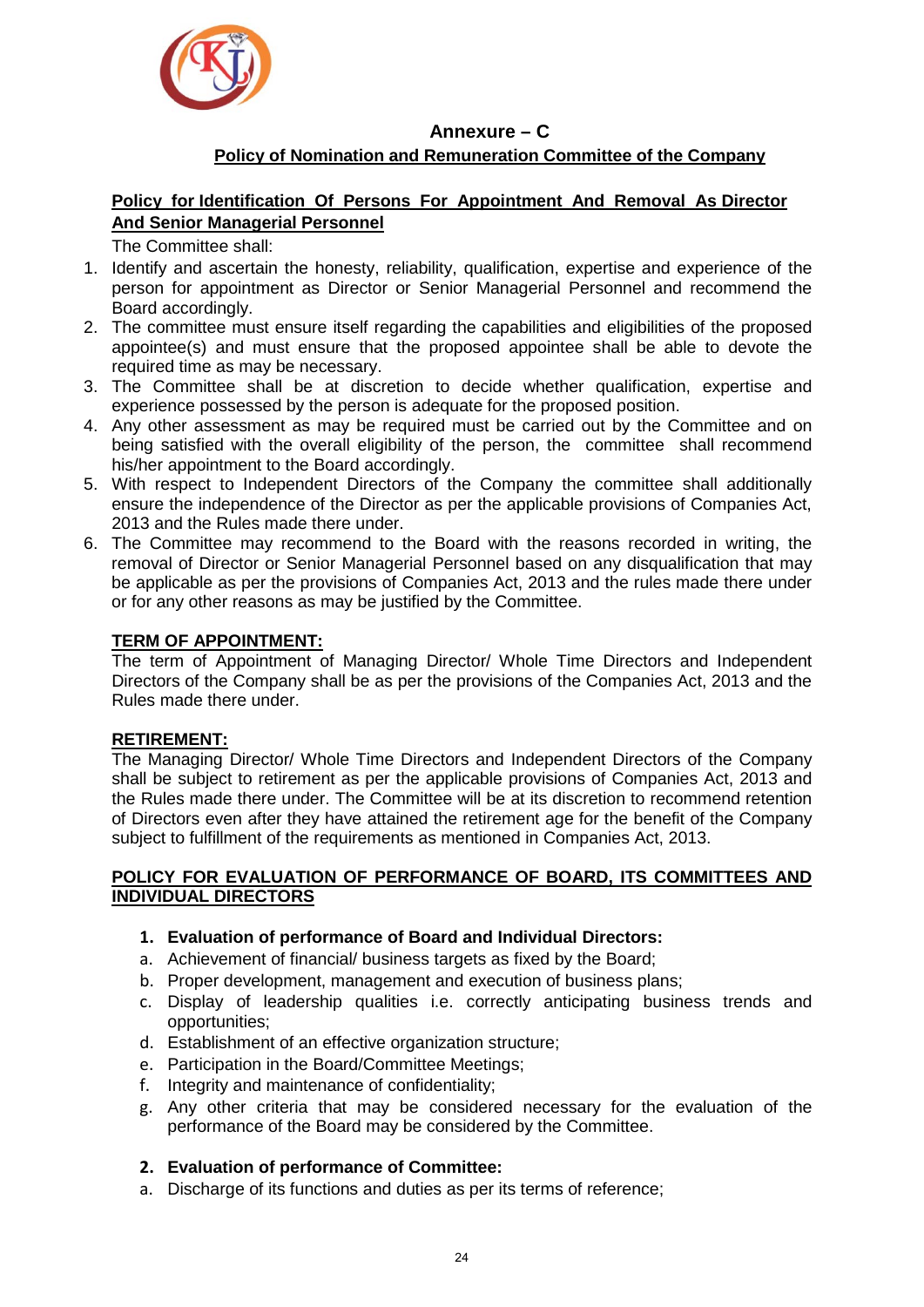

- b. Effectiveness of the suggestions and recommendations received;
- c. Conduct of its meeting and procedures followed in this regard.

# **3. Review of the Implementation of this policy:**

The Committee shall review the implementation and compliance of this policy at least once a year.

## **POLICY FOR REMUNERATION TO DIRECTORS AND KEY MANAGERIAL PERSONNEL**

The remuneration of the Directors and Key Managerial Personnel must be in accordance with the provisions of Companies Act, 2013 and the Rules made there under. The committee must ensure that:

The level and composition of remuneration is reasonable and sufficient to attract, retain and motivate directors of the quality required to run the company successfully.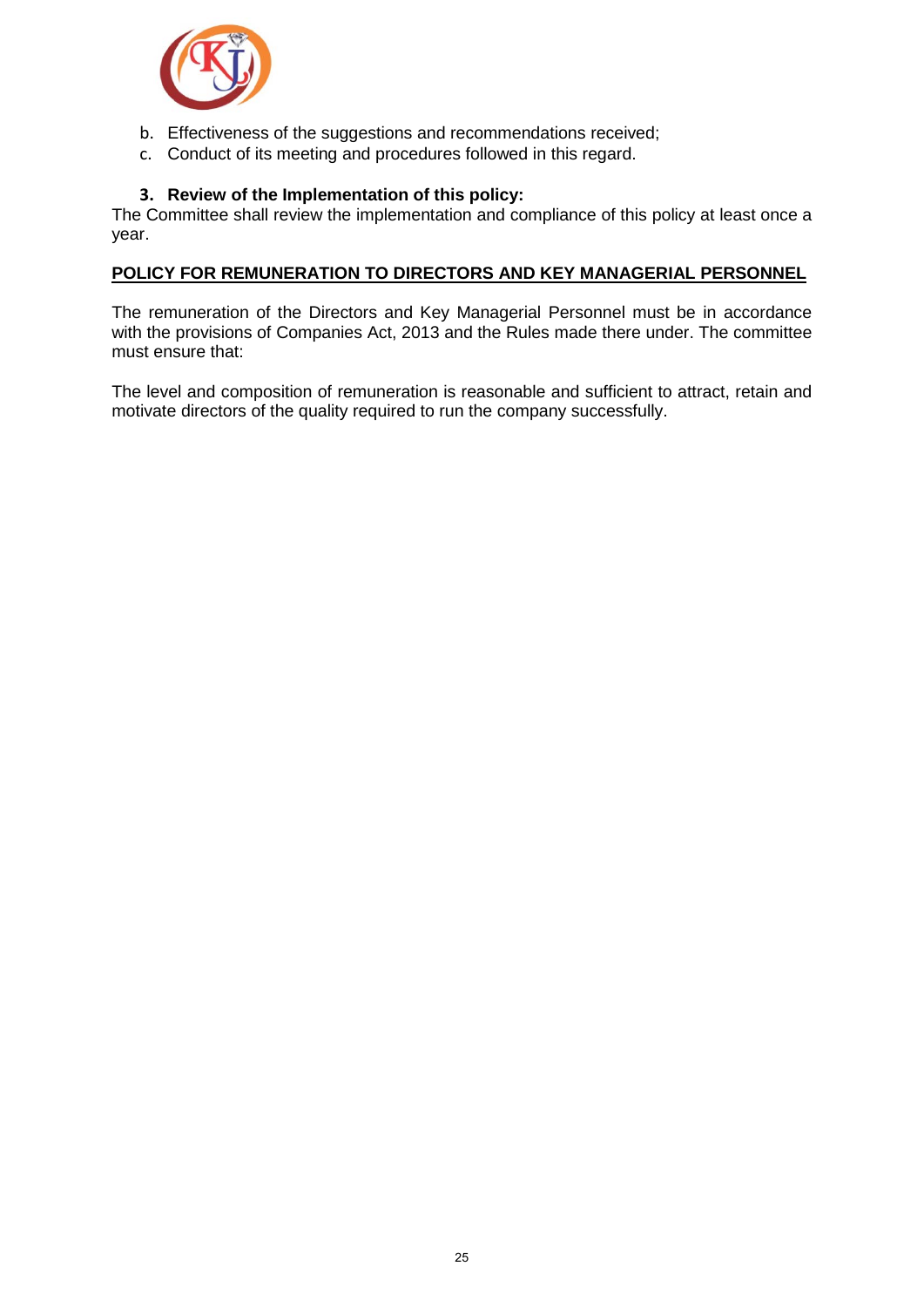

# **Annexure - D MANAGEMENT DISCUSSION AND ANALYSIS REPORT**

#### **Business Overview**

Our Company was originally incorporated as Suvarnkrupa Ornaments Private Limited on June 24, 2013 under the Companies Act, 1956 vide certificate of incorporation issued by the Registrar of Companies, Gujarat, Dadra and Nagar Havelli. Subsequently, the name of company was changed to "Kenvi Jewels Private Limited" on August 14, 2017 under the Companies Act, 2013 pursuant to a special resolution passed by our shareholders at the EGM held on August 05, 2017 and vide certificate of incorporation issued by the Registrar of Companies, Gujarat, Dadra and Nagar Havelli. Thereafter, Our Company was converted in to a public limited company pursuant to a special resolution passed by our shareholders at the EGM held on August 17,2017 and consequently name was changed to "Kenvi Jewels Limited" (KJL) vide fresh certificate of incorporation dated August 24, 2017 issued by Registrar of Companies, Gujarat, Dadra and Nagar Havelli. The CIN of the Company is U52390GJ2013PLC075720.

We are primarily into the business of manufacturing and retailing of jewellery. Besides this, we are also into wholesaling and trading of gold jewellery. The designing of our jewellery is done in house which is manufactured at our manufacturing unit situated at Manek Chowk. Further, we also get our jewellery designed by third party designers as and when required. We sell gold jewellery made with or without studded diamonds, precious and semi-precious stones. Our product portfolio includes Wedding Jewellery, Festive Jewellery, Rings, Chain, Earrings, Ear Chain, Nose-rings/Nose pins, Waist belts, Mangalsutra, Anklet, Zuda, Toe Ring, Pendant Set/ Pendant, Bracelet and Bangles.

Our retail business is done through our showroom situated at Odhav, Ahmedabad. We sell our jewellery under the brand name of *"Suvarnakrupa"* which is well known among our customers and in the local jewellery market. We have created a diversified portfolio for our jewellery in order to cater to our customers taste, preference, choice and the ever changing trends in the jewellery designs. Our portfolio offers our customers a wide variety of traditional, Indo-western, & modern jewellery. We also customize jewellery according to the individual needs.

# **OUR COMPETITIVE STRENGTHS:**

- $\triangleright$  Established brand name
- **▶** Quality Products
- $\triangleright$  Strategic Location of Our Showroom
- $\triangleright$  Well established relationship with our supplier
- $\triangleright$  Strong in-house designing capabilities
- $\triangleright$  Wide Range of our Jewellery
- $\triangleright$  Experience of our Promoters
- $\triangleright$  Experienced management team & efficient work force
- $\triangleright$  Strong & long-term relationship with our clients

#### **OUR BUSINESS STRATEGIES**

- $\triangleright$  Focusing on increasing same showroom sales
- $\triangleright$  Innovation in designing
- Enhancing Operating Effectiveness & efficiency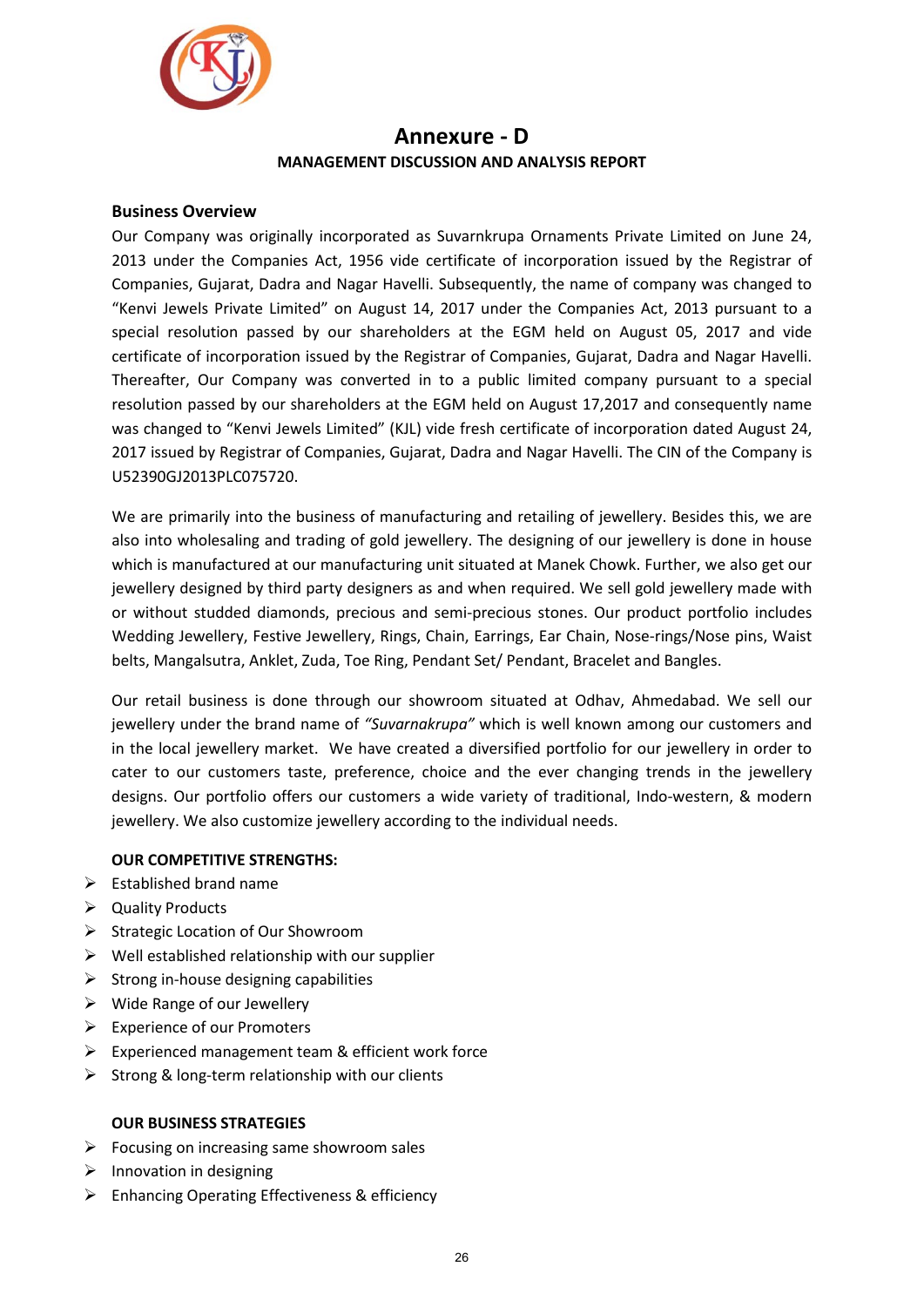

- $\triangleright$  Continue to maintain strong relation with existing customers
- $\triangleright$  Marketing

## **HUMAN RESOURCES AND INDUSTRIAL RELATIONS:**

The Company recognizes human resources as its biggest strength which has resulted in getting acknowledgement that the Company is the right destination where with the growth of the organization, value addition of individual employees is assured. The total number of employees as on 31st March, 2018 is 11.

# **INTERNAL CONTROL:**

The Company has an adequate internal control system for safeguarding the assets and financial transactions of the Company. The strong internal control systems have been designed in such a way that, not only it prevent fraud and misuse of the Company`s resources but also protect shareholders interest.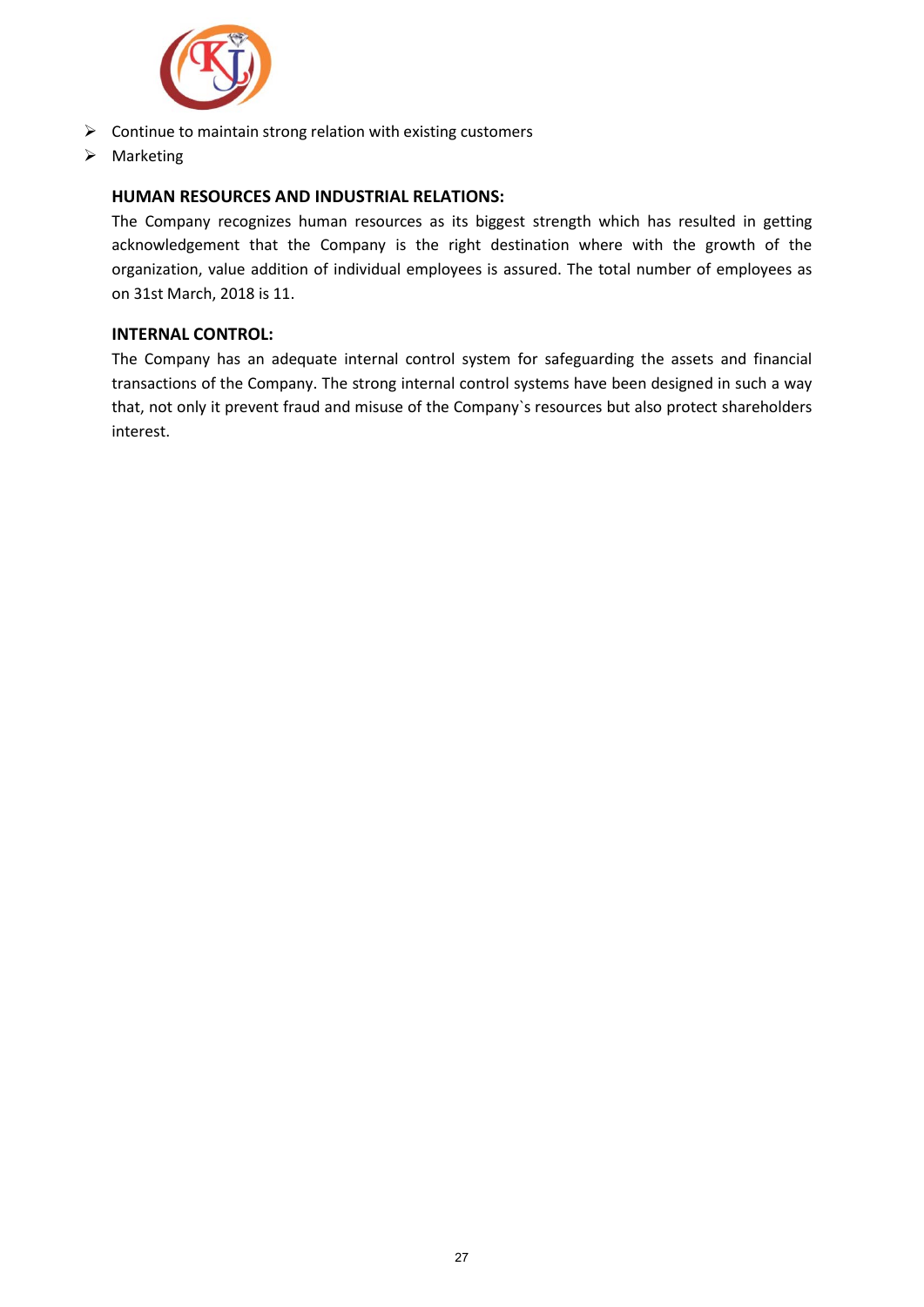# **Independent Auditor's Report**

# **To the Members of Kenvi Jewels Limited**

# **Report on the Standalone Financial Statements**

We have audited the accompanying standalone financial statements of **Kenvi Jewels Limited** ('the Company'), which comprise the balance sheet as at **31 March 2018**, the Statement of Profit and Loss and the Cash flow statement for the year then ended, and a summary of significant accounting policies and other explanatory information.

# **Management's Responsibility for the Standalone Financial Statements**

The Company's Board of Directors is responsible for the matters stated in Section 134(5) of the Companies Act, 2013 ("the Act") with respect to the preparation and presentation of these standalone financial statements that give a true and fair view of the financial position, financial performance and cash flows of the Company in accordance with the accounting principles generally accepted in India, including the Accounting Standards specified under Section 133 of the Act, read with Rule 7 of the Companies (Accounts) Rules, 2014. This responsibility also includes maintenance of adequate accounting records in accordance with the provisions of the Act for safeguarding the assets of the Company and for preventing and detecting frauds and other irregularities; selection and application of appropriate accounting policies; making judgments and estimates that are reasonable and prudent; and design, implementation and maintenance of adequate internal financial controls, that were operating effectively for ensuring the accuracy and completeness of the accounting records, relevant to the preparation and presentation of the financial statements that give a true and fair view and are free from material misstatement, whether due to fraud or error.

# **Auditor's Responsibility**

Our responsibility is to express an opinion on these standalone financial statements based on our audit.

We have taken into account the provisions of the Act, the accounting and auditing standards and matters which are required to be included in the audit report under the provisions of the Act and the Rules made there under.

We conducted our audit in accordance with the Standards on Auditing specified under Section 143(10) of the Act. Those Standards require that we comply with ethical requirements and plan and perform the audit to obtain reasonable assurance about whether the financial statements are free from material misstatement.

An audit involves performing procedures to obtain audit evidence about the amounts and the disclosures in the financial statements. The procedures selected depend on the auditor's judgment, including the assessment of the risks of material misstatement of the financial statements, whether due to fraud or error. In making those risk assessments, the auditor considers internal financial control relevant to the Company's preparation of the financial statements that give a true and fair view in order to design audit procedures that are appropriate in the circumstances.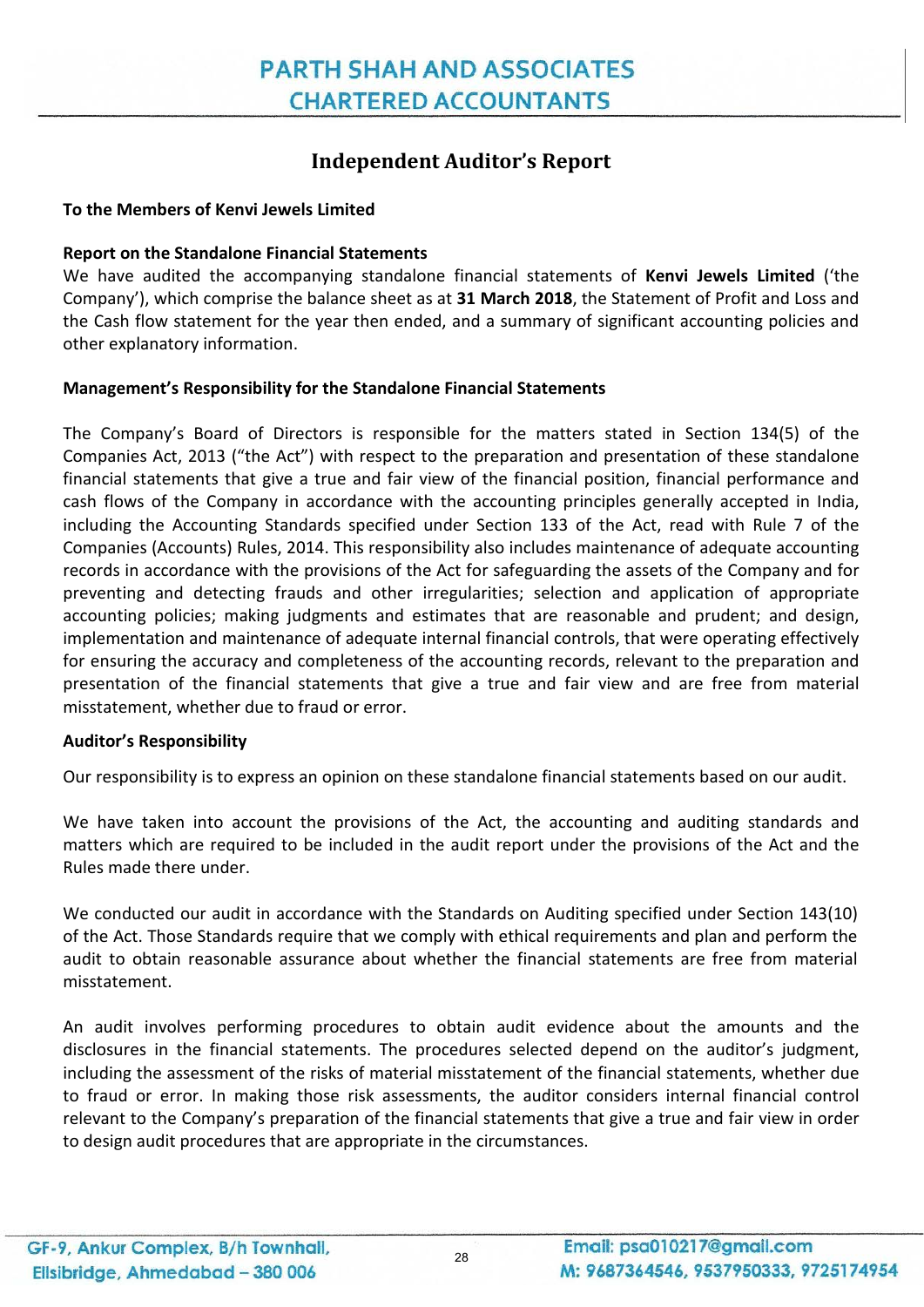An audit also includes evaluating the appropriateness of the accounting policies used and the reasonableness of the accounting estimates made by the Company's Directors, as well as evaluating the overall presentation of the financial statements.

We believe that the audit evidence we have obtained is sufficient and appropriate to provide a basis for our audit opinion on the standalone financial statements.

# **Opinion**

In our opinion and to the best of our information and according to the explanations given to us, the aforesaid standalone financial statements give the information required by the Act in the manner so required and give a true and fair view in conformity with the accounting principles generally accepted in India, of the state of affairs of the Company as at 31 March 2018 and its profit and its cash flows for the year ended on that date.

# **Report on Other Legal and Regulatory Requirements**

- 1. As required by the Companies (Auditor's Report) Order, 2016 ("the Order") issued by the Central Government of India in terms of sub-section (11) of section 143 of the Act, we have given in the **Annexure A**, a statement on the matters specified in the paragraph 3 and 4 of the order.
- 2. As required by Section 143 (3) of the Act, we report that:
- (a) We have sought and obtained all the information and explanations which to the best of our knowledge and belief were necessary for the purposes of our audit.
- (b) in our opinion proper books of account as required by law have been kept by the Company so far as it appears from our examination of those books;
- (c) the balance sheet, the statement of profit and loss and the cash flow statement dealt with by this Report are in agreement with the books of account;
- (d) in our opinion, the aforesaid standalone financial statements comply with the Accounting Standards specified under Section 133 of the Act, read with Rule 7 of the Companies (Accounts) Rules, 2014;
- (e) on the basis of the written representations received from the directors as on 31 March 2018 taken on record by the Board of Directors, none of the directors is disqualified as on 31 March 2018 from being appointed as a director in terms of Section 164 (2) of the Act;
- (f) In our opinion with respect to internal financial control, the said Para is applicable to Company and & hereby attached as **Annexure - B**
- (g) With respect to the other matters to be included in the Auditor's Report in accordance with Rule 11 of the Companies (Audit and Auditors) Rules, 2014, in our opinion and to the best of our information and according to the explanations given to us:
	- i. The Company does not have any pending litigation which would impact its financial position.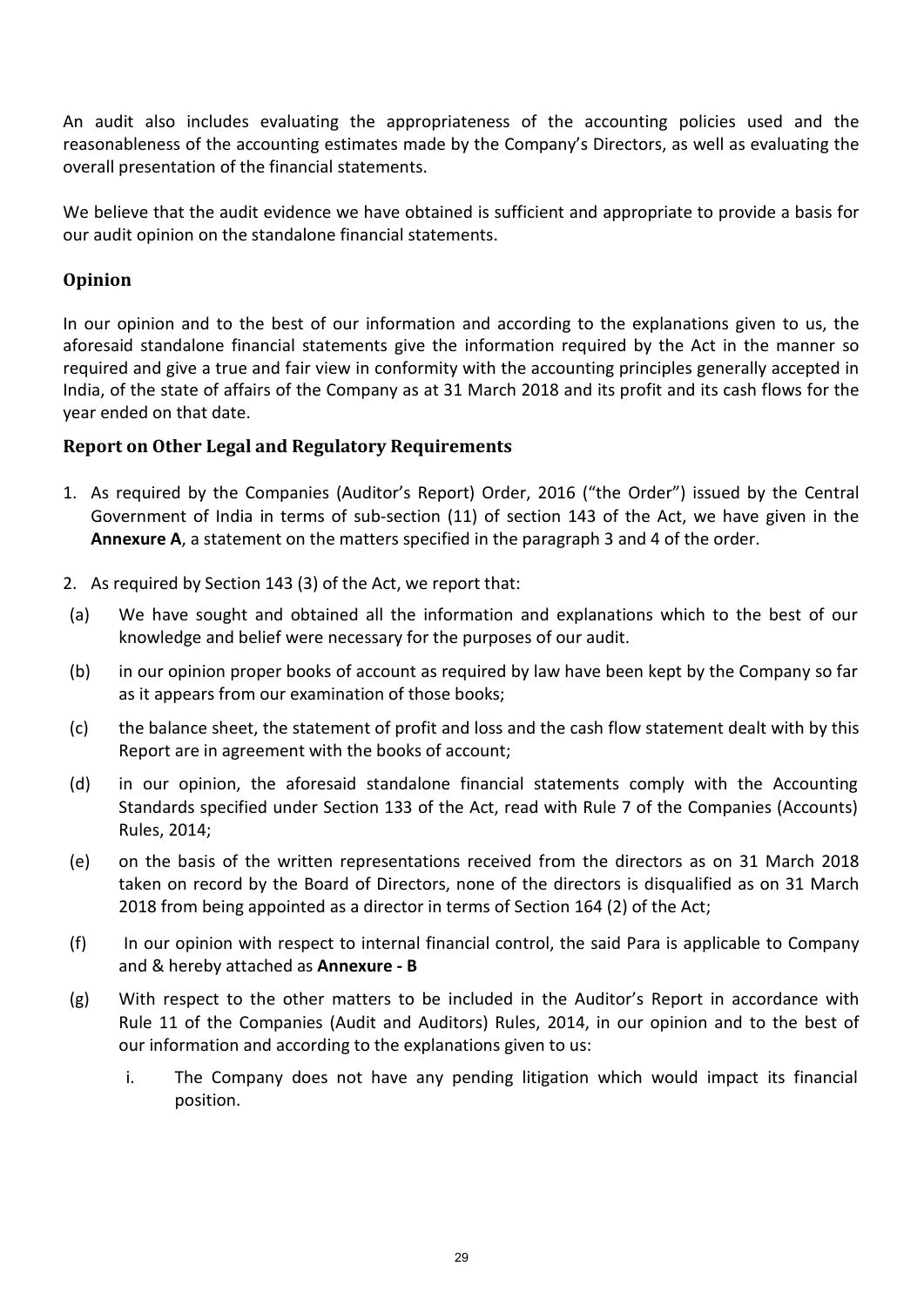- ii. The Company did not have any long term contracts including derivative contracts for which there were any material foreseeable losses.
- iii. There were no amounts which are required to be transferred to the investor education and protection fund by the company.

**For, Parth Shah and Associates Chartered Accountants**

**Parth N. Shah (Partner) M No: 173468 FRN No. 144251W** 

**Date: 30/05/2018 Place: Ahmedabad**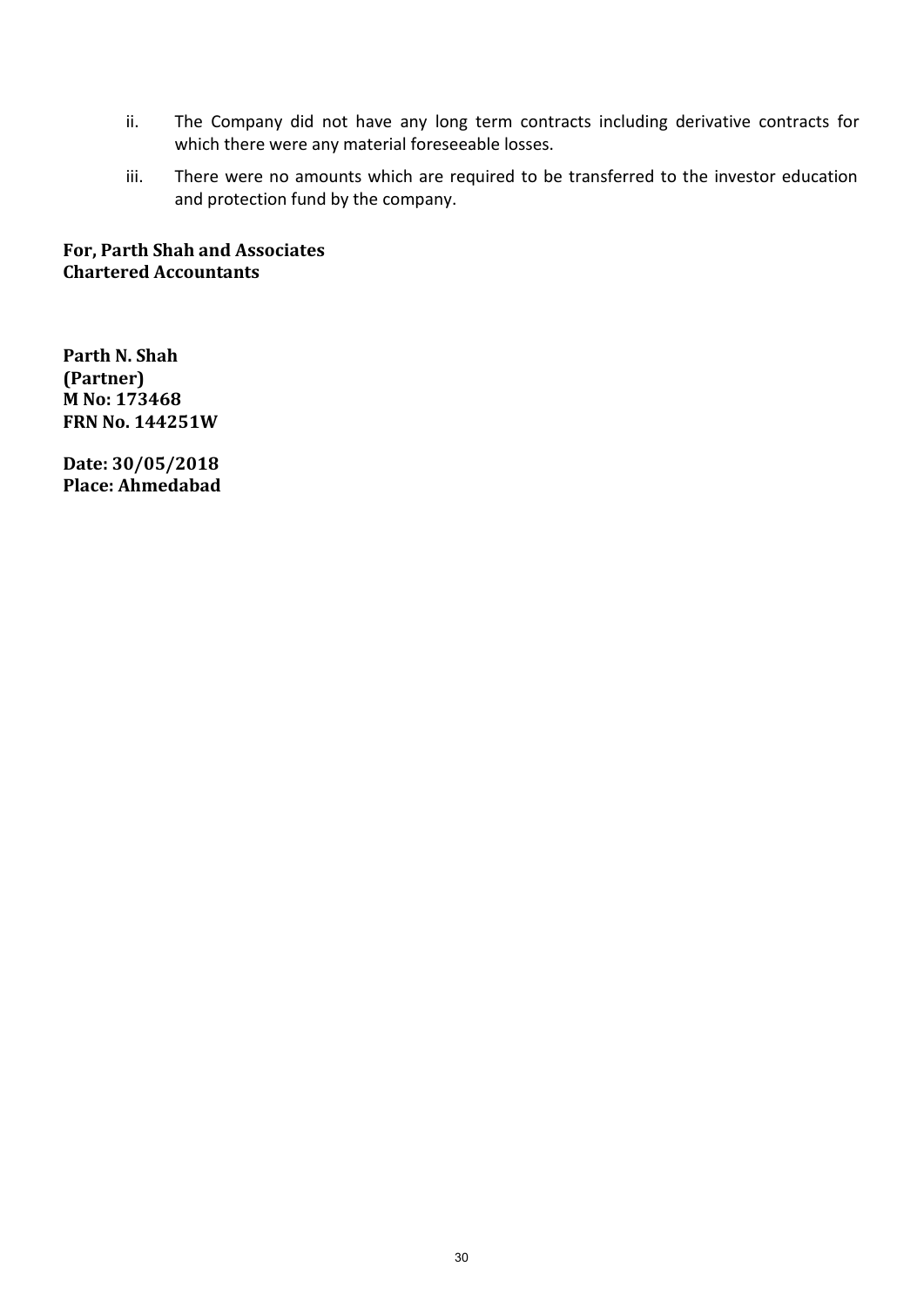# **"Annexure – A" to the Auditors' Report**

The Annexure referred to in Independent Auditors' Report to the members of the Company on the standalone financial statements for the year ended 31 March 2018, we report that:

- (i) (a) The Company has maintained proper records showing full particulars, including quantitative details and situation of fixed assets
	- (b) The Company has a regular programme of physical verification of its fixed assets by which fixed assets are verified in a phased manner over a period of three years. In accordance with this programme, certain fixed assets were verified during the year and no material discrepancies were noticed on such verification. In our opinion, this periodicity of physical verification is reasonable having regard to the size of the Company and the nature of its assets.
	- (c) According to the information and explanations given to us and on the basis of our examination of the records of the Company, the title deeds of immovable properties are not held in the name of the Company. As the company has, taken immovable property on rent from the directors.
- (ii) The Company is regular in maintaining physical inventory in accordance with paragraph 3(ii) of the Order applicable to the Company.
- (iii) The Company has not granted any loans to bodies corporate covered in the register maintained under section 189 of the Companies Act, 2013 ('the Act').
- (iv) In our opinion and according to the information and explanations given to us, the Company has complied with the provisions of section 185 and 186 of the Act, with respect to the loans and investments made.
- (v) The Company has not accepted any deposits from the public.
- (vi) The Central Government has not prescribed the maintenance of cost records under section 148(1) of the Act, for any of the services rendered by the Company.
	- (a) According to the information and explanations given to us and on the basis of our examination of the records of the Company, amounts deducted/accrued in the book of account in respect of undisputed statutory dues including provident fund, income-tax, sales tax, value added tax, duty of customs, service tax, cess and other material statutory dues have been regularly deposited during the year by the company with the appropriate authorities. As explained to us, the Company did not have any dues on account of employees' state insurance and duty of excise.
	- (b) According to the information and explanations given to us, no undisputed amounts payable in respect of provident fund, income tax, sales tax, value added tax, duty of customs, service tax, cess and other material statutory dues were in arrears as at 31 March 2018 for a period of more than six months from the date they became payable.
- (vii) The Company has not taken loans or borrowings from any financial institution, banks, government or debenture holders during the year. Accordingly, paragraph 3(viii) of the Order is not applicable.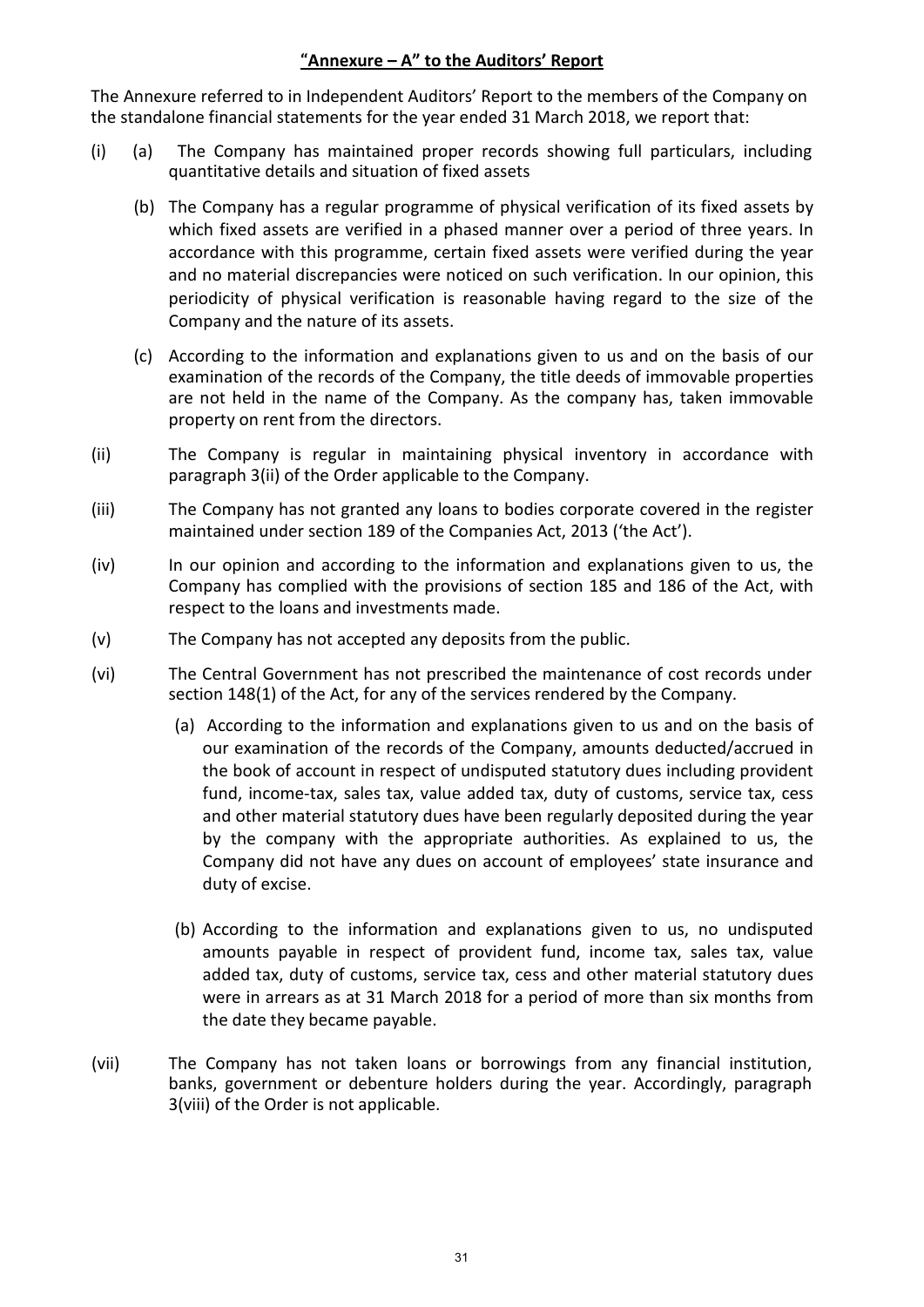- (viii) The Company has raised Rs.66,960,000 by way of initial public offer. The company has issued and allotted 1,860,000 shares, face value of Rs. 10 each at a price of Rs. 36 per share (Rs. 26 being securities premium).
- (ix) According to the information and explanations given to us, no material fraud by the Company or on the Company by its officers or employees has been noticed or reported during the course of our audit.
- (x) According to the information and explanations give to us and based on our examination of the records of the Company, the Company has paid/provided for managerial remuneration in accordance with the requisite approvals mandated by the provisions of section 197 read with Schedule V to the Act.
- (xi) In our opinion and according to the information and explanations given to us, the company is not a nidhi company. Accordingly, paragraph 3(xii) of the Order is not applicable.
- (xii) According to the information and explanations given to us and based on our examination of the records of the Company, transactions with the related parties are in compliance with sections 177 and 188 of the Act where applicable and details of such transactions have been disclosed in the financial statements as required by the applicable accounting standards.
- (xiii) The Company has raised Rs. 5,08,50,000 by preferential allotment of 10,17,000 shares, face value of Rs. 10 each at a price of Rs. 50 per share (Rs. 40 being securities premium).
- (xiv) According to the information and explanations given to us and based on our examination of the records of the Company, the Company has not entered into noncash transactions with directors or persons connected with him. Accordingly, paragraph 3(xv) of the Order is not applicable.
- (xv) The Company is not required to be registered under section 45-IA of the Reserve Bank of India Act 1934.

**For, Parth Shah and Associates Chartered Accountants**

**Parth N. Shah (Partner) M No: 173468 FRN No. 144251W**

**Date: 30/05/2018 Place: Ahmedabad**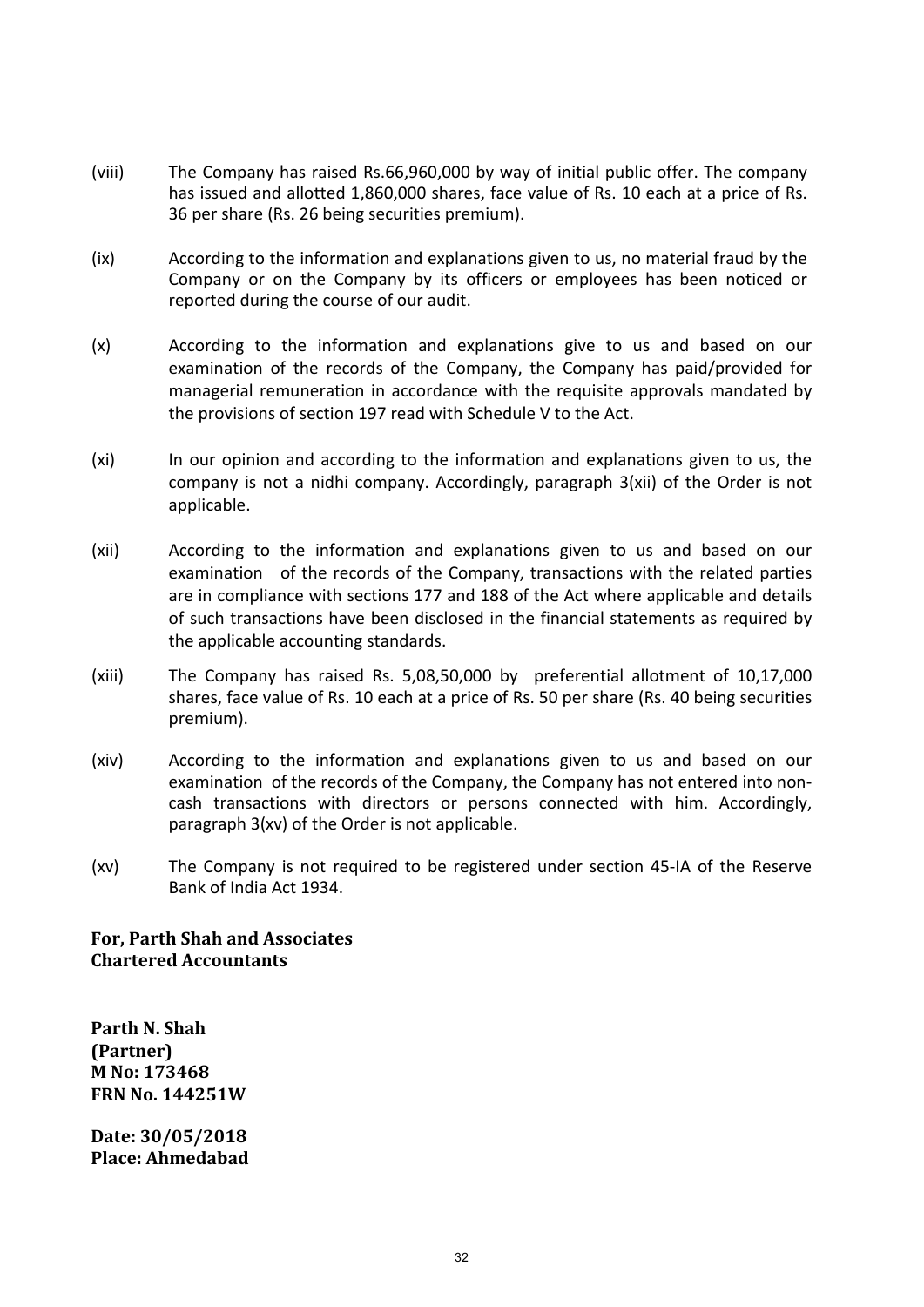# **ANNEXURE B TO THE AUDITOR'S REPORT**

Report on the Internal Financial Controls under Clause (i) of sub-section 3 of Section 143 of the Companies Act, 2013 ('the Act')

We have audited the internal financial controls over financial reporting of **Kenvi Jewels Limited.** ('the Company') as of 31 March 2018 in conjunction with our audit of the financial statements of the Company for the year ended on that date.

# **Management's Responsibility for Internal Financial Controls**

The Company's management is responsible for establishing and maintaining internal financial controls based on the internal control over financial reporting criteria established by the Company considering the essential components of internal control stated in the Guidance Note on Audit of Internal Financial Controls over Financial Reporting issued by the Institute of Chartered Accountants of India ('ICAI'). These responsibilities include the design, implementation and maintenance of adequate internal financial controls that were operating effectively for ensuring the orderly and efficient conduct of its business, including adherence to the Company's policies, the safeguarding of its assets, the prevention and detection of frauds and errors, the accuracy and completeness of the accounting records, and the timely preparation of reliable financial information, as required under the Companies Act, 2013.

# **Auditors' Responsibility**

Our responsibility is to express an opinion on the Company's internal financial controls over financial reporting based on our audit. We conducted our audit in accordance with the Guidance Note on Audit of Internal Financial Controls over Financial Reporting ('the Guidance Note') and the Standards on Auditing, issued by ICAI and deemed to be prescribed under Section 143(10) of the Companies Act, 2013, to the extent applicable to an audit of internal financial controls, both applicable to an audit of Internal Financial Controls and, both issued by the Institute of Chartered Accountants of India. Those Standards and the Guidance Note require that we comply with ethical requirements and plan and perform the audit to obtain reasonable assurance about whether adequate internal financial controls over financial reporting was established and maintained and if such controls operated effectively in all material respects.

Our audit involves performing procedures to obtain audit evidence about the adequacy of the internal financial controls system over financial reporting and their operating effectiveness. Our audit of internal financial controls over financial reporting included obtaining an understanding of internal financial controls over financial reporting, assessing the risk that a material weakness exists, and testing and evaluating the design and operating effectiveness of internal control based on the assessed risk. The procedures selected depend on the auditors' judgment, including the assessment of the risks of material misstatement of the financial statements, whether due to fraud or error.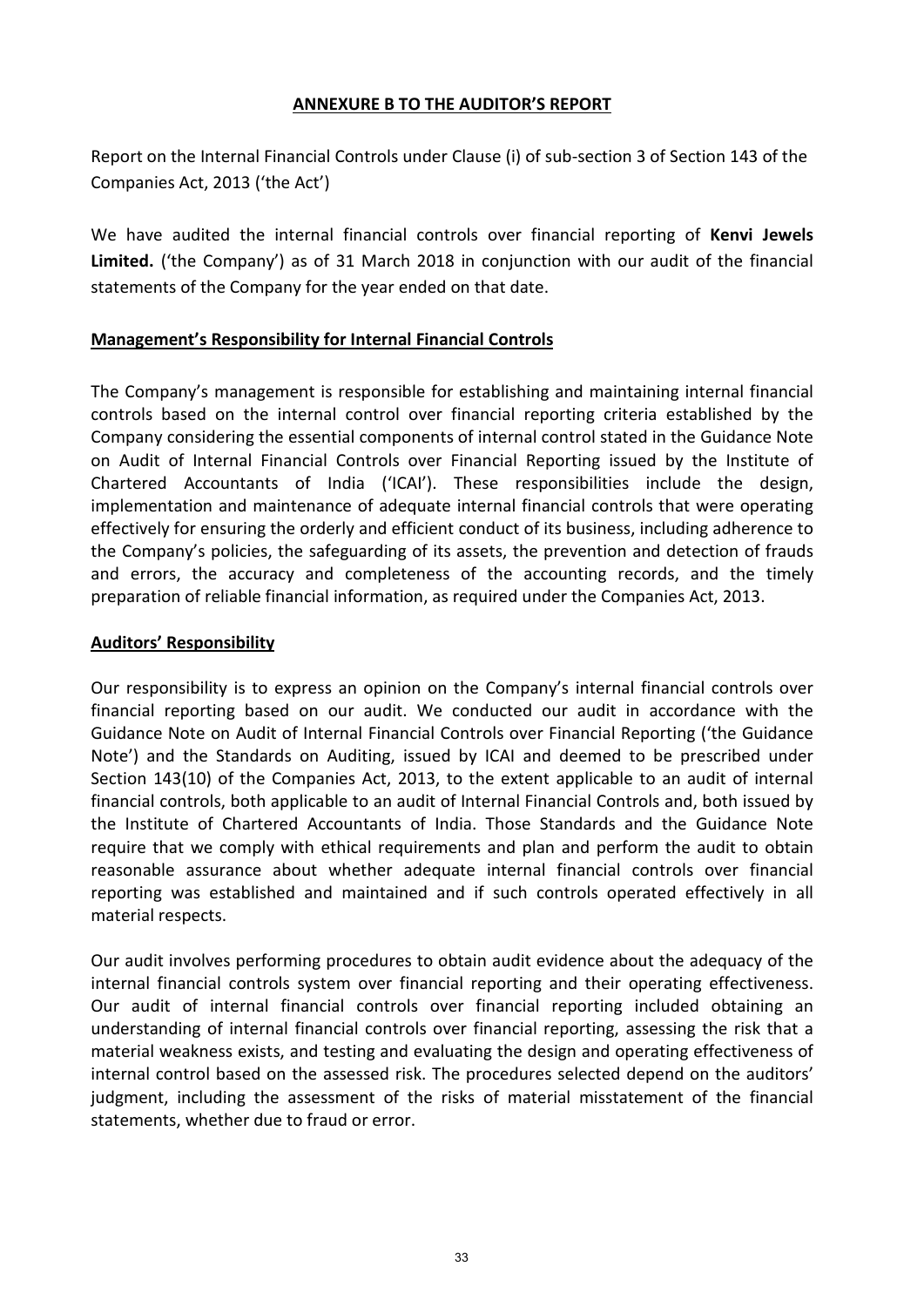We believe that the audit evidence we have obtained is sufficient and appropriate to provide a basis for our audit opinion on the Company's internal financial controls system over financial reporting.

# **Meaning of Internal Financial Controls over Financial Reporting**

A company's internal financial control over financial reporting is a process designed to provide reasonable assurance regarding the reliability of financial reporting and the preparation of financial statements for external purposes in accordance with generally accepted accounting principles. A company's internal financial control over financial reporting includes those policies and procedures that (1) pertain to the maintenance of records that, in reasonable detail, accurately and fairly reflect the transactions and dispositions of the assets of the company; (2) provide reasonable assurance that transactions are recorded as necessary to permit preparation of financial statements in accordance with generally accepted accounting principles, and that receipts and expenditures of the company are being made only in accordance with authorizations of the management and directors of the company; and (3) provide reasonable assurance regarding prevention or timely detection of unauthorized acquisition, use, or disposition of the company's assets that could have a material effect on the financial statements.

# **Inherent Limitations of Internal Financial Controls over Financial Reporting**

Because of the inherent limitations of internal financial controls over financial reporting, including the possibility of collusion or improper management override of controls, material misstatements due to error or fraud may occur and not be detected. Also, projections of any evaluation of the internal financial controls over financial reporting to future periods are subject to the risk that the internal financial control over financial reporting may become inadequate because of changes in conditions, or that the degree of compliance with the policies or procedures may deteriorate.

# **Opinion**

In our opinion, the Company has, in all material respects, an adequate internal financial controls system over financial reporting and such internal financial controls over financial reporting were operating effectively as at 31 March 2018, based on the internal control over financial reporting criteria established by the Company considering the essential components of internal control stated in the Guidance Note on Audit of Internal Financial Controls Over Financial Reporting issued by the Institute of Chartered Accountants of India.

# **For, Parth Shah and Associates Chartered Accountants**

**Parth N. Shah (Partner) M No: 173468 FRN No. 144251W**

**Date: 30/05/2018 Place: Ahmedabad**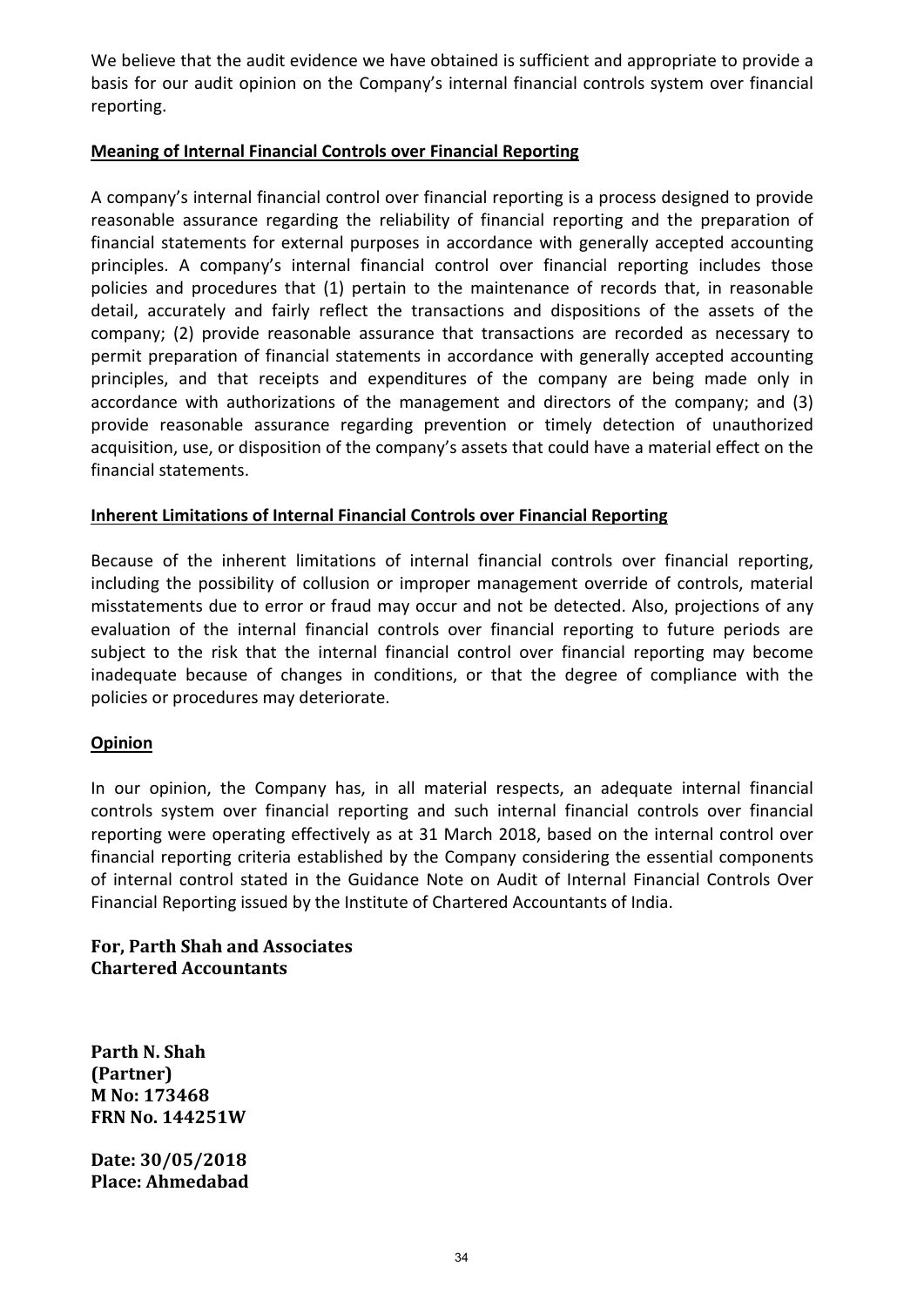# **(FORMERLY KNOWN AS SUVARNKRUPA ORNAMENTS PRIVATE LIMITED)**

# **BALANCE SHEET AS AT 31st MARCH, 2018**

| <b>Particulars</b>                                                                         | Note No.       | 2018         | 2017                        |
|--------------------------------------------------------------------------------------------|----------------|--------------|-----------------------------|
|                                                                                            |                |              |                             |
| <b>I. EQUITY AND LIABILITIES</b>                                                           |                |              |                             |
| (1) Shareholder's Funds                                                                    |                |              |                             |
| (a) Share Capital                                                                          | 1              | 4,70,25,000  | 12,00,000                   |
| (b) Reserves and Surplus<br>(c) Money received against share warrants                      | $\overline{2}$ | 7,43,94,049  | 15,56,051                   |
|                                                                                            |                |              |                             |
| (2) Share Application money pending allotment                                              |                |              |                             |
| (3) Non-Current Liabilities                                                                |                |              |                             |
| (a) Long-Term Borrowings                                                                   | 3              | 27,63,178    | 79,17,396                   |
| (b) Deferred Tax Liabilities (Net)                                                         |                |              |                             |
| (c) Other Long Term Liabilities                                                            |                |              |                             |
| (d) Long Term Provisions                                                                   |                |              |                             |
| (4) Current Liabilities                                                                    |                |              |                             |
| (a) Short-Term Borrowings                                                                  | 4              | 34,81,306    | 57,32,037                   |
| (b) Trade Payables                                                                         | 5              | 45,71,224    | 2,77,135                    |
| (c) Other Current Liabilities                                                              | 6              | 55,54,000    | 64,27,613                   |
| (d) Short-Term Provisions                                                                  | 7              | 6,03,602     | 3,60,128                    |
| <b>Total Equity &amp; Liabilities</b>                                                      |                | 13,83,92,359 | 2,34,70,360                 |
| <b>II.ASSETS</b>                                                                           |                |              |                             |
| (1) Non-Current Assets                                                                     |                |              |                             |
| (a) Fixed Assets                                                                           | 8              |              |                             |
| (i) Property, Plant and Equipment                                                          |                | 17,55,635    | 20,21,249                   |
| (ii) Intangible Assets                                                                     |                |              |                             |
| (iii) Capital work in progress                                                             |                |              |                             |
| (b) Non-current investments                                                                |                |              |                             |
| (c) Deferred tax assets (net)                                                              |                | 27,665       | 19,088                      |
| (d) Long term loans and advances                                                           |                |              |                             |
| (e) Other non-current assets                                                               |                |              |                             |
| (2) Current Assets                                                                         |                |              |                             |
| (a) Current investments                                                                    |                |              |                             |
| (b) Inventories                                                                            |                | 3,82,96,613  | 1,87,33,378                 |
| (c) Trade receivables                                                                      | 9              | 7,76,22,390  | 24,46,013                   |
| (d) Cash and cash equivalents                                                              | 10             | 57,04,944    | 2,20,632                    |
| (e) Short-term loans and advances                                                          | 11             | 1,13,45,782  |                             |
| (f) Other current assets                                                                   | 12             | 36,39,330    | 30,000                      |
| <b>Total Assets</b>                                                                        |                | 13,83,92,359 | 2,34,70,360                 |
| <b>NOTES TO ACCOUNTS</b>                                                                   | 20             |              |                             |
| Notes referred to above and notes attached there to form an integral part of Balance Sheet |                |              |                             |
| This is the Balance Sheet referred to in our Report of even date.                          |                |              |                             |
| For, PARTH SHAH AND ASSOCIATES                                                             |                |              | <b>KENVI JEWELS LIMITED</b> |
| <b>CHARTERED ACCOUNTANTS</b>                                                               |                |              |                             |
| Firm Regi.No.:144251W                                                                      |                |              |                             |
|                                                                                            |                | (DIRECTOR)   | (DIRECTOR)                  |
| <b>PARTH N. SHAH</b>                                                                       |                |              |                             |
| (Partner)                                                                                  |                |              | PLACE: AHMEDABAD            |
| Membership No.:173468                                                                      |                |              | DATE:30/05/2018             |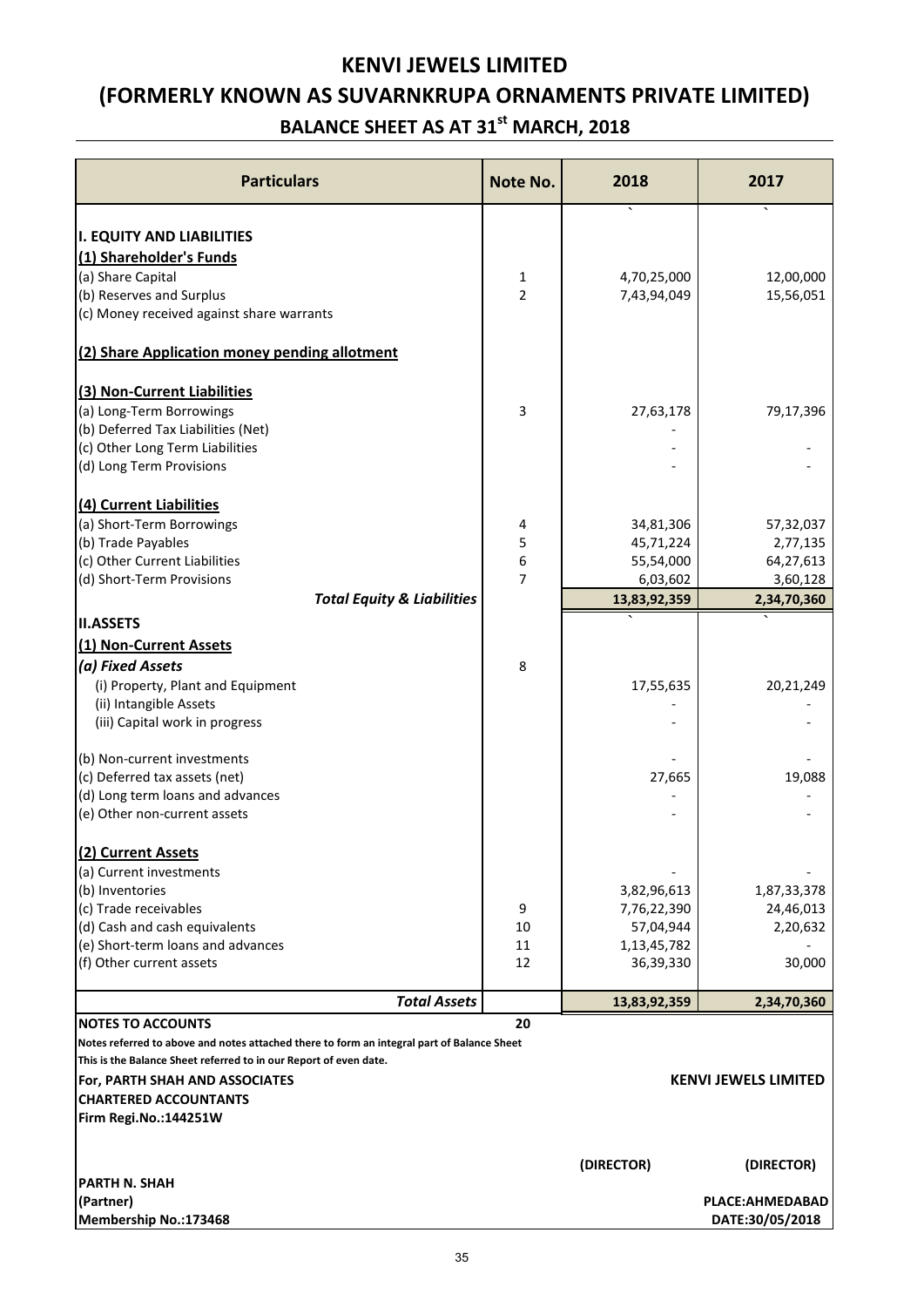# **KENVI JEWELS LIMITED (FORMERLY KNOWN AS SUVARNKRUPA ORNAMENTS PRIVATE LIMITED) PROFIT & LOSS STATEMENT FOR THE PERIOD ENDED ON 31st MARCH, 2018**

| Sr.                          |                                                                                                          | <b>Note</b>  | 2018                  | 2017                        |  |
|------------------------------|----------------------------------------------------------------------------------------------------------|--------------|-----------------------|-----------------------------|--|
| <b>No</b>                    |                                                                                                          | No.          |                       |                             |  |
|                              |                                                                                                          |              |                       |                             |  |
| П                            | Revenue from operations                                                                                  | 13           | 17,63,39,493          | 7,18,19,080                 |  |
| Iп                           | Other Income                                                                                             |              |                       |                             |  |
| IШ                           | III. Total Revenue (I +II)                                                                               |              | 17,63,39,493          | 7,18,19,080                 |  |
| IV                           | <b>Expenses:</b>                                                                                         |              |                       |                             |  |
|                              | Cost of materials consumed                                                                               | 14           | 19, 18, 13, 576       | 6,83,66,141                 |  |
|                              | Changes in inventories of finished goods, work-in-progress and                                           |              |                       |                             |  |
|                              | Stock-in-Trade                                                                                           | 15           | (1,95,63,235)         | (5, 33, 495)                |  |
|                              | <b>Employee Benefit Expense</b><br><b>Financial Costs</b>                                                | 16<br>17     | 13,52,841<br>5,42,466 | 19,90,600<br>7,89,187       |  |
|                              | Depreciation and Amortization Expense                                                                    | 18           | 2,65,614              | 3,49,786                    |  |
|                              | <b>Other Administrative Expenses</b>                                                                     | 19           | 7,90,960              | 5,51,275                    |  |
|                              | <b>Total Expenses (IV)</b>                                                                               |              | 17,52,02,222          | 7, 15, 13, 494              |  |
| V                            | Profit before exceptional and extraordinary items and tax                                                | $(III - IV)$ | 11,37,271             | 3,05,586                    |  |
|                              |                                                                                                          |              |                       |                             |  |
| ٧I                           | <b>Exceptional Items</b>                                                                                 |              |                       |                             |  |
| VII                          | Profit before extraordinary items and tax (V - VI)                                                       |              |                       | 3,05,586                    |  |
|                              |                                                                                                          |              | 11,37,271             |                             |  |
| VIII                         | <b>Extraordinary Items</b>                                                                               |              |                       |                             |  |
| IX                           | Profit before tax (VII - VIII)                                                                           |              | 11,37,271             | 3,05,586                    |  |
|                              |                                                                                                          |              |                       |                             |  |
| X                            | Tax expense:                                                                                             |              |                       |                             |  |
|                              | (1) Current tax                                                                                          |              | 2,92,850              | 95,000                      |  |
|                              | (2) Defferd tax                                                                                          |              | (8, 577)              | (20, 564)                   |  |
| XI                           | Profit(Loss) from the perid from continuing operations                                                   | $(IX-X)$     | 8,52,998              | 2,31,150                    |  |
| XII                          | Profit/(Loss) from discontinuing operations                                                              |              |                       |                             |  |
| XIII                         | Tax expense of discounting operations                                                                    |              |                       |                             |  |
| XIV                          | Profit/(Loss) from Discontinuing operations (XII - XIII)                                                 |              |                       |                             |  |
| XV                           | Profit/(Loss) for the period (XI + XIV)                                                                  |              | 8,52,998              | 2,31,150                    |  |
|                              | Add:- Transfer from reserve                                                                              |              |                       |                             |  |
|                              | Less: Proposed Dividend                                                                                  |              |                       |                             |  |
|                              | Less: Tax on Dividend                                                                                    |              |                       |                             |  |
|                              | <b>Balance Carried Forward to Balance Sheet</b>                                                          |              | 8,52,998              | 2,31,150                    |  |
| XVI                          | Earning per equity share:                                                                                |              |                       |                             |  |
|                              | (1) Basic                                                                                                |              | 0.18                  | 1.93                        |  |
|                              | (2) Diluted                                                                                              |              | 0.18                  | 1.93                        |  |
|                              | <b>NOTES TO ACCOUNTS</b>                                                                                 | 20           |                       |                             |  |
|                              | Schedules referred to above and notes attached there to form an integral part of Profit & Loss Statement |              |                       |                             |  |
|                              | This is the Profit & Loss Statement referred to in our Report of even date.                              |              |                       |                             |  |
|                              | For, PARTH SHAH AND ASSOCIATES                                                                           |              |                       | <b>KENVI JEWELS LIMITED</b> |  |
| <b>CHARTERED ACCOUNTANTS</b> |                                                                                                          |              |                       |                             |  |
|                              | Firm Regi.No.:144251W                                                                                    |              |                       |                             |  |
|                              |                                                                                                          |              | (DIRECTOR)            | (DIRECTOR)                  |  |
| (Partner)                    | <b>PARTH N. SHAH</b>                                                                                     |              |                       | <b>PLACE: AHMEDABAD</b>     |  |
|                              | Membership No.: 173468                                                                                   |              |                       | DATE:30/05/2018             |  |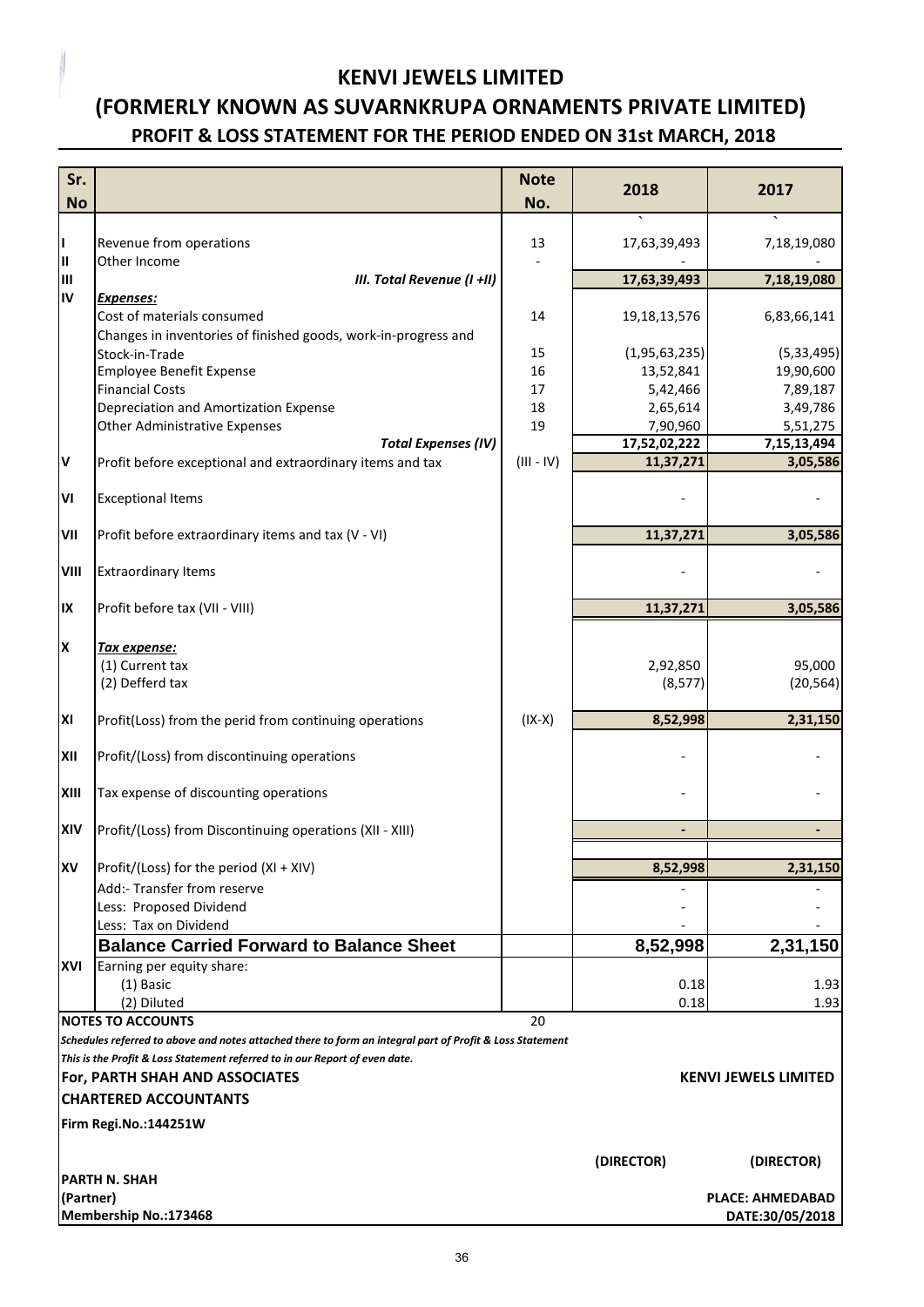# **KENVI JEWELS LIMITED (FORMERLY KNOWN AS SUVARNKRUPA ORNAMENTS PRIVATE LIMITED)**

| <b>CASH FLOW STATEMENT FOR THE YEAR ENDED 31 MARCH, 2018</b>                                     |            |                             |  |
|--------------------------------------------------------------------------------------------------|------------|-----------------------------|--|
| <b>PARTICULARS</b>                                                                               |            | AS AT 31.03.18              |  |
|                                                                                                  | Rs.        |                             |  |
| A. Cash Flow from Operating Activity                                                             |            |                             |  |
| Profit before Taxation and Extra Ordinary Items                                                  |            | 11,37,271                   |  |
| Add: Non Cash & Non Operating Expenses                                                           |            |                             |  |
| Depreciation                                                                                     |            | 2,65,614                    |  |
| <b>Interest Expenses</b>                                                                         |            | 5,42,466                    |  |
| Preliminary Expenses Write Off                                                                   |            |                             |  |
| Operating Profit before Working Capital Changes                                                  |            | 19,45,351                   |  |
| Adjustment for;                                                                                  |            |                             |  |
| (Increase) / Decrease in Inventory                                                               |            | (1,95,63,235)               |  |
| (Increase) / Decrease in Debtors                                                                 |            | 7,51,76,377                 |  |
| (Increase) / Decrease in Other Current Assets                                                    |            | 36,09,330                   |  |
| (Increase) / Decrease in Loans & Advances                                                        |            | 1,13,45,782                 |  |
| Increase / (Decrease) in Current Liabilities & Provisions                                        |            | (1, 13, 83, 694)            |  |
| Cash Generated from Operation                                                                    |            | 6,11,29,911                 |  |
| <b>Taxes Paid</b>                                                                                |            |                             |  |
| Net Cash Flow from Operating Activities                                                          |            | 6,11,29,911                 |  |
| <b>B. Cash Flow from Investing Activity</b>                                                      |            |                             |  |
| (Increase) / Decrease in Fixed Assets (net)                                                      |            | (2,65,614)                  |  |
| (Increase) / Decrease in Investments & Accured Interest Thereon                                  |            |                             |  |
| Net Cash Flow from Investing Activities                                                          |            | (2,65,614)                  |  |
| C. Cash Flow from Financing Activity                                                             |            |                             |  |
| Proceeds from Issue of Shares                                                                    |            | (5,07,68,233)               |  |
| Increase / (Decrease) in Long term Borrowings                                                    |            | (51, 54, 218)               |  |
| <b>Interest Expenses</b>                                                                         |            | 5,42,466                    |  |
| Net Cash Flow from Financing Activities                                                          |            | (5,53,79,985)               |  |
| Net Increase / (Decrease) in Cash & Cash Equivalents                                             |            | 54,84,312                   |  |
| Opening Balance of Cash & Cash Equivalents                                                       |            | 2,20,632                    |  |
| Closing Balance of Cash & Cash Equivalents                                                       |            | 57,04,944                   |  |
| Net Increase / (Decrease) in Cash & Cash Equivalents                                             |            | 54,84,312                   |  |
| <b>NOTES:</b>                                                                                    |            |                             |  |
| 1. The above Cash Flow Statement has been prepared under the "Indirect Method" as set out in the |            |                             |  |
| Accounting Standard-3 on "Cash Flow Statement" issued by ICAI.                                   |            |                             |  |
| For, PARTH SHAH AND ASSOCIATES                                                                   |            | <b>KENVI JEWELS LIMITED</b> |  |
| <b>CHARTERED ACCOUNTANTS</b>                                                                     |            |                             |  |
| Firm Regi.No.:144251W                                                                            |            |                             |  |
|                                                                                                  | (DIRECTOR) | (DIRECTOR)                  |  |
| <b>PARTH N. SHAH</b>                                                                             |            |                             |  |
| (Partner)                                                                                        |            | PLACE: AHMEDABAD            |  |
| Membership No.:173468                                                                            |            | DATE:30/05/2018             |  |
|                                                                                                  |            |                             |  |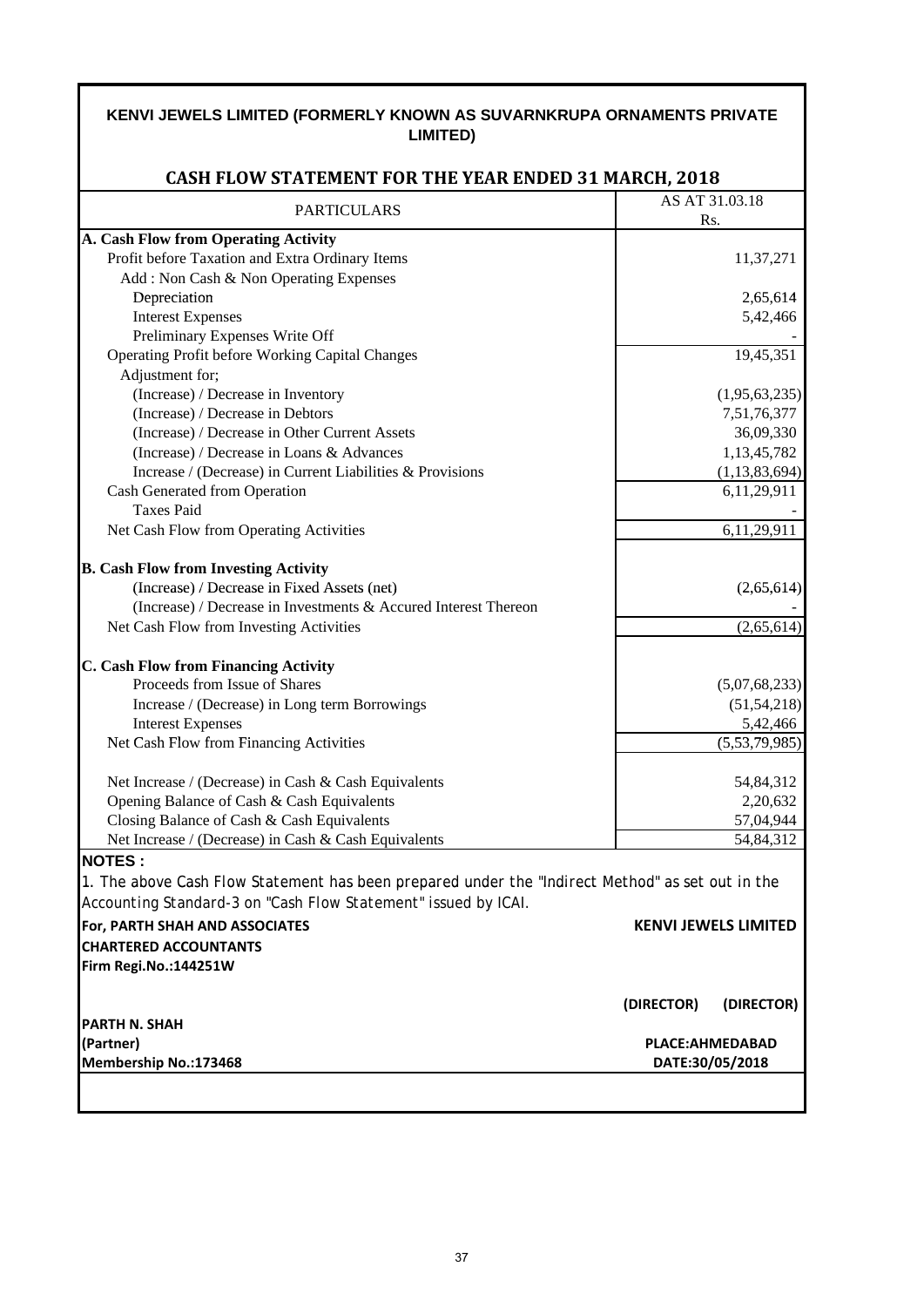- d) The Securities and Exchange Board of India (Employee Stock Option Scheme and Employee Stock Purchase Scheme) Guidelines, 1999;
- e) The Securities and Exchange Board of India (Issue and Listing of Debt Securities) Regulations, 2008;
- f) The Securities and Exchange Board of India (Registrars to an Issue and Share Transfer Agents) Regulations, 1993 regarding the Companies Act and dealing with client;
- g) The Securities and Exchange Board of India (Delisting of Equity Shares) Regulations, 2009
- h) The Securities and Exchange Board of India (Buy Back of Securities) Regulations, 1998

# **And in general, the Company has systems, process and procedure for the compliance of Other Laws Applicable to the Company.**

#### **I have also examined compliance with the applicable clauses of the following:**

- i. Secretarial Standards issued by The Institute of Company Secretaries of India.
- ii. The Listing Agreements entered into by the Company with BSE Limited.

# **During the period under review the Company has complied with the provisions of the Act, Rules, Regulations, guidelines, standards etc mentioned above subject to the following observation:**

*a) Filing of certain forms with the Ministry of Corporate Affairs required under the Companies Act, 2013 was not done in time. However for late filing of forms the Company has paid additional fees.*

#### **I further report that:**

The Board of Directors of the Company is duly constituted with proper balance of Executive Directors, Non‐ Executive Directors and Independent Directors. The changes in the composition of the Board of Directors that took place during the period under review were carried out in compliance with the provisions of the Act.

Adequate notice is given to all the directors to schedule the Board Meetings, agenda and detailed notes on agenda were sent at least seven days in advance, and a system exists for seeking and obtaining further information and clarifications on the agenda items before the meeting and for meaningful participation at the meeting.

Majority decision is carried through while the dissenting members' views are captured and recorded as part of the minutes.

I further report that there are adequate systems and processes in the company commensurate with the size and operations of the company to monitor and ensure Compliance with applicable laws, rules, regulations and guidelines.

I further report that during the audit period, there were no instances of:

I. Redemption/buy‐back of securities.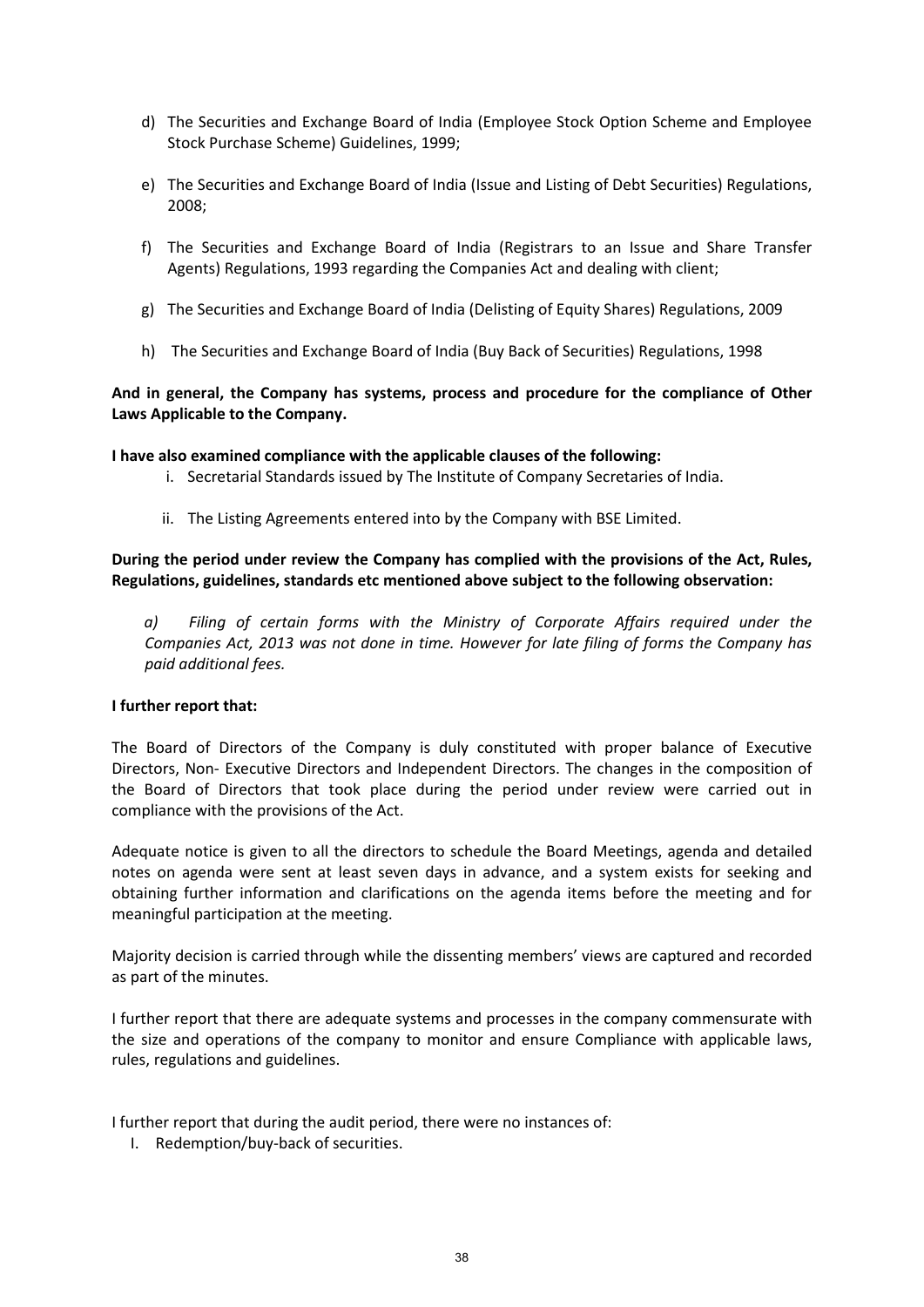II. Major decisions taken by the members in pursuance to Section 180 of the Companies Act, 2013.

- III. Merger/ amalgamation/ reconstruction etc.
- IV. Foreign technical collaborations.

**Date: 07/08/2018 For, Manohar Chunara Place: Ahmedabad Company Secretary** 

> **Sd/- Mem. No. 26983 COP No. 10093**

**Note: This report is to be read with our letter of even date which is annexed as Annexure – I and forms an integral part of this report.**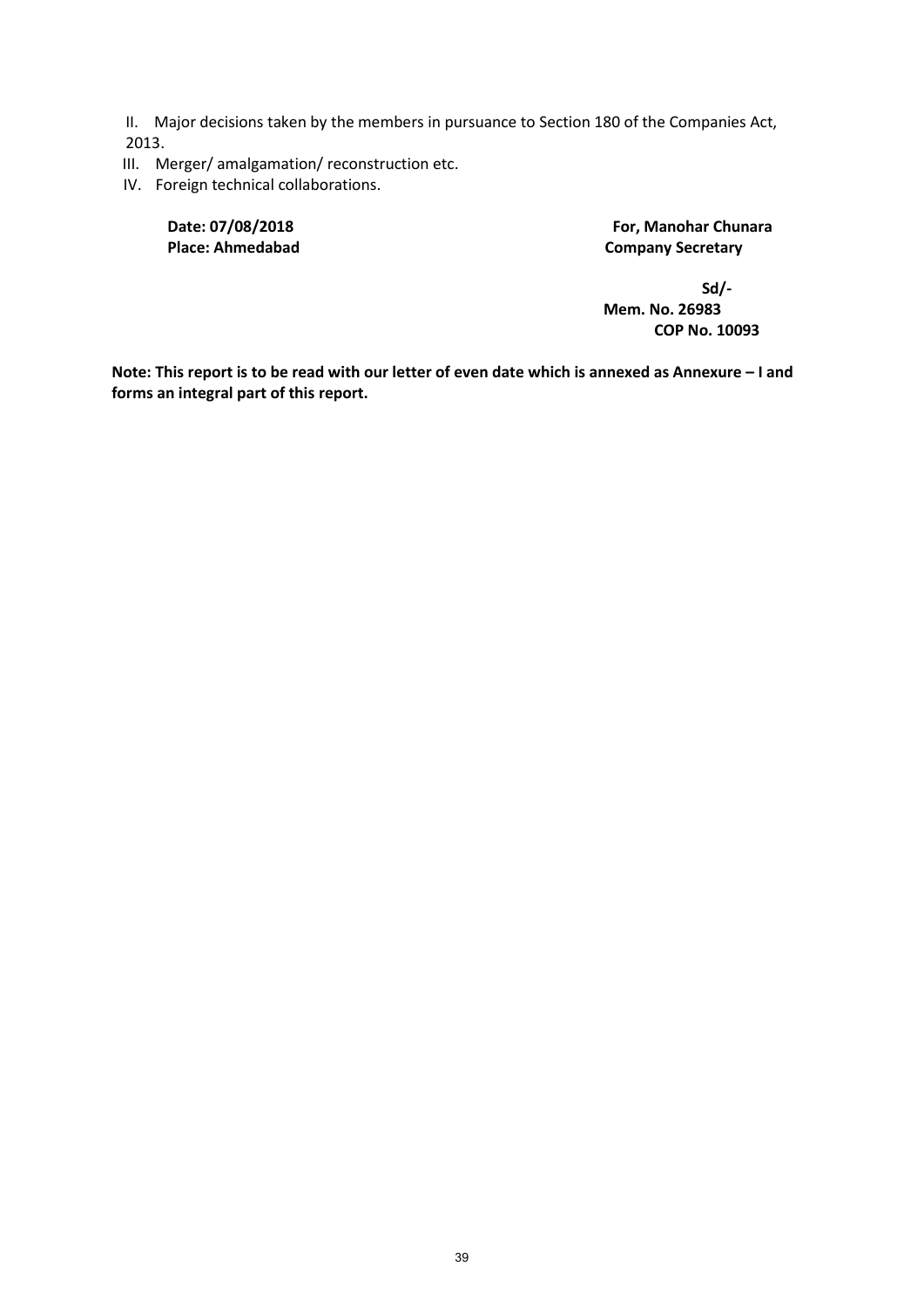#### **Annexure – I**

To, The Members, **KENVI JEWELS LIMITED** 

Our report of even date is to be read along with this letter.

- 1. Maintenance of Secretarial record is the responsibility of the management of the Company. Our responsibility is to express an opinion on these secretarial records based on our audit.
- 2. We have followed the audit practices and process as were appropriate to obtain reasonable assurance about the correctness of the contents of the Secretarial records. The verification was done on test basis to ensure that correct facts are reflected in Secretarial records. We believe that the process and practices followed by us provide a reasonable basis for our opinion.
- 3. We have not verified the correctness and appropriateness of financial records and Books of Accounts of the Company.
- 4. Wherever required, we have obtained the Management representation about the Compliance of laws, rules and regulations and happening of events etc.
- 5. The Compliance of the provisions of Corporate and other applicable laws, rules, regulations, standards is the responsibility of the management. Our examination was limited to the verification of procedure on test basis.
- 6. The Secretarial Audit report is neither an assurance as to the future viability of the Company nor of the efficacy or effectiveness with which the management has conducted the affairs of the Company.

**Date: 07/08/2018 For, Manohar Chunara Place: Ahmedabad Company Secretary** 

> **Sd/- Mem. No. 26983 COP No. 10093**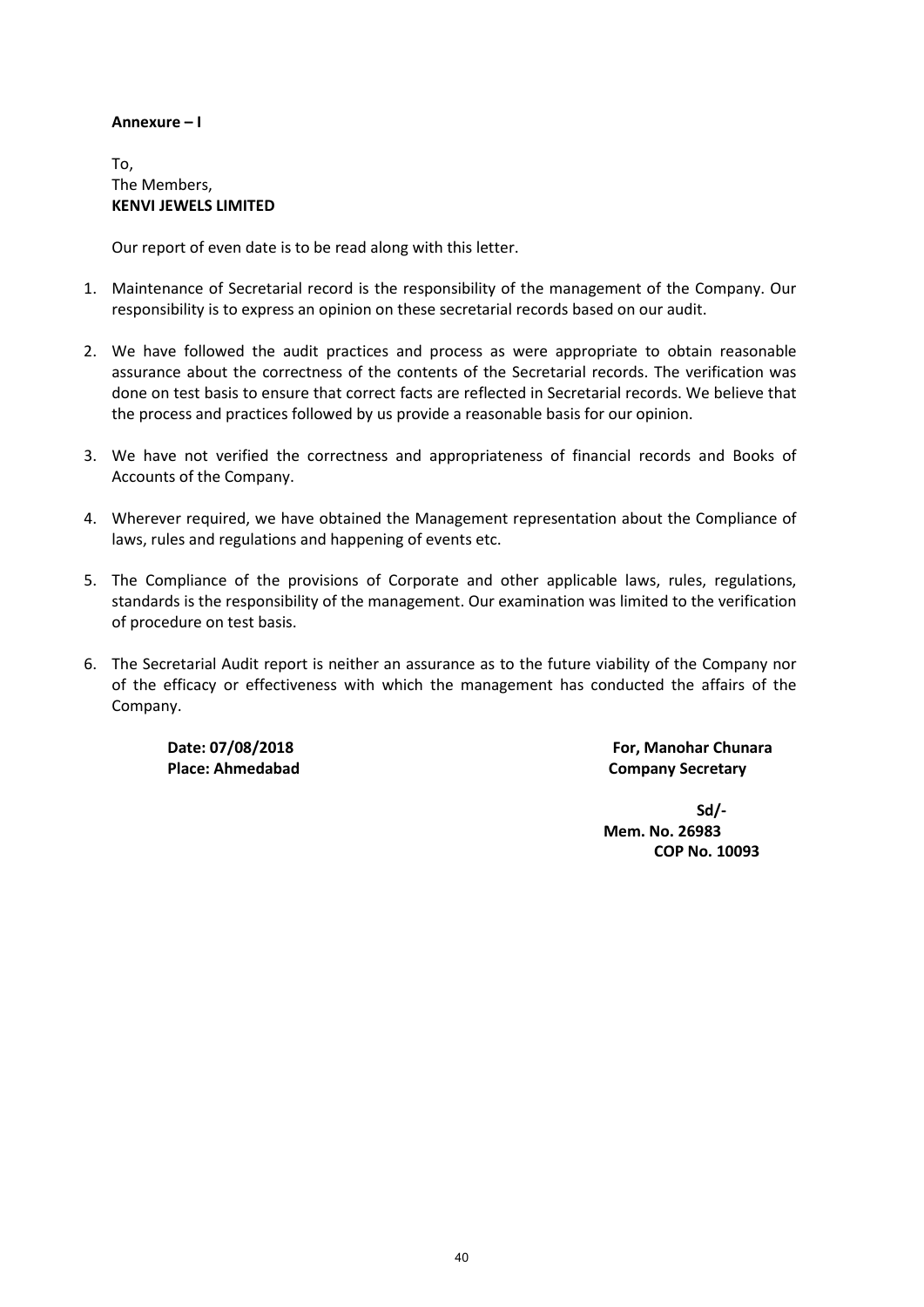# **KENVI JEWELS LIMITED (FORMERLY**

# **KNOWN AS SUVARNKRUPA ORNAMENTS PRIVATE LIMITED)**

# *Notes Forming Integral Part of the Balance Sheet as at 31 st March, 2018*

#### *Note* : 1 Share Capital

| Sr.<br><b>No</b> | <b>Particulars</b>                                                                                                                 | 2018        | 2017      |
|------------------|------------------------------------------------------------------------------------------------------------------------------------|-------------|-----------|
| 1                | <b>AUTHORIZED CAPITAL</b><br>4720000 Equity Shares of Rs. 10/- each.                                                               | 4,72,00,000 | 12,00,000 |
|                  |                                                                                                                                    | 4,72,00,000 | 12,00,000 |
| 2                | <b>ISSUED, SUBSCRIBED &amp; PAID UP CAPITAL</b><br>To the Subscribers of the Memorandum<br>4702500 Equity Shares of Rs. 10/- each. | 4,70,25,000 | 12,00,000 |
|                  | Total in                                                                                                                           | 4,70,25,000 | 12,00,000 |

Following Shareholders hold equity shares more than 5% of the total equity shares of the Company.

| Sr.<br><b>No</b> | <b>SHARE HOLDER'S NAME</b>      | 2018      | 2017   |
|------------------|---------------------------------|-----------|--------|
| 1                | Chirag Champaklal Valani        | 26,30,600 | 47,000 |
|                  |                                 | 55.94%    | 39.17% |
| 2                | ASE Capital Market Ltd.         | 3,39,000  |        |
|                  |                                 | 7.21%     |        |
| 3                | Vivid Offset Printers Pvt. Ltd. | 9,36,100  |        |
|                  |                                 | 19.91%    |        |
| $\overline{4}$   | Hetalben Chiragbhai Valani      |           | 13850  |
|                  |                                 |           | 11.54% |
| 5                | <b>Bhanuben Shah</b>            |           | 23,900 |
|                  |                                 |           | 19.92% |
| 6                | Champakbhai Shah                |           | 35200  |
|                  |                                 |           | 29.33% |

# *Note : 2 Reserve & Surplus*  $\sim$

| Sr.       | <b>Particulars</b>                         | 2018        | 2017      |
|-----------|--------------------------------------------|-------------|-----------|
| <b>No</b> |                                            |             |           |
| 1         | Capital Reserve                            |             |           |
| 2         | <b>Capital Redemption Reserve</b>          |             |           |
| 3         | Securities Premium reserve                 | 7,30,85,000 | 11,00,000 |
| 4         | Debenture Redeemption Reserve              |             |           |
| 5         | <b>Revaluation Reserve</b>                 |             |           |
| 6         | <b>Shares Option Outstanding Account</b>   |             |           |
| 7         | Other Reserve (Special Reserve)            |             |           |
| 8         | Surplus (Profit & Loss Account)            | 13,09,049   | 4,56,051  |
|           | Balance brought forward from previous year | 4,56,051    | 2,34,901  |
|           | Less: Tax on Regular Assessment Paid       |             | 10,000    |
|           | Less: Transfer to Profit and Loss A/c      |             |           |
|           | Add: Profit for the period                 | 8,52,998    | 2,31,150  |
|           | <b>Total in</b>                            | 7,43,94,049 | 15,56,051 |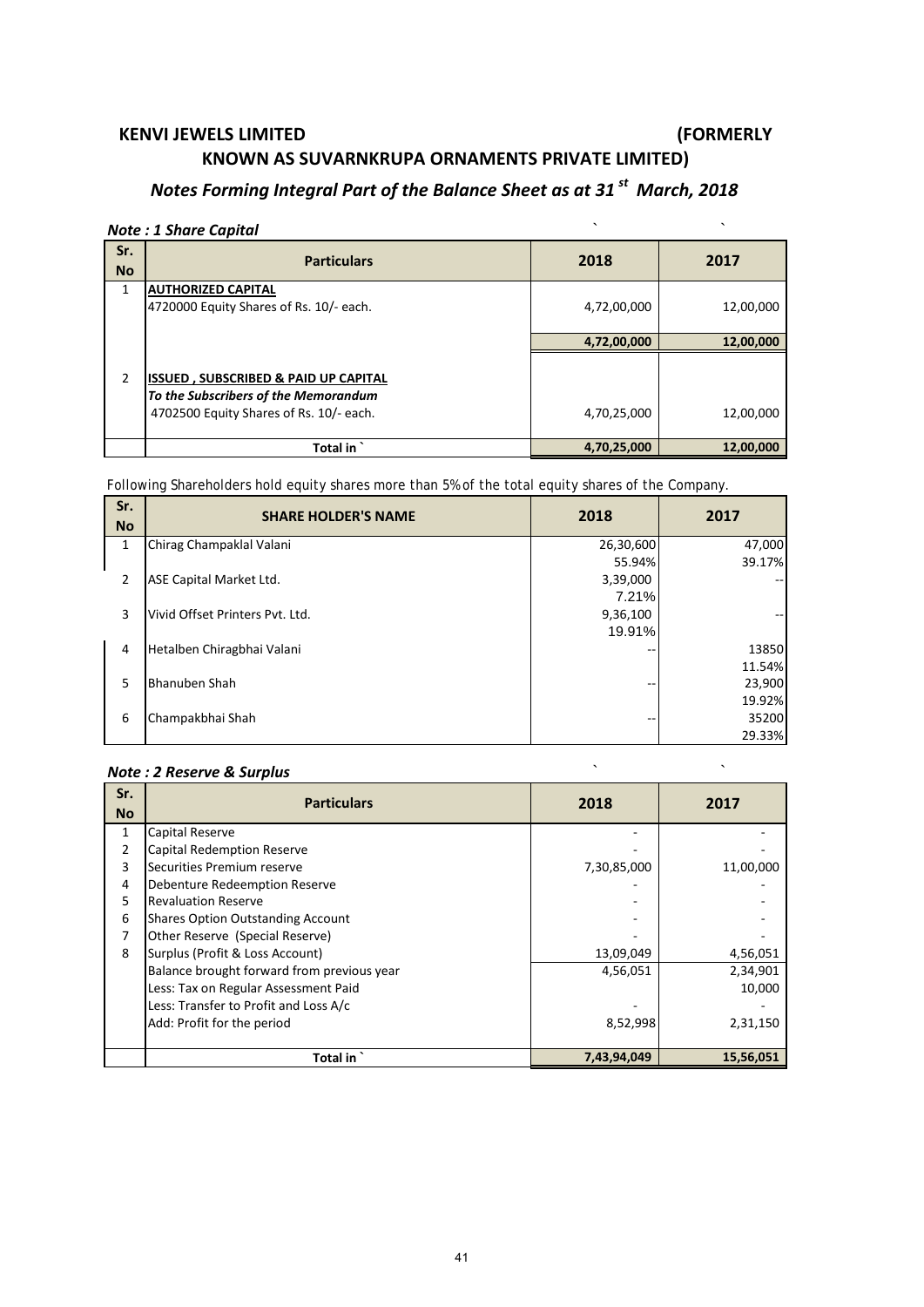# **KENVI JEWELS LIMITED (FORMERLY**

# **KNOWN AS SUVARNKRUPA ORNAMENTS PRIVATE LIMITED)**

# *Notes Forming Integral Part of the Balance Sheet as at 31 st March, 2018 Note : 3 Long Term Borrowings* ` `

| Sr.<br><b>No</b>         | <b>Particulars</b>     | 2018      | 2017      |
|--------------------------|------------------------|-----------|-----------|
| $\underline{\mathsf{B}}$ | <b>Unsecured Loans</b> |           |           |
| 1                        | Chirag C Valani        | 11,63,178 | 30,21,350 |
| 2                        | Hetalben C Shah        |           | 8,39,218  |
| 3                        | Suvarnakala odhav      |           | 24,56,828 |
| 4                        | Abhishek Finlease Itd. | 16,00,000 | 16,00,000 |
|                          |                        |           |           |
|                          | Total in               | 27,63,178 | 79,17,396 |

# *Note : 4 Short Term Borrowings*  $\sim$

| Sr.<br><b>No</b> | <b>Particulars</b>  | 2018      | 2017      |
|------------------|---------------------|-----------|-----------|
|                  | Union Bank of India | 34,81,306 | 57,32,037 |
|                  | <b>Total in</b>     | 34,81,306 | 57,32,037 |

# *Note : 5 Trades Payable*  $\sim$

| Sr.<br><b>No</b> | <b>Particulars</b>                             | 2018      | 2017     |
|------------------|------------------------------------------------|-----------|----------|
| <u>a)</u>        | <b>Sundry Creditors for Materiel/Supplies:</b> |           |          |
|                  | Jyotshnaben Sureshbhai Bhoi                    |           | 2,50,000 |
|                  | Vandanaben Jushibhai Shah                      | 12,43,446 | 27,135   |
| ς                | <b>Others</b>                                  | 33,27,778 |          |
|                  | Total in                                       | 45,71,224 | 2,77,135 |

#### *Note : 6 Other Current Liabilities* ` `

| Sr.<br><b>No</b> | <b>Particulars</b>            | 2018      | 2017      |
|------------------|-------------------------------|-----------|-----------|
| a)               | <b>Advance From Customers</b> |           |           |
|                  | <b>Order Advances</b>         |           | 4,30,794  |
|                  | Scheme Member                 | 55,54,000 | 59,96,819 |
|                  |                               |           |           |
|                  | <b>Total in</b>               | 55,54,000 | 64,27,613 |

# *Note : 7 Short Term Provisions* ` `

| Sr.<br><b>No</b> | <b>Particulars</b>                            | 2018     | 2017     |
|------------------|-----------------------------------------------|----------|----------|
|                  | <b>VAT Payble</b>                             | 32,452   | 51,160   |
|                  | Audit Fees Payable                            | 30,000   | 30,000   |
| 3                | Directors Remuneration Payable/SALARY PAYABLE | 1,25,500 | 1,80,000 |
| 4                | <b>Provision For Tax</b>                      | 2,92,850 | 95,000   |
| 5                | Other Provisions including TDS Payable        | 1,22,800 | 3,968    |
|                  | Total in                                      | 6,03,602 | 3,60,128 |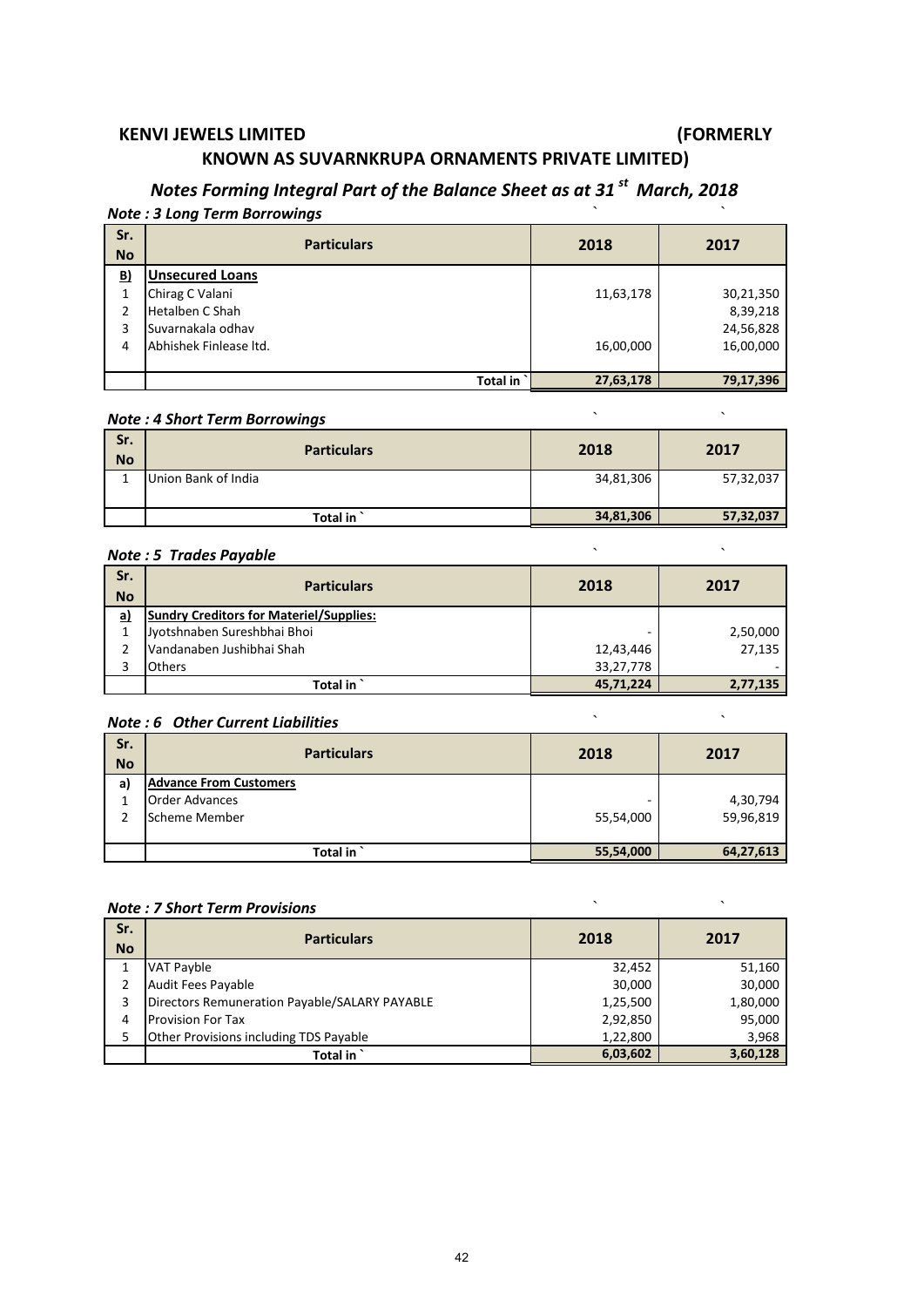# **(FORMERLY KNOWN AS SUVARNKRUPA ORNAMENTS PRIVATE LIMITED)**

# *Notes Forming Integral Part of the Balance Sheet as at 31st March, 2018*

| Sr.<br><b>No</b> | <b>Particulars</b>                                                                                                                   | 2018        | 2017      |
|------------------|--------------------------------------------------------------------------------------------------------------------------------------|-------------|-----------|
| (A)              | <b>Outstanding for Less than six months</b><br><b>Secured, Considered Good</b><br>Balance of Trade Receivable (As Per List Attached) | 77622390    | 2446013   |
|                  | Total in                                                                                                                             | 7,76,22,390 | 24,46,013 |

# *Note :9 Trade Recievables* ` `

# **Note : 10 Cash & Cash Equivalent** *Note Note notational <b><i>notation***ism**

| Sr.<br><b>No</b> | <b>Particulars</b>  |               | 2018      | 2017     |
|------------------|---------------------|---------------|-----------|----------|
| 1                | Cash-in-Hand        |               |           |          |
|                  | Cash Balance        |               | 1,32,746  | 71,298   |
|                  |                     |               |           |          |
|                  |                     | Sub Total (A) | 1,32,746  | 71,298   |
| $\overline{2}$   | <b>Bank Balance</b> |               |           |          |
|                  | <b>PAYTM</b>        |               |           | 6,000    |
|                  | Axis Bank           |               | 55,07,547 | 90,963   |
|                  | Union Bank of India |               | 54,975    | 52,371   |
|                  | CBI                 |               | 9,676     |          |
|                  |                     | Sub Total (B) | 55,72,198 | 1,49,334 |
|                  |                     |               |           |          |
|                  | Total $[A + B]$     |               | 57,04,944 | 2,20,632 |

# *Note : 11 Other Current Assets*  $\sim$

| Sr.<br><b>No</b> | <b>Particulars</b>   | 2018      | 2017   |
|------------------|----------------------|-----------|--------|
|                  | 1 Advance income tax | 2,00,000  | 30,000 |
|                  | 2 GST Receivable     | 5,19,518  |        |
|                  | 3 Deposits           | 6,69,600  |        |
|                  | 4 Misc.              | 22,50,212 |        |
|                  | Total in             | 36,39,330 | 30,000 |

# *Note : 12 Short Term Loans & Advances* ` `

| Sr.<br><b>No</b> | <b>Particulars</b>                  | 2018        | 2017 |
|------------------|-------------------------------------|-------------|------|
|                  | 1 Aarav Financial Services Pvt. Ltd | 90,00,000   |      |
|                  | 2 Hetal Valani                      | 3,45,782    |      |
|                  | 3 Pina J. Shah                      | 20,00,000   |      |
|                  |                                     |             |      |
|                  | Total in                            | 1,13,45,782 |      |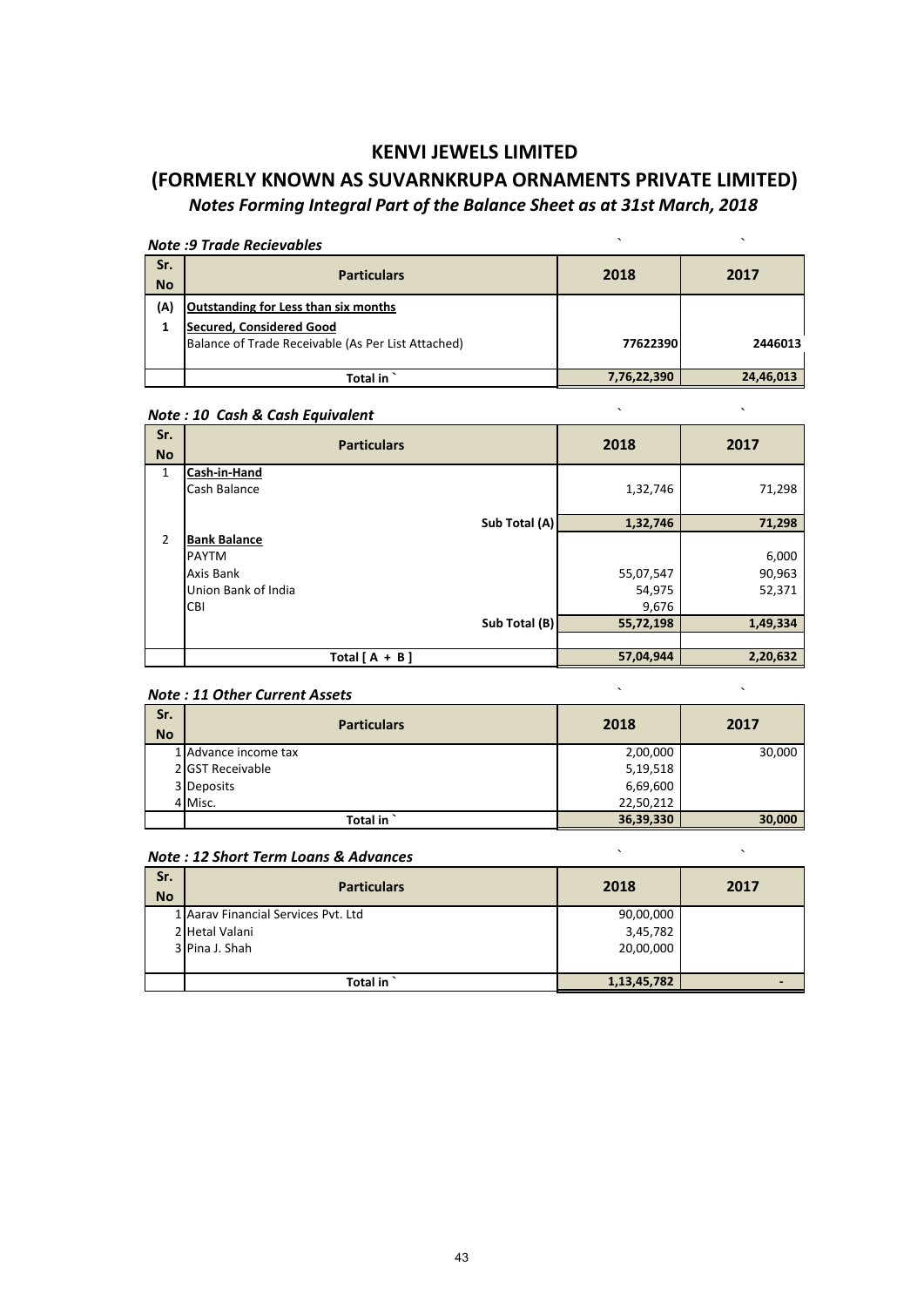# **(FORMERLY KNOWN AS SUVARNKRUPA ORNAMENTS PRIVATE LIMITED)**

*Notes Forming Integral Part of the Balance Sheet as at 31st March, 2018*

| Sr.<br><b>No</b> | <b>Particulars</b>                          | 2018        | 2017      |
|------------------|---------------------------------------------|-------------|-----------|
|                  |                                             |             |           |
|                  | <b>Outstanding for Less than six months</b> |             |           |
|                  |                                             |             |           |
| 1                | Ashaben P Patel                             |             | 20,000    |
| $\overline{2}$   | Bhailalbhai M Prajapati                     |             | 8,852     |
| 3                | Bhanuben G Desai                            |             | 40,000    |
| 4                | Bharatbhai (Raghuvir General Store)         |             | 99,212    |
| 5                | Bhavanibhai V Suthar                        |             | 19,250    |
| 6                | Bhram Samaj                                 |             | 55,000    |
| $\overline{7}$   | Chandubhai R Panchal                        |             | 38,391    |
| 8                | Dasharatbhai Mohanbhai Suthar               |             | 7,120     |
| 9                | Dilipbhai Suthar                            |             | 1,170     |
| 10               | Dipeshbhai Dasrathbhai                      |             | 23,200    |
| 11               | <b>G N Suthar</b>                           |             | 34,685    |
| 12               | Govindbhai G Thakor                         |             | 53,520    |
| 13               | Hardikbhai S Mehta                          |             | 2,10,721  |
| 14               | Hardikbhai N Bhavshar                       |             | 9,500     |
| 15               | Hetalben N Panchal                          |             | 20,000    |
| 16               | Lilaben N Aahir                             |             | 9,618     |
| 17               | Jagdishbhai J Suthar                        |             |           |
| 18               | Jatinbhai C Mehta                           |             |           |
| 19               | Jitendrabhai H Patel                        |             | 10,000    |
| 20               | Kamleshbhai L Shah                          |             | 19,482    |
| 21               | Kantibhai Jivanlal Prajapati                |             |           |
| 22               | Khodiyar Sheet Metal                        |             | 25,000    |
| 23               | Madhuben B jani                             |             | 62,051    |
| 24               | Manjulaben K Pancholi                       |             | 10,000    |
| 25               | Mangilal Jain                               |             |           |
| 26               | Manojbhai O Gupta                           |             | 6,000     |
| 27               | Mukeshbhai P panchal                        |             | 5,000     |
| 28               | Prakashbhai Prajapati                       |             | 22,000    |
| 29               | Pravinbhai Vyas                             |             |           |
| 30               | Pravinbhai Mansukhbhai Vora                 |             | 15,220    |
| 31               | Prembhai Rajput                             |             |           |
| 32               | Punamben U Ray                              |             |           |
| 33               | Ranjanaben M Suthar                         |             | 4,000     |
| 34               | Rasikbhai G Panchal                         |             | 4,000     |
| 35               | Ramilaben D Patel                           |             | 30,500    |
| 36               | Ravindrasingh B Thakor                      |             | 1,00,000  |
| 37               | Riddhiben D Jani                            |             | 18,539    |
| 38               | Sardar Bio Chem Fertilizers                 |             | 96,502    |
| 39               | Shilaben K Vaghela                          |             | 1,22,910  |
| 40               | Suvarnkala - Navik Valani                   |             | 11,00,000 |
| 41               | Vaibhavlakshmi Industries                   |             | 1,34,570  |
| 42               | Vinodkumar Gajjar                           |             | 10,000    |
|                  | other                                       | 78165370    |           |
|                  | Total in                                    | 7,81,65,370 | 24,46,013 |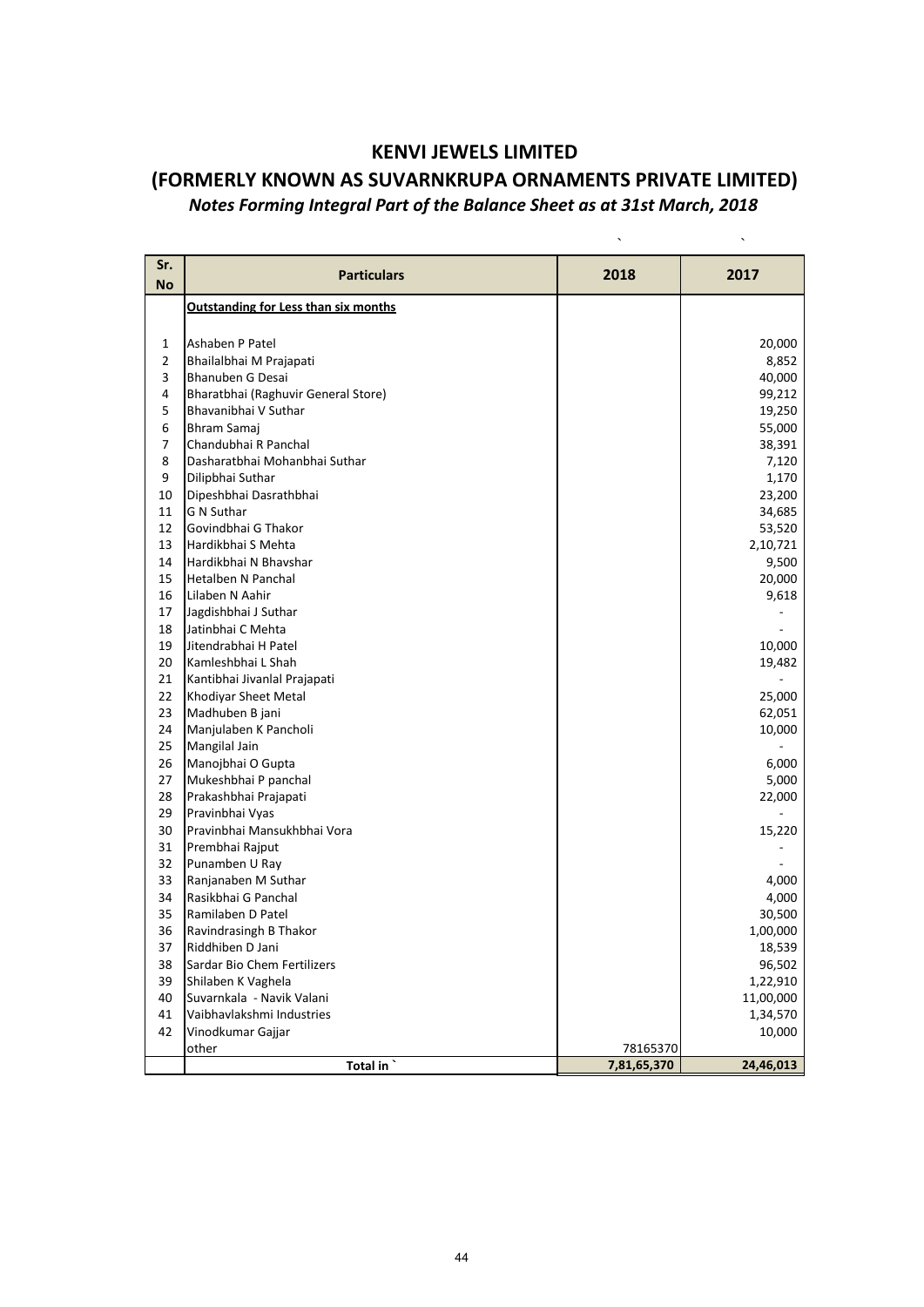# **(FORMERLY KNOWN AS SUVARNKRUPA ORNAMENTS PRIVATE LIMITED)**

 *Notes Forming Part of the Profit & Loss Accounts as at 31 st March, 2018*

|                  | <b>Note: 13 Revenue from Operations</b> |              |             |
|------------------|-----------------------------------------|--------------|-------------|
| Sr.<br><b>No</b> | <b>Particulars</b>                      | 2018         | 2017        |
|                  | 1 <b>S</b> ales                         | 17,63,39,493 | 7,18,19,080 |
|                  | <b>Total in</b>                         | 17,63,39,493 | 7,18,19,080 |

# *Note : 14 Cost of Material Consumed* ` `

| Sr.<br><b>No</b> | <b>Particulars</b>                                                                                         | 2018                                 | 2017                                |
|------------------|------------------------------------------------------------------------------------------------------------|--------------------------------------|-------------------------------------|
| a)               | PURCHASES OF RAW MATERIALS AND STORES<br>1 Purchases                                                       | 19,08,24,727                         | 6,73,50,689                         |
| b)               | Sub-total (a)<br>DIRECT/PRODUCTIONS EXPENSES<br>1 Processing Labour Charges<br>Packing & Material Expenses | 19,08,24,727<br>5,58,950<br>4,29,899 | 6,73,50,689<br>3,96,802<br>6,18,650 |
|                  | Sub-total (b)                                                                                              | 9,88,849                             | 10,15,452                           |
|                  | <b>Total in</b>                                                                                            | 19, 18, 13, 576                      | 6,83,66,141                         |

# **Note : 15 Change in Inventories** *note note* **<b>***note note n n n n n n n n n n n n n n n n n n n n n n n n n n*

| Sr.<br><b>No</b> | <b>Particulars</b> | 2018          | 2017         |
|------------------|--------------------|---------------|--------------|
|                  | 1 Opening Stock    | 1,87,33,378   | 1,81,99,883  |
|                  | 2 Closing Stock    | 3,82,96,613   | 1,87,33,378  |
|                  | <b>Total in</b>    | (1,95,63,235) | (5, 33, 495) |

# *Note : 16 Employement Benefit Expenses* ` `

| Sr.<br><b>No</b> | <b>Particulars</b>                                       | 2018                                  | 2017                  |
|------------------|----------------------------------------------------------|---------------------------------------|-----------------------|
|                  | 1 Salaries, Bonus, PF & ESIC<br>2 Directors Remuneration | 13,52,841<br>$\overline{\phantom{0}}$ | 18,10,600<br>1,80,000 |
|                  | <b>Total in</b>                                          | 13,52,841                             | 19,90,600             |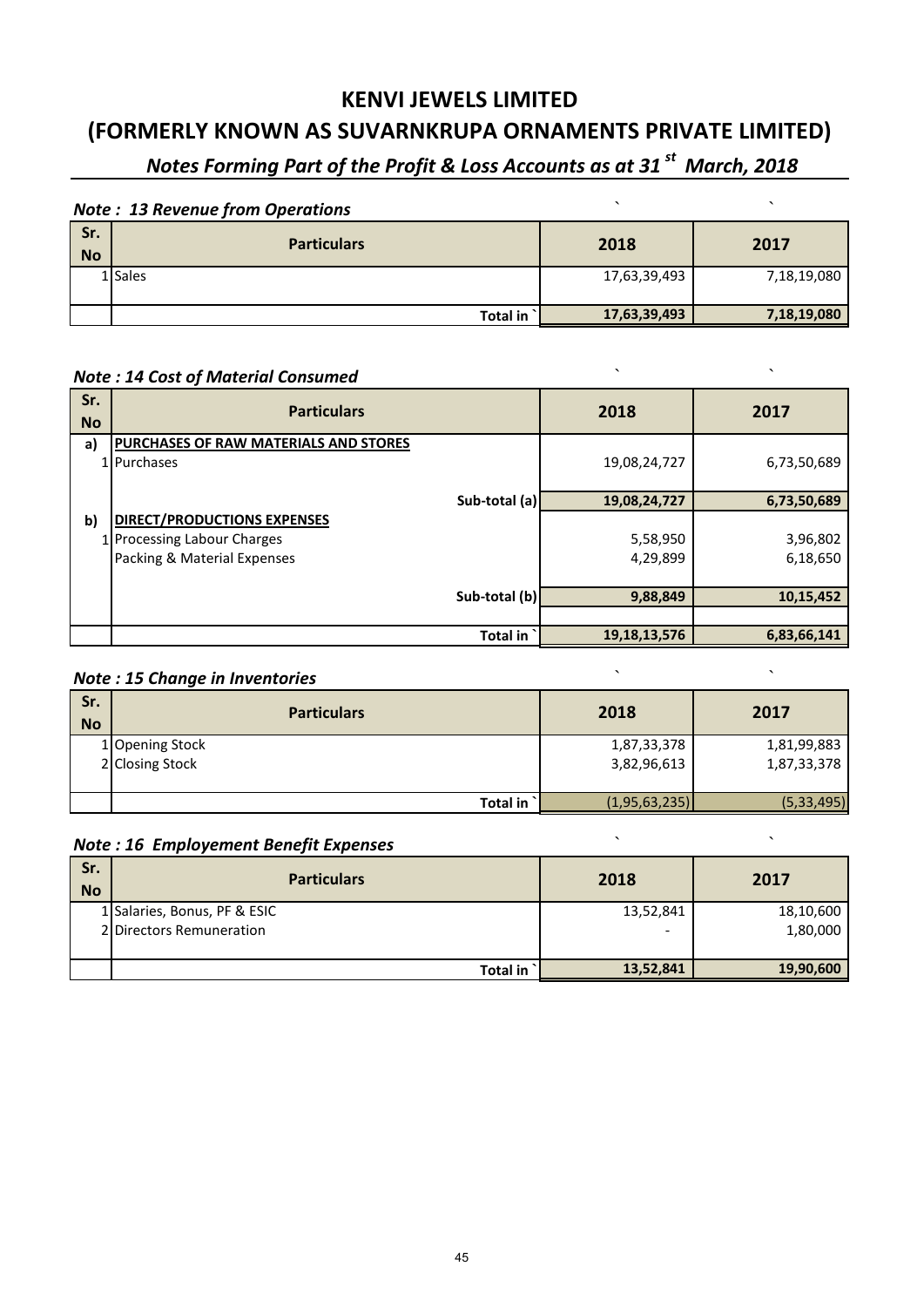# **(FORMERLY KNOWN AS SUVARNKRUPA ORNAMENTS PRIVATE LIMITED)**

# *Notes Forming Part of the Profit & Loss Accounts as at 31 st March, 2018*

|                  | <b>Note:17 Financial Cost</b> |          |          |
|------------------|-------------------------------|----------|----------|
| Sr.<br><b>No</b> | <b>Particulars</b>            | 2018     | 2017     |
|                  | 1 Bank Charges                | 77,759   | 15,476   |
|                  | 2 Bank Interest               | 4,59,350 | 7,73,711 |
|                  | 3 Other Interest Exps         | 5,357    |          |
|                  | <b>Total in</b>               | 5,42,466 | 7,89,187 |

# *Note : 18 Depreciation & Amortised Cost* ` `

| Sr.<br><b>No</b> | <b>Particulars</b> | 2018     | 2017     |
|------------------|--------------------|----------|----------|
|                  | 1 Depreciation     | 2,65,614 | 3,49,786 |
|                  | <b>Total in</b>    | 2,65,614 | 3,49,786 |

# **Note : 19 Other Administrative Expenses** *Note Administrative Expenses*

| Sr.<br><b>No</b> | <b>Particulars</b>                | 2018     | 2017     |
|------------------|-----------------------------------|----------|----------|
|                  | 1 Advertisment Expenses           |          | 28,102   |
|                  | 2 Audit fees                      | 20,000   | 15,000   |
|                  | 3 Discount Expenses               | 5,459    | 16,989   |
|                  | 4 Electric Expenses               | 1,29,380 | 1,24,500 |
|                  | 5 Interest on VAT                 |          | 1,965    |
|                  | 6 Legal & Professional Fees       | 1,00,295 | 42,913   |
|                  | 7 Muncipal Tax                    | 10,807   | 51,943   |
|                  | 8 Petrol Expenses                 |          | 80,460   |
|                  | 9 Security Expenses               | 76,617   | 2,920    |
|                  | 10 Office Expenses                | 20,434   | 17,508   |
|                  | 11 Shop Insurance Expenses        | 23,750   | 14,864   |
|                  | 12 Stationary & Printing Expenses | 35,680   | 87,910   |
|                  | 13 Tea & Refreshment Expenses     | 18,500   | 39,561   |
|                  | 14 Market Making Exps.            | 3,00,000 |          |
|                  | 15 Telephone Expenses             | 20,228   | 26,640   |
|                  | 16 Misc. Exps.                    | 29,810   |          |
|                  |                                   |          |          |
|                  | <b>Total in</b>                   | 7,90,960 | 5,51,275 |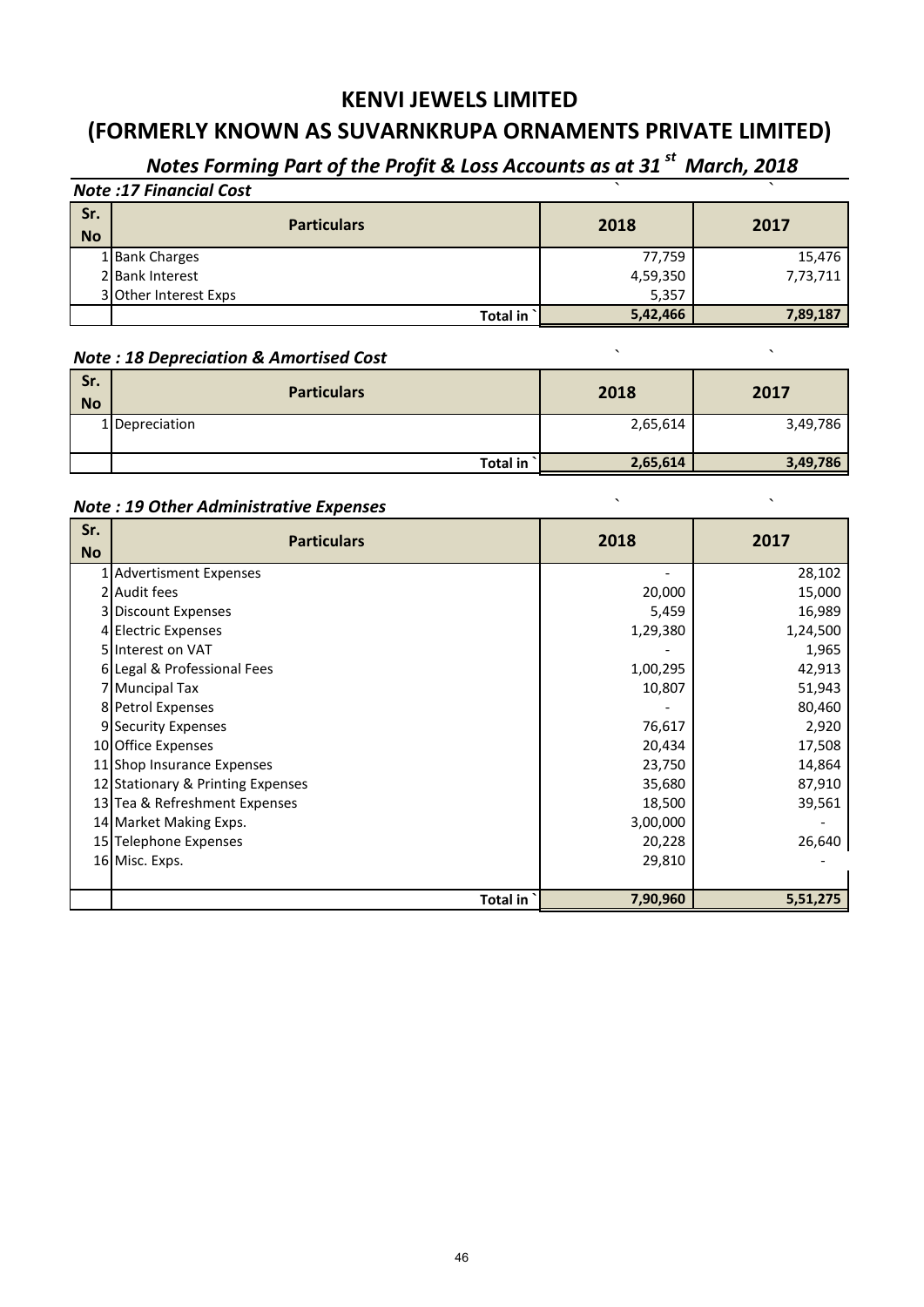# **KENVI JEWELS LIMITED (FORMERLY KNOWN AS SUVARNKRUPA ORNAMENTS PRIVATE LIMITED)**

*Notes Forming Integral Part of the Balance Sheet as at 31st March, 2018*

# *Note : 8 Fixed Asset*

#### *I. Fixed Assets* ` `

|                  | <b>Particulars</b>             | <b>Gross Block</b>        |                                       |                                     | <b>Depreciaton</b>  |                           |                                    |                                        | <b>Net Block</b> |                         |                                |
|------------------|--------------------------------|---------------------------|---------------------------------------|-------------------------------------|---------------------|---------------------------|------------------------------------|----------------------------------------|------------------|-------------------------|--------------------------------|
| Sr.<br><b>No</b> |                                | Value at the<br>beginning | <b>Addition</b><br>during the<br>year | <b>Deduction during</b><br>the year | Value at the<br>end | Value at the<br>beginning | <b>Addition during</b><br>the year | <b>Deduction</b><br>during the<br>year | Value at the end | WDV as on<br>31.03.2018 | <b>WDV</b> as on<br>31.03.2017 |
|                  | <b>Tangible Assets</b>         |                           |                                       |                                     |                     |                           |                                    |                                        |                  |                         |                                |
|                  | 1 Furniture                    | 21,75,295                 | $\overline{\phantom{a}}$              | ٠                                   | 21,75,295           | 4,29,469                  | 1,74,582                           | $\sim$                                 | 6,04,051         | 15,71,244               | 17,45,826                      |
|                  | 2 Air Conditionar              | 2,10,564                  | -                                     | ۰                                   | 2,10,564            | 93,667                    | 31,329                             | $\sim$                                 | 1,24,996         | 85,568                  | 1,16,897                       |
|                  | 3 Scale                        | 71,284                    |                                       | $\overline{\phantom{a}}$            | 71,284              | 49,716                    | 12,330                             |                                        | 62,046           | 9,238                   | 21,568                         |
|                  | 4 Television                   | 1,223                     | $\overline{\phantom{a}}$              | ٠                                   | 1,223               | 1,181                     | 33                                 | $\sim$                                 | 1,214            | q                       | 42                             |
|                  | 5 Bike                         | 12,126                    | ۰                                     | ٠                                   | 12,126              | 7,984                     | 1,135                              | $\sim$                                 | 9,119            | 3,007                   | 4,142                          |
|                  | 6 Mobile                       | 3,410                     |                                       |                                     | 3,410               | 3,370                     |                                    |                                        | 3,370            | 40                      | 40                             |
|                  | 7 Computer                     | 40,367                    |                                       | $\overline{\phantom{a}}$            | 40,367              | 15,853                    | 9,501                              | $\sim$                                 | 25,354           | 15,013                  | 24,514                         |
|                  | 8 Safe (Tizori)                | 10,806                    | ۰                                     | ۰                                   | 10,806              | 9,695                     | 570                                | $\sim$                                 | 10,265           | 541                     | 1,111                          |
|                  | 9 Laptop                       | 41,403                    | ۰                                     | $\overline{\phantom{a}}$            | 41,403              | 39,334                    | 1,885                              | $\sim$                                 | 41,219           | 184                     | 2,069                          |
|                  | 10 Currency Counting Machinary | 9,500                     | $\overline{\phantom{a}}$              | ٠                                   | 9,500               | 8,512                     | 513                                | $\sim$                                 | 9,025            | 475                     | 988                            |
|                  | 11 Attandance system           | 10,000                    | ۰                                     | ٠                                   | 10,000              | 8,267                     | 801                                | $\sim$                                 | 9,068            | 932                     | 1,733                          |
|                  | 12 Barcode scanner             | 6,300                     | $\overline{\phantom{a}}$              | $\overline{\phantom{a}}$            | 6,300               | 3,561                     | 1,407                              | $\sim$                                 | 4,968            | 1,332                   | 2,739                          |
|                  | 13 CC TV CAMERA                | 45,000                    | ۰                                     | $\overline{\phantom{a}}$            | 45,000              | 25,718                    | 9,860                              | $\sim$                                 | 35,578           | 9,422                   | 19,282                         |
|                  | 14 Generator                   | 78,000                    | ۰                                     | ۰                                   | 78,000              | 27,497                    | 13,838                             | $\sim$                                 | 41,335           | 36,665                  | 50,503                         |
|                  | 15 rolling shutter             | 52,000                    | ۰                                     | ٠                                   | 52,000              | 22,205                    | 7,830                              | $\overline{\phantom{a}}$               | 30,035           | 21,965                  | 29,795                         |
|                  |                                |                           |                                       |                                     |                     |                           |                                    |                                        |                  |                         |                                |
|                  | Total                          | 27,67,278                 | $\overline{\phantom{a}}$              | $\overline{\phantom{a}}$            | 27,67,278           | 7,46,029                  | 2,65,614                           | $\overline{\phantom{a}}$               | 10,11,643        | 17,55,635               | 20,21,249                      |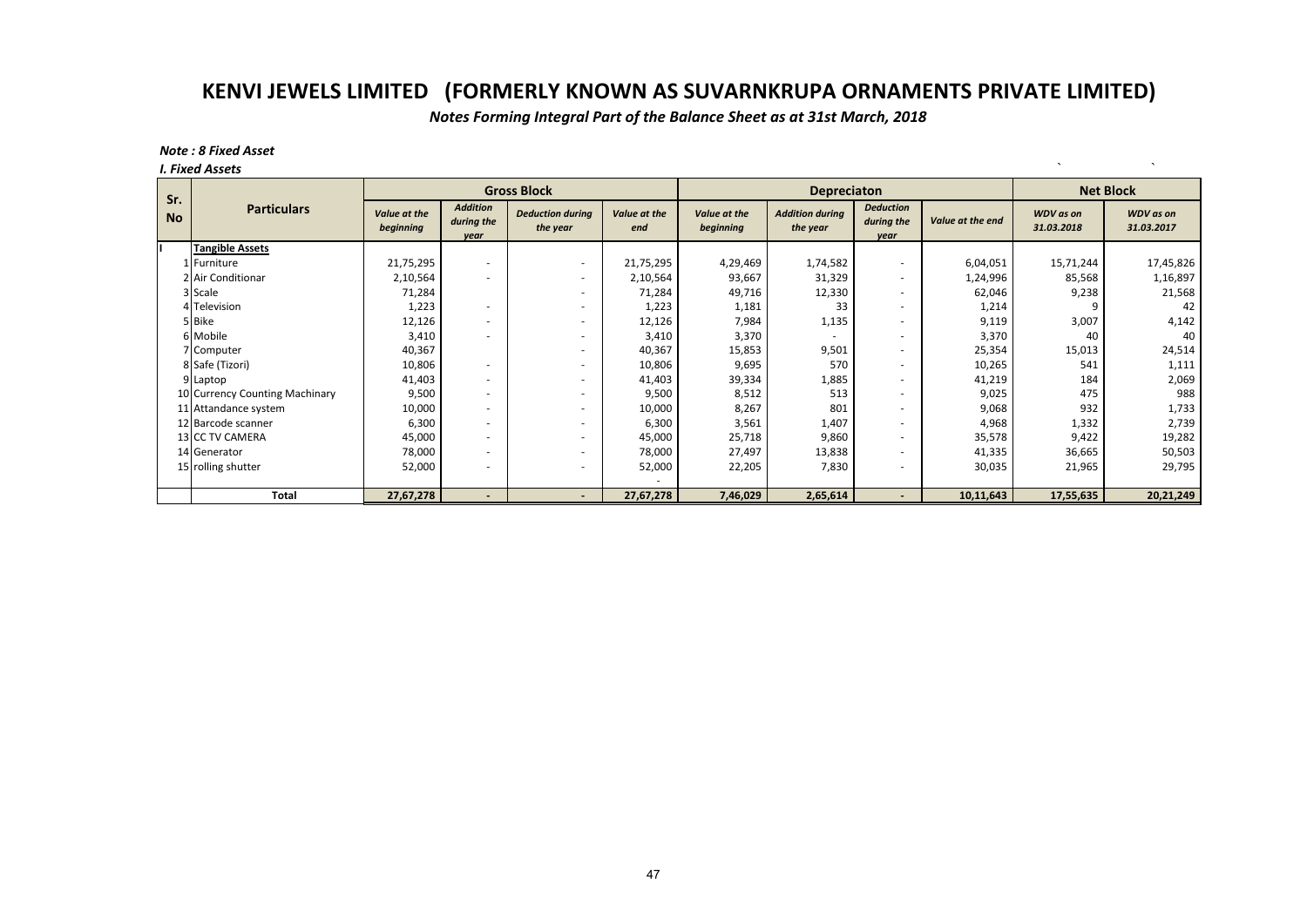# **Kenvi Jewels Limited.**

# **Significant Accounting Policies and Notes forming parts of Accounts**

# **Note : 20**

# **NOTES ON ACCOUNTS**

- 1. Previous year's figures are regrouped/rearranged wherever necessary.
- 2. Provision for Taxation for the current year has been made after taking into consideration benefits admissible under the provisions of the Income Tax Act, 1961.
- 3. The balances of Loans and Advances are subject to their confirmation and reconciliation if any.
- 4. All the Opening Balances are taken as per previous year audit report.
- 5. Contingent liability in respect of claims against the company not acknowledged as debts against which the company has counter claims aggregating to Rs. is Nil.
- 6. In the opinion of the Board, the current assets, loans and advances are approximately of the value stated in the Balance sheet, if realized in the ordinary course of business.
- 7. Information pursuant to paragraph 2, 3, 4, 5 of Part II of the schedule III is given as under so far as it applies to the company.

| a) Payment to Statutory Auditors |                   |                            |
|----------------------------------|-------------------|----------------------------|
|                                  |                   | Current Year Previous Year |
| 1. Audit Fees                    | $20000/-$ 15000/- |                            |

8. There is no adjustment required to be made to the profits or loss for complying with ICDS notified u/s 145(2).

#### **FOR, PARTH SHAH AND ASSOCIATES FOR AND ON BEHALF OF CHARTERED ACCOUNTANTS THE BOARD FRN NO:-144251W**

**(PARTNER) MEM. NO.: 173468** 

**PARTH N. SHAH (Director) (Director)** 

**Place: Ahmedabad Place: Ahmedabad Date: 30.05.2018 Date: 30.05.2018**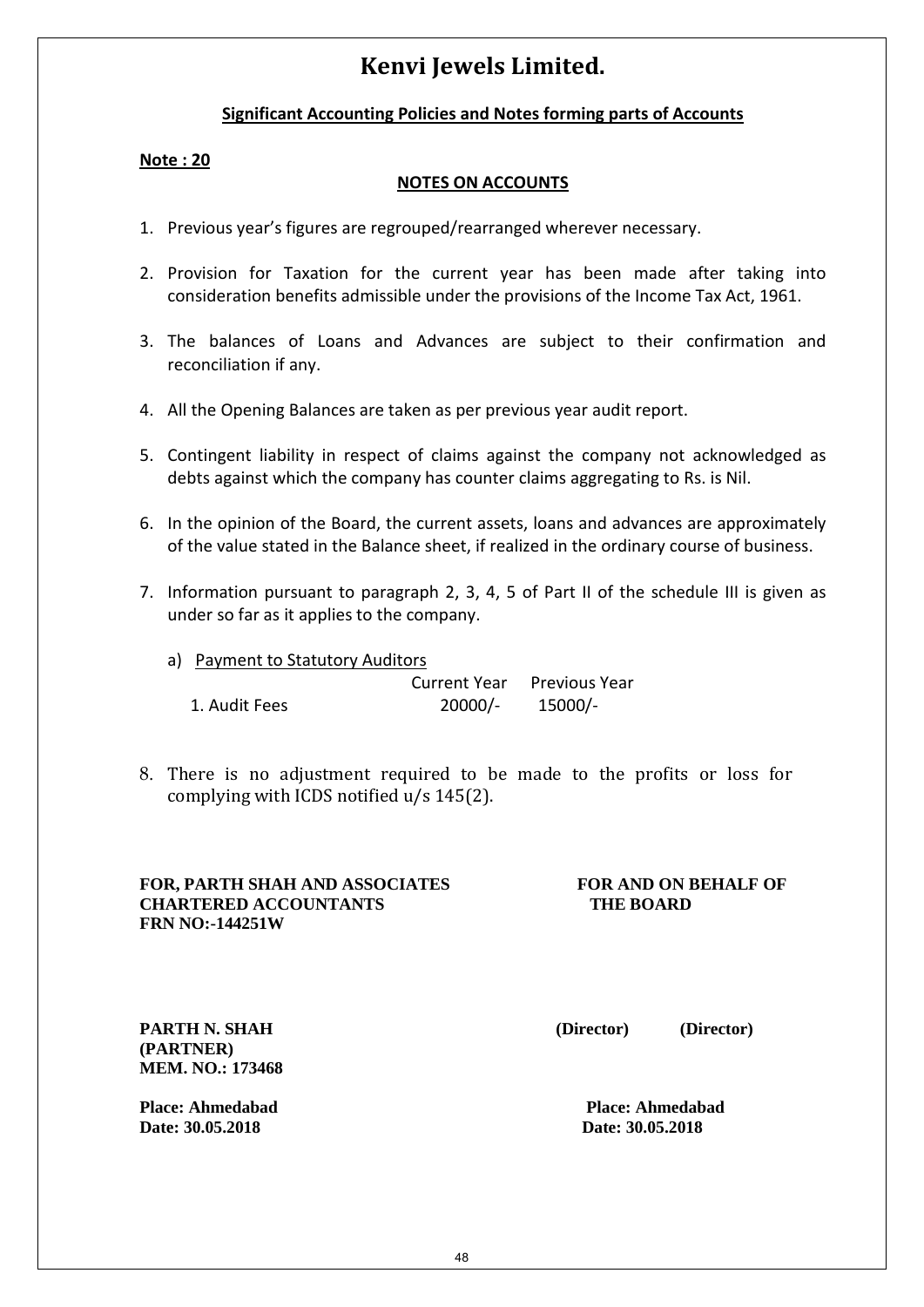# **Significant Accounting Policies**

# **A. Basis of preparation of Financial Statements**

The Financial statements are prepared under the historical cost convention and on accrual basis in accordance with applicable accounting standards referred to in section 133 read with rule 7 of the Companies (Accounts) rules, 2014.

Accounting policies not specifically referred to otherwise are consistent and in accordance with the generally accepted accounting principles

# **B. Revenue Recognition**

Sales are recorded exclusive of Taxes.

# **C. Fixed Assets**

Fixed assets are stated at cost of acquisition or construction less accumulated depreciation, including financial cost till such assets are ready for its intended use.

# **D. Depreciation**

Depreciation is charged on written down value method as per Companies Act 2013.

# **E. Impairment of Assets**

Impairment of assets if any is ordinarily assessed by comparing recoverable value of individual assets with its carrying cost.

# **F. Inventories**

Inventories are valued at cost or net realizable value whichever is lower. Cost in respect of inventories is ascertained on Weighted Average Method.

# **G. Investments**

Long Term Investments are stated at cost. Provision for dimunation if any in value of assets is only made when the same is of permanent nature.

# **H. Retirement Benefits**

- i As certified by the management, the company has no liability under the Provident Fund & Super Annuation Fund as the said acts do no apply to the company.
- ii It is explained to us that the company does not provide for any leave encashment and any liability arising thereon shall be paid and dealt with in the books of accounts at the actual time of payment.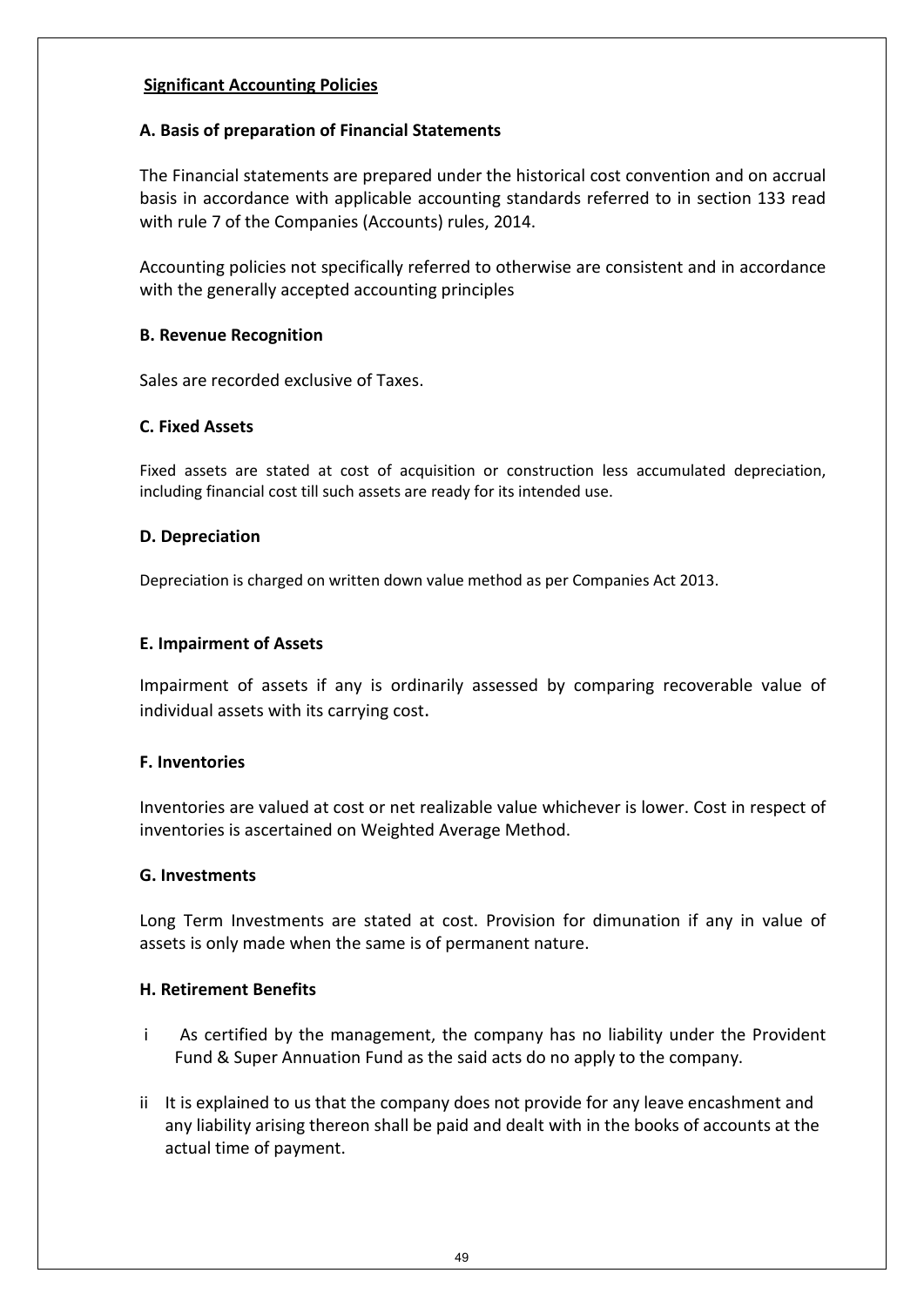# **I. Prior Period Items**

Significant items of Income or Expenditure, which relates to the prior accounting periods, are accounted in the Profit and Loss Account under the head "prior year Adjustments" other than those occasioned by the events occurring during or after the close of the year and which are treated as relatable to the current year.

# **J. Borrowing Cost**

Borrowing cost on working capital is charged against the profit & loss account in which it is incurred.

Borrowing costs that are attributable to the acquisition or construction or manufacture of qualifying assets are capitalized as a part of the cost of such assets till the date of acquisition or completion of such assets. In respect of suspended project for extended period, borrowing costs are not capitalized for such period.

# **K. Taxes on Income**

Taxes on income of the current period are determined on the basis of taxable income and credits computed in accordance with the provisions of the Income tax Act, 1961.

Deferred tax is recognized on timing differences between the accounting income and the taxable income for the year, and quantified using the tax rates and laws enacted or substantively enacted as on the Balance Sheet date.

Deferred tax assets are recognized and carried forward to the extent that there is a reasonable and virtual certainty as the case may be, that sufficient future taxable income will be available against which such deferred tax assets can be realized.

# **L. Provision, Contingent liabilities and contingent assets**

Provisions involving substantial degree of estimation in measurement are recognized when there is a present obligation as a result of past event and it is probable that there will be an outflow of resources. Contingent liabilities are not recognized but the same is disclosed in the financial statements. Contingent assets are neither recognized nor disclosed in the financial statements.

# **M. Applicability of AS-18**

In accordance with the requirements of Accounting Standered-18 (AS-18) "Related Party Transaction "issued by the Institute of Chartered Accountants of India, there were no related party rtransactions.

# **N. Foreign Currency Transaction**

There are no such foreign currency transactions during the year.

# **O. C/F Value of Import Raw Materials:** NIL

# **P. Expenditure in Foreign Currency:** NIL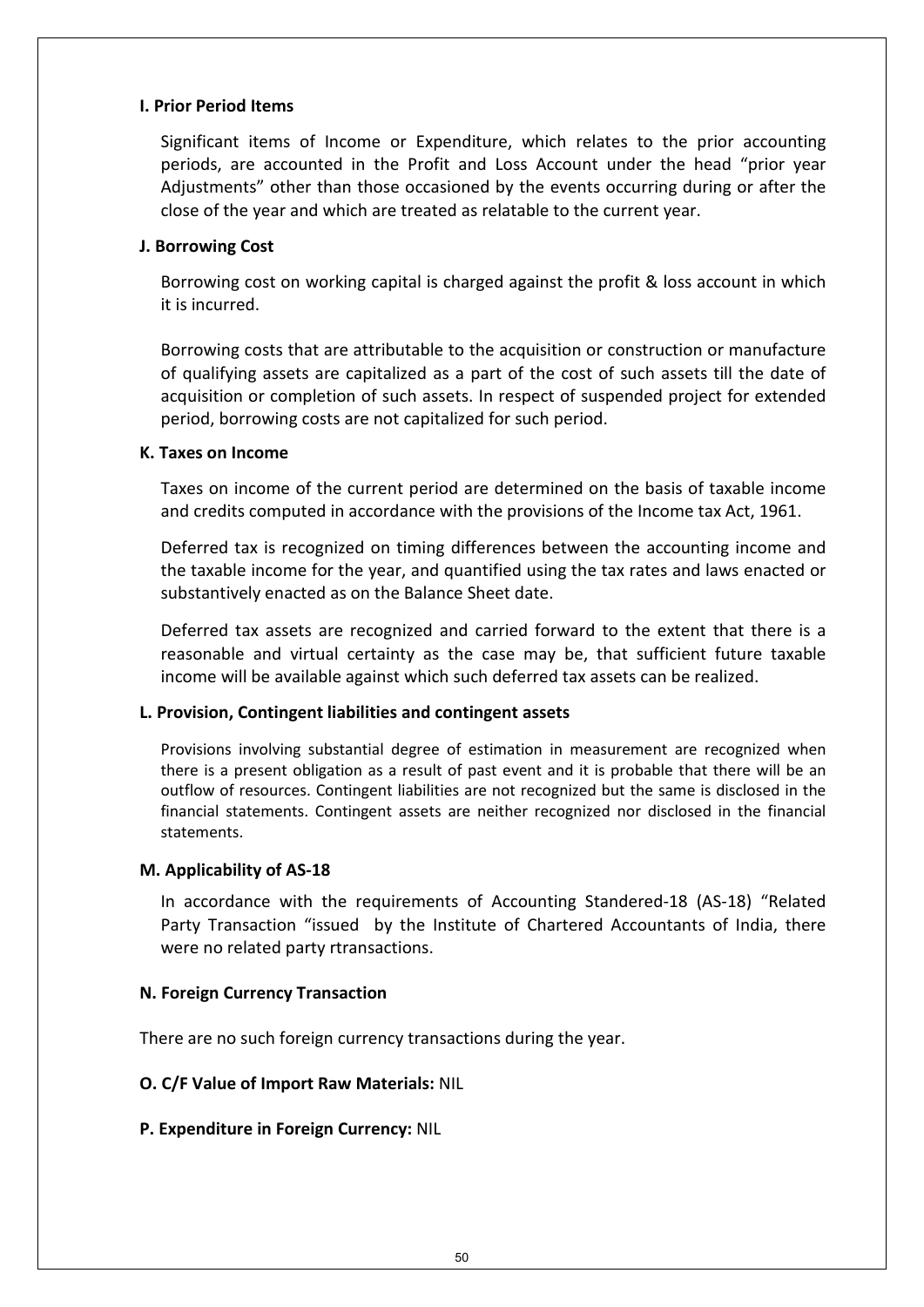# **Q. Earning per Share:** The Earning Per Share (AS-20) has been computed as under:

- (a) Profit after tax  $RS$ ,52,998/-
- (b) Equity Share (In Number) No.47,02,500
- (c) Nominal value of share Rs. 10 per share
- 

# FOR, PARTH SHAH AND ASSOCIATES **FOR AND ON BEHALF OF CHARTERED ACCOUNTANTS THE BOARD FRN NO:-144251W**

(d) EPS Rs. 0.18/-

**PARTH N. SHAH (Director)** (Director) (Director) **(PATRNER) MEM. NO.: 173468** 

Place: Ahmedabad **Place: Ahmedabad Place: Ahmedabad Place: Ahmedabad Place: Ahmedabad Place: Ahmedabad Place: Ahmedabad Place: Ahmedabad Place: Ahmedabad Place: Ahmedabad Place: Ahmedabad Place: Ahmedab** 

Date: 30.05.2018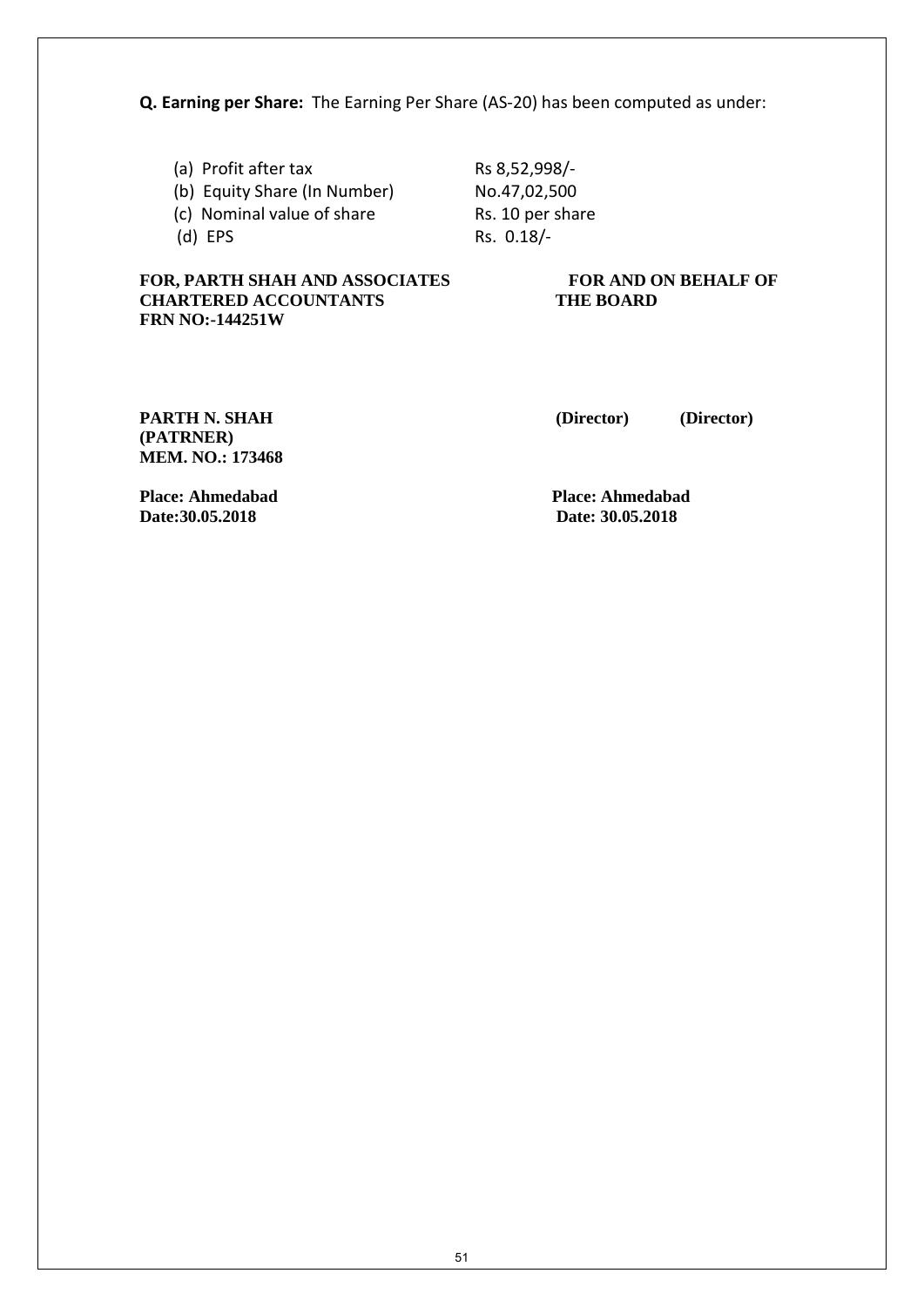

# **Registered Office: 14, Nav Durga Complex, Opp. Nav Durga Society, Ambicanagar, Odhav, Ahmedabad – 382415, Gujarat**

*Email- [compliance.kjl@gmail.com](mailto:compliance.kjl@gmail.com) Tele No.* 079-22973199 *Website: [www.kenvijewels.com](http://www.kenvijewels.com/)*

# **5th Annual General Meeting – Saturday, 29th September, 2018**

# **ATTENDANCE SLIP**

| Folio No. / Client Id:         |  |
|--------------------------------|--|
| <b>Name of Shareholder:</b>    |  |
| <b>Address of Shareholder:</b> |  |

I, hereby record my presence at the Annual General Meeting of the Company to be held on Saturday, 29<sup>th</sup> September, 2018 at 2.00 PM at **14, Nav Durga Complex, Opp. Nav Durga Society, Ambicanagar, Odhav, Ahmedabad – 382415, Gujarat**

#### **\_\_\_\_\_\_\_\_\_\_\_\_\_\_\_\_\_\_\_\_\_ Signature of the Member**

#### **Notes:**

.

 $\overline{\phantom{0}}$ 

- A. Only Member/Proxy can attend the meeting. No minors would be allowed at the meeting.
- B. Member/Proxy who wishes to attend the meeting must bring this attendance slip to the meeting and hand over at the entrance duly filled in and signed.

Member/Proxy should bring his/her copy of the Notice of Extraordinary General Meeting for reference at the meeting.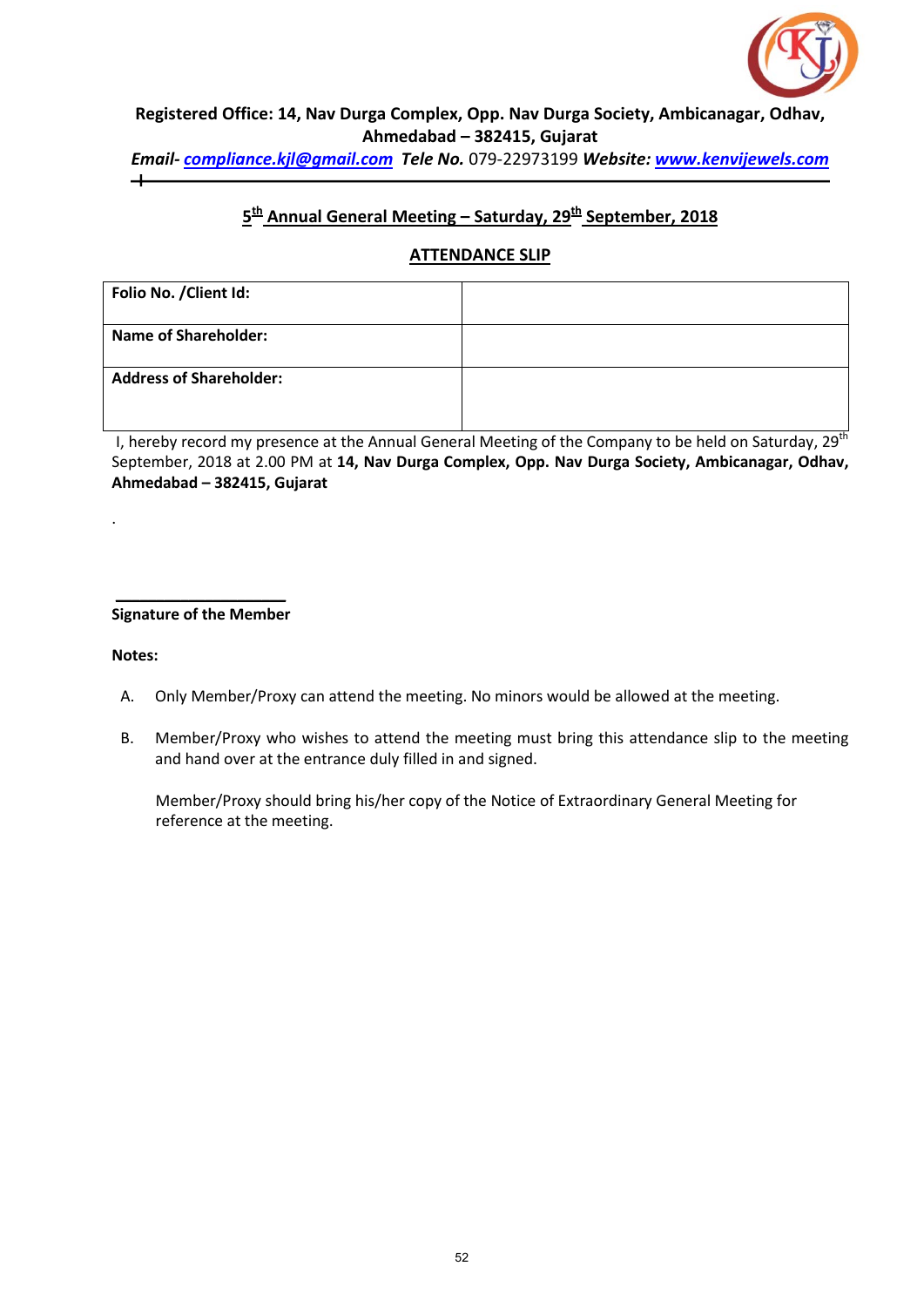

# **Registered Office: 14, Nav Durga Complex, Opp. Nav Durga Society, Ambicanagar, Odhav, Ahmedabad – 382415, Gujarat**

*Email- [compliance.kjl@gmail.com](mailto:compliance.kjl@gmail.com) Tele No.* 079-22973199 *Website: [www.kenvijewels.com](http://www.kenvijewels.com/)*

## **Form MGT-11 PROXY FORM**

 $\overline{\phantom{0}}$ 

*[Pursuant to section 105(6) of Companies Act, 2013 and rule 19(3) of Companies (Management and Administration) Rules, 2014]*

# **5th Annual General Meeting – Saturday, 29th September, 2018**

| appoint            |         | I/We, being member(S) of <b>Kenvi Jewels Limited,</b> holding _________ share of the company, hereby |  |
|--------------------|---------|------------------------------------------------------------------------------------------------------|--|
|                    | A: Name |                                                                                                      |  |
|                    |         |                                                                                                      |  |
|                    |         |                                                                                                      |  |
| Or failing him/her |         |                                                                                                      |  |
|                    |         |                                                                                                      |  |
|                    |         |                                                                                                      |  |
|                    |         |                                                                                                      |  |
| Or failing him/her |         |                                                                                                      |  |
|                    |         |                                                                                                      |  |
|                    |         |                                                                                                      |  |
|                    |         |                                                                                                      |  |
| Or failing him/her |         |                                                                                                      |  |

As my/our proxy to attend and vote (on poll) for me/us, on my/our behalf at the  $5<sup>th</sup>$  Annual General Meeting of the Company to be held on – Saturday, 29<sup>th</sup> September, 2018 at 2.00 PM at 14, Nav Durga **Complex, Opp. Nav Durga Society, Ambicanagar, Odhav, Ahmedabad – 382415, Gujarat**. And/or at any adjournment thereof in respect of such resolutions as are indicated below:

| Resol | <b>Resolution</b>                                                         | <b>VOTING</b> |                |
|-------|---------------------------------------------------------------------------|---------------|----------------|
| ution |                                                                           |               |                |
| No.   |                                                                           |               |                |
|       | <b>ORDINARY BUSINESS</b>                                                  | <b>FOR</b>    | <b>AGAINST</b> |
| 1.    | To receive, consider and adopt Audited Financial Statement of             |               |                |
|       | the Company for the financial year ended on March 31 <sup>st</sup> , 2018 |               |                |
|       | together with Report of Board of Directors and Auditors'                  |               |                |
|       | Report thereon.                                                           |               |                |
| 2.    | To appoint a Director in place of Mrs. Hetal C. Valani (DIN:              |               |                |
|       | 06605369), who retires by rotation in terms of Section 152(6)             |               |                |
|       | of the Companies Act, 2013 and, being eligible, offers himself            |               |                |
|       | for re-appointment.                                                       |               |                |
| 3.    | To Appoint M/s. PARTH SHAH AND ASSOCIATES., Chartered                     |               |                |
|       | Accountant, Ahmedabad (FRN: 144251W) as statutory auditor                 |               |                |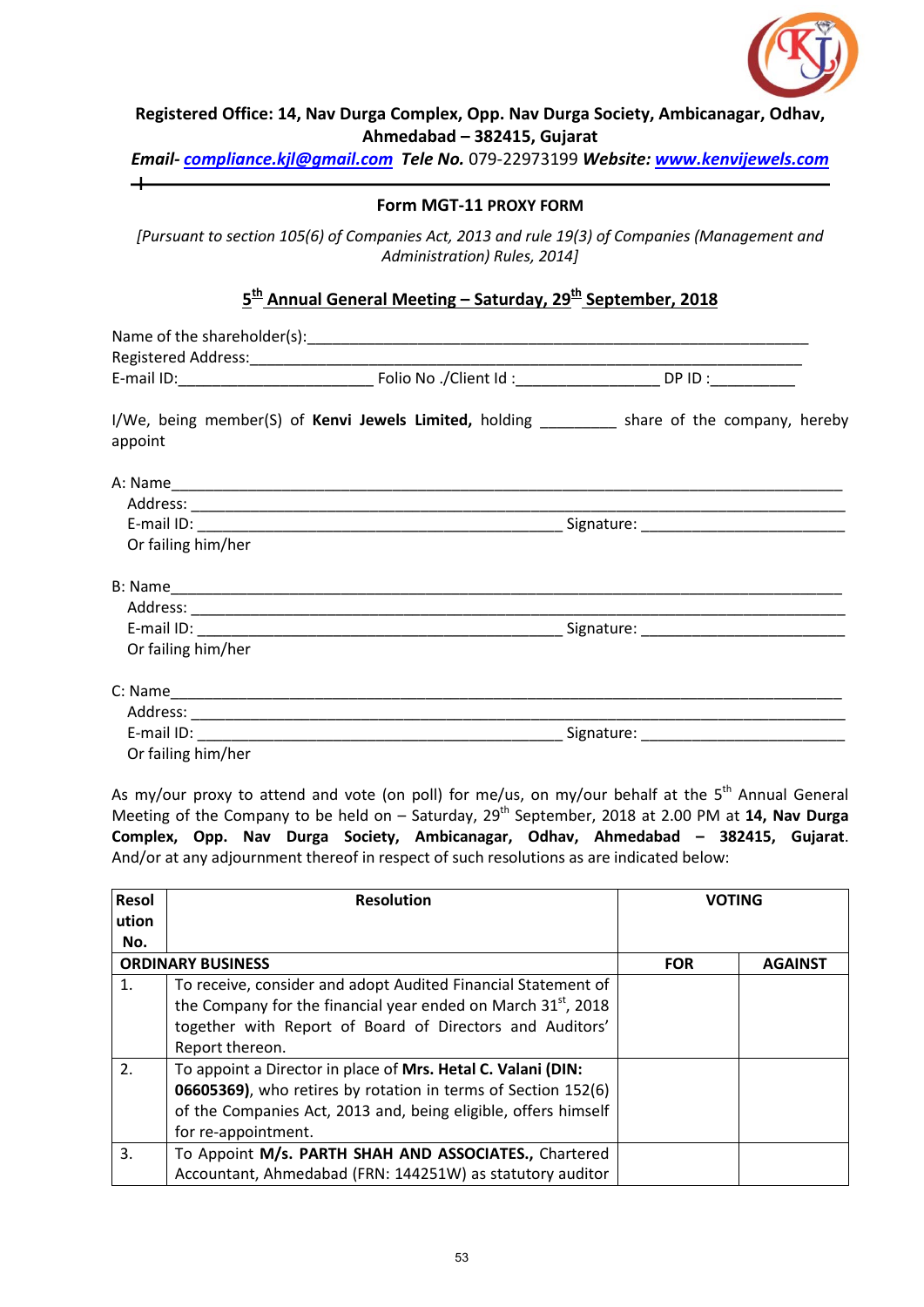and fix their remuneration in consultation with the Board and in this regard to pass the resolution as an **Ordinary Resolution:** 



Signed this…… day of……… 20….

Signature of shareholder

Signature of Proxy holder(s)

**Note: This form of proxy in order to be effective should be duly completed and deposited at the Registered Office of the Company, not less than 48 hours before the commencement of the Meeting.**